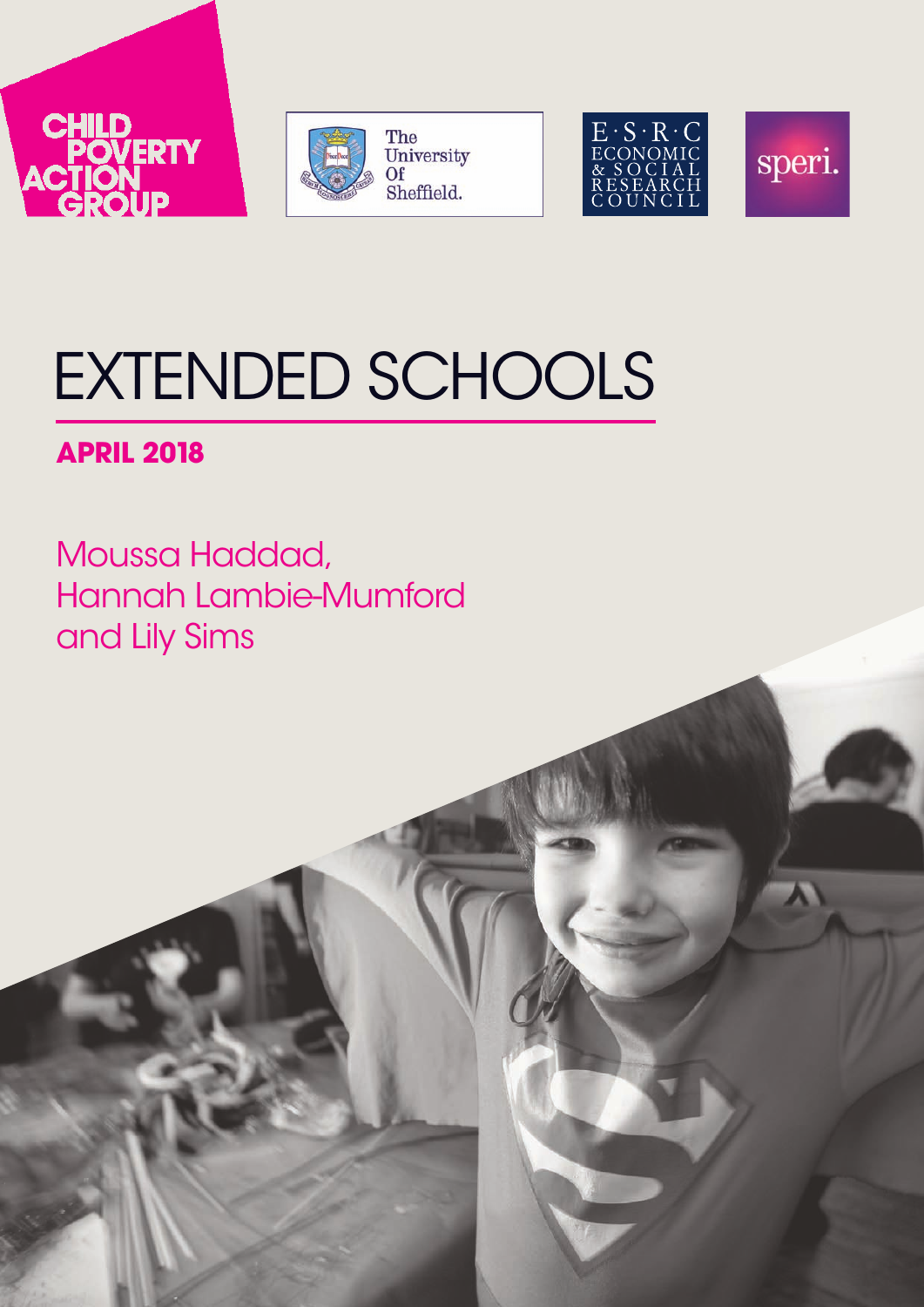

Moussa Haddad, Hannah Lambie-Mumford and Lily Sims

apriL 2018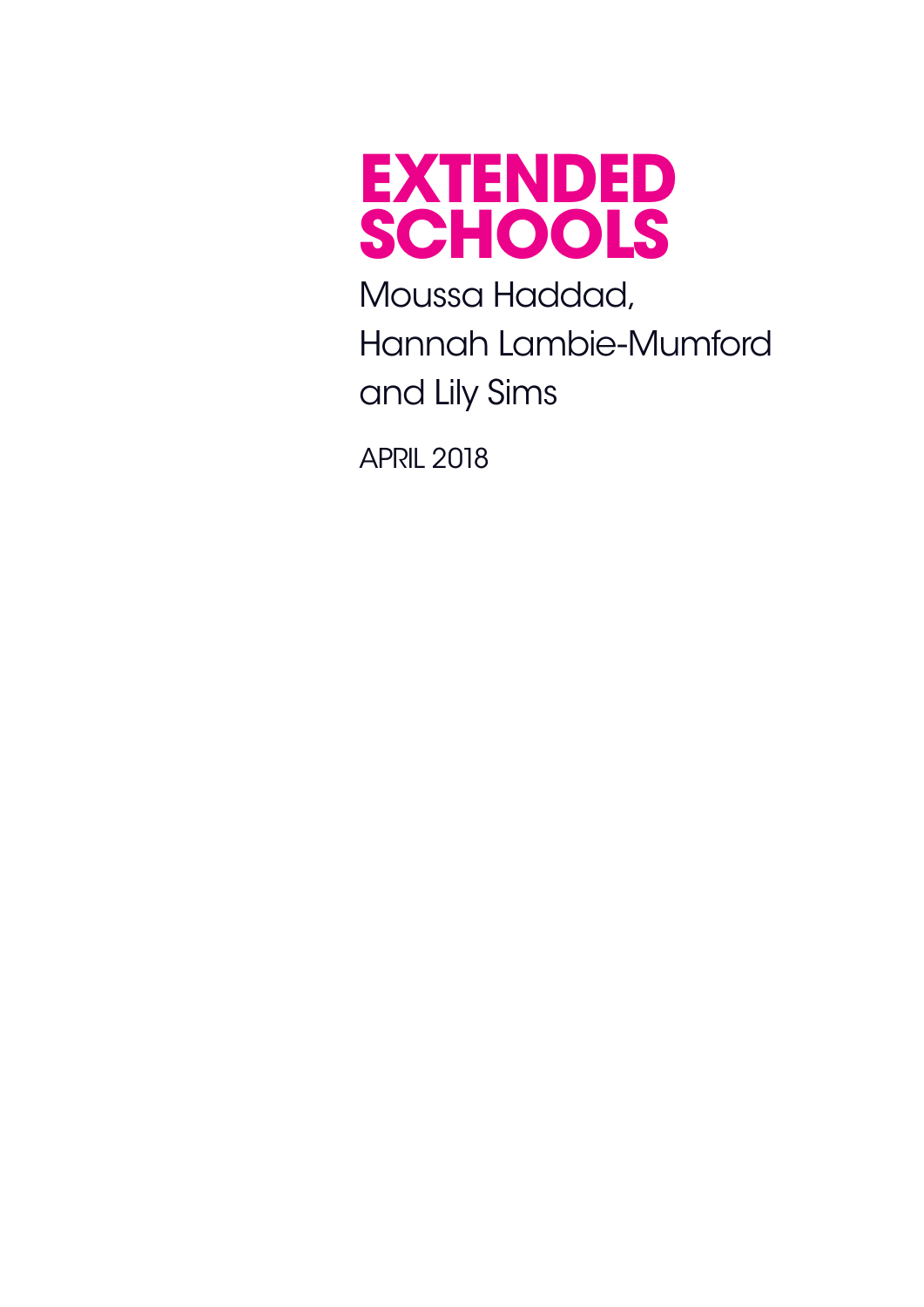Child Poverty Action Group works on behalf of the more than one in four children in the UK growing up in poverty. It does not have to be like this. We use our understanding of what causes poverty and the impact it has on children's lives to campaign for policies that will prevent and solve poverty – for good. We provide training, advice and information to make sure hard-up families get the financial support they need. We also carry out high-profile legal work to establish and protect families' rights. If you are not already supporting us, please consider making a donation, or ask for details of our membership schemes, training courses and publications.

Published by CPAG 30 Micawber Street, London N1 7TB Tel: 020 7837 7979 staff@cpag.org.uk www.cpag.org.uk

© Child Poverty Action Group 2018

This book is sold subject to the condition that it shall not, by way of trade or otherwise, be lent, resold, hired out or otherwise circulated without the publisher's prior consent in any form of binding or cover other than that in which it is published and without a similar condition including this condition being imposed on the subsequent purchaser.

A CIP record for this book is available from the British Library.

Child Poverty Action Group is a charity registered in England and Wales (registration number 294841) and in Scotland (registration number SC039339), and is a company limited by guarantee, registered in England (registration number 1993854). VAT number: 690 808117

Design by Colorido Studios Cover photo by: Paul Box/Reportdigital Typesetting/page makeup by Devious Designs Printed by Calverts Press

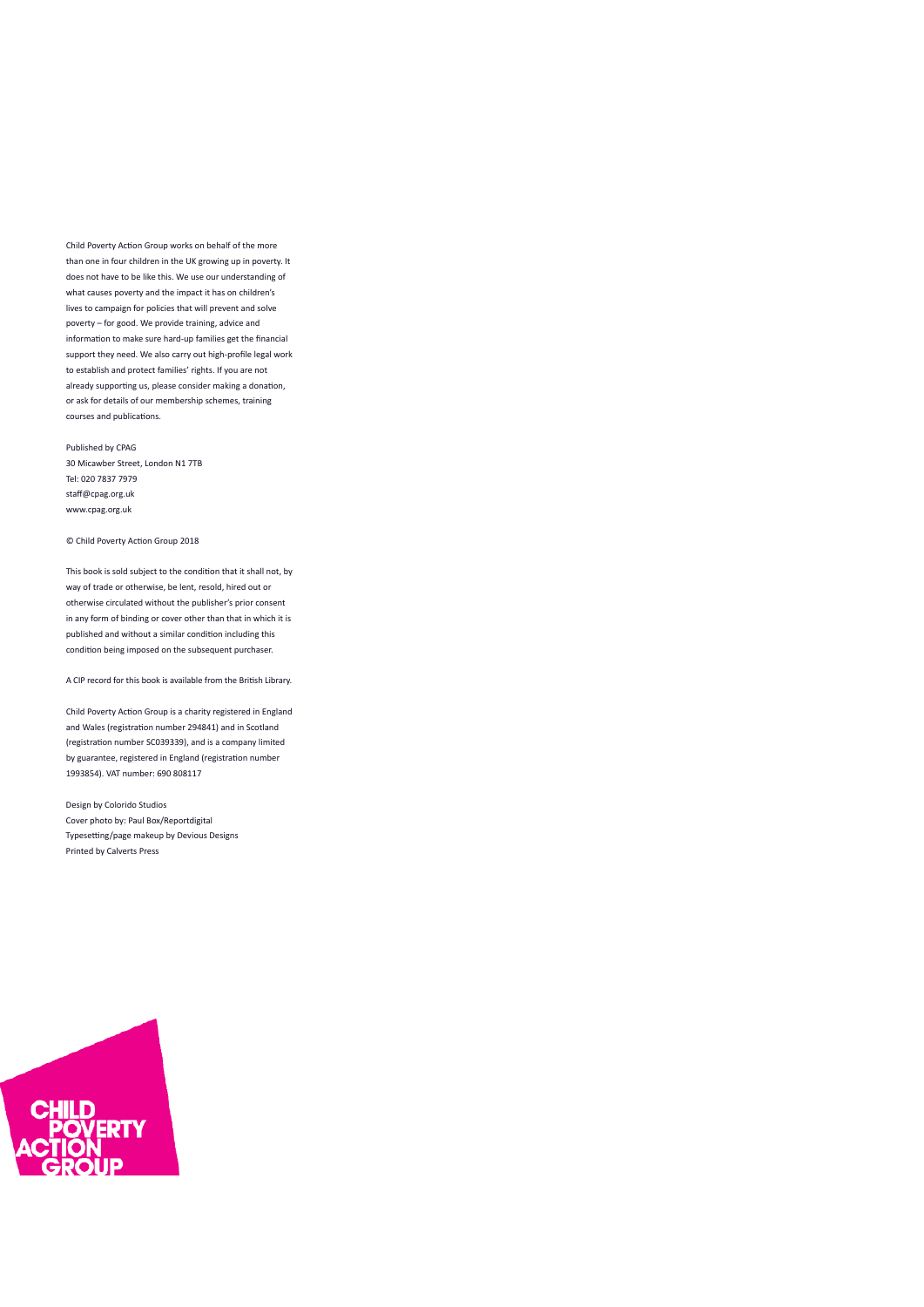# **contents**

# Executive [summary](#page-5-0)

### **[One](#page-10-0)**

10 Introduction

# [Two](#page-18-0)

|  | 18 Policy and provision of extended schools |
|--|---------------------------------------------|
|  |                                             |

# **[Three](#page-29-0)**

|  | 29 Reported outcomes in the academic literature |  |  |  |  |
|--|-------------------------------------------------|--|--|--|--|
|--|-------------------------------------------------|--|--|--|--|

# [Four](#page-34-0)

34 Data analysis

### [Five](#page-49-0)

49 Policy conclusions and recommendations

# **Appendix**

55 Methodology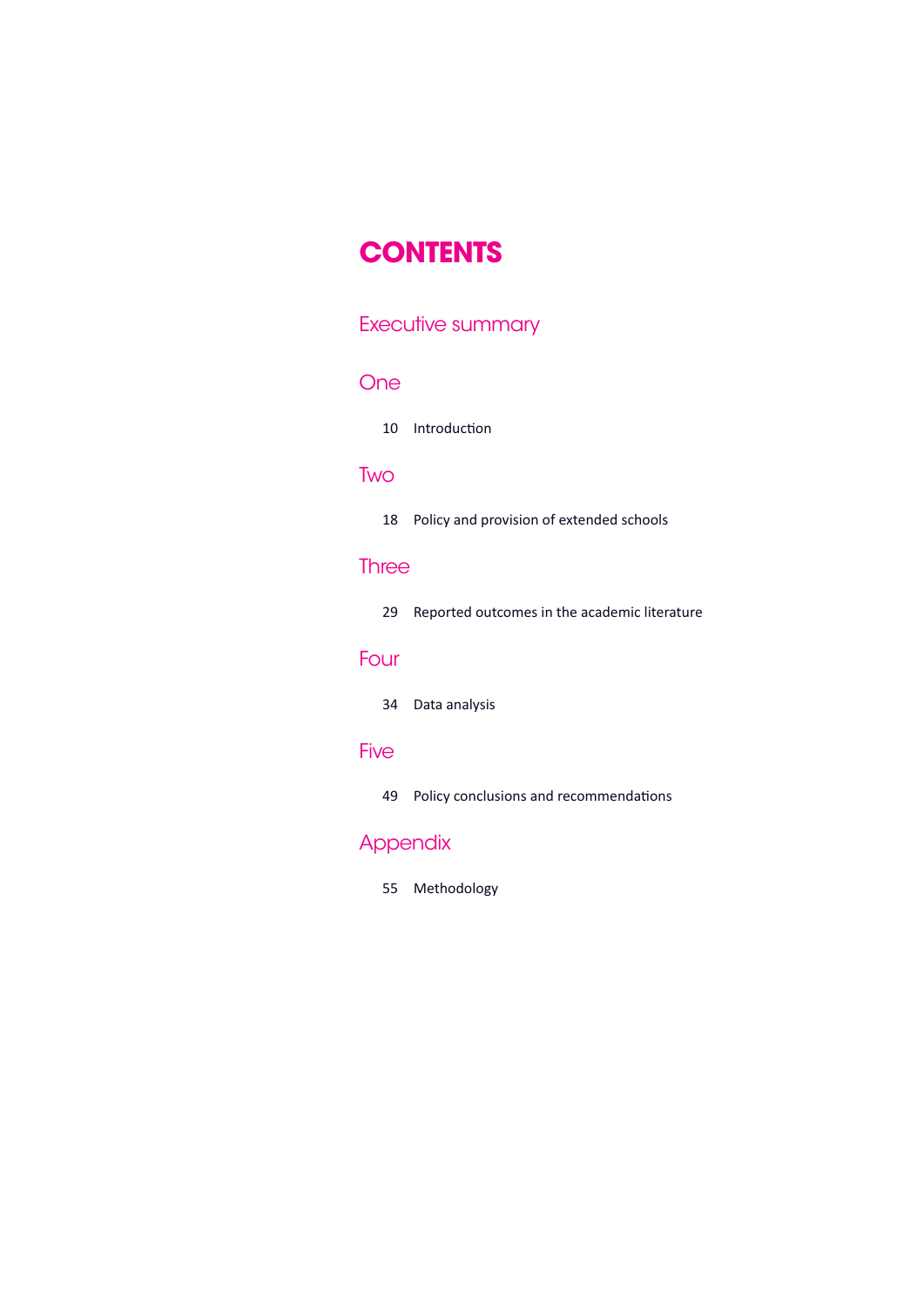# **About the Authors**

**Moussa Haddad** is a Senior Policy and Research Officer at Child Poverty Action Group.

**Dr Hannah Lambie-Mumford** is a Research Fellow at the University of Sheffield's Political Economy Research Institute (Speri).

**Lily Sims** is a Knowledge Exchange Fellow based at the University of Sheffield's Political Economy Research Institute (Speri).

# **Acknowledgements**

This report forms part of a wider collaborative project between the University of Sheffield and Child Poverty Action Group: 'Food Insecurity and Children's Life Chances: influencing childcare policy to enhance family economic security'. The project is funded by the University of Sheffield's ESRC Impact Accelerator Account (grant number ES/M500550/1).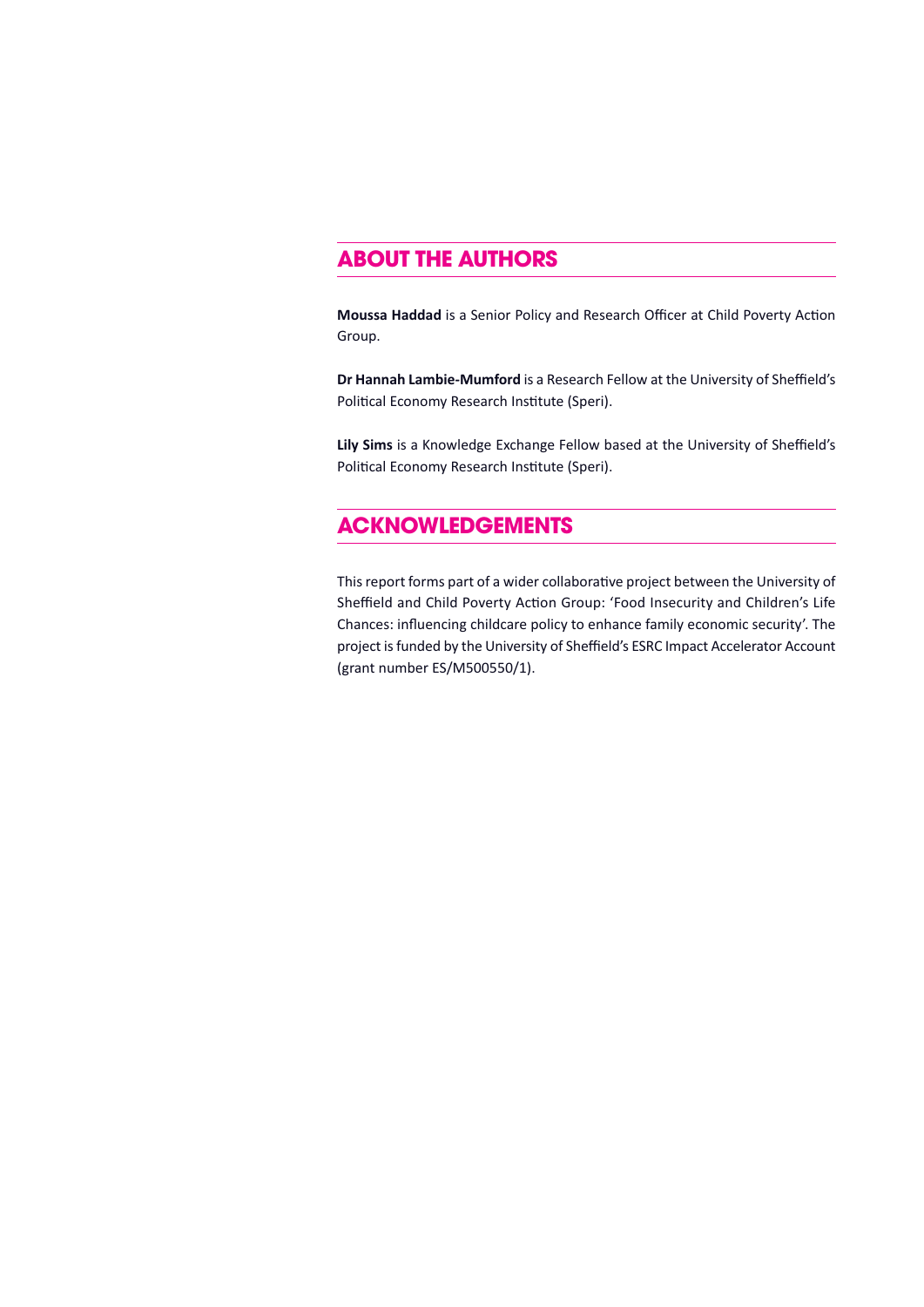# <span id="page-5-0"></span>**executive summAry**

# **introduction**

In recent years, we have seen a rise in charitable food provision to children – in the form of food banks and feeding initiatives, such as breakfast clubs and holiday clubs. This is symptomatic of a shift in response to experiences of poverty away from a statutory, rights-based entitlement towards a patchwork of charitable provision. This report explores the potential for the extended schools approach to go well beyond the immediate issue of food provision to form a more inclusive, upstream policy approach, providing valuable resources to all children and their families.

# **Policy And Provision of extended schools**

Extended schools were embedded in the UK Labour government's 2003 Every Child Matters programme. The vision was first articulated in 1997 in the *Meeting the Childcare Challenge* green paper, which committed £170 million through the Lottery New Opportunities Fund as start-up grants for breakfast, after-school and holiday clubs – known as the 'Out of School Childcare Initiative'. Later, the 2004, 10-year strategy, *Choice for Parents: the best start for children*, set out the requirement that, by 2010, all parents of primary-age children would have access to affordable childcare from 8am to 6pm all year round (available in at least half of schools by 2008), and by 2010 all secondary schools would be open from 8am to 6pm all year round, providing access to a range of activities (at least a third of schools making this available by 2008). <sup>1</sup> The more detailed requirements were set out in the 2005 extended schools prospectus, *Extended Schools: access to opportunities and services for all*. 2

The government was clear from the outset that extended schools were an important part of its childcare strategy. Although by 2010, most schools claimed to operate some extended school provision, it was far from the comprehensive vision originally articulated. After 2010, the vision faltered and, by 2011, ringfenced funding for extended schools in England ended. Since then, funding and provision has been piecemeal and there is no longer a clear requirement from the government to offer extended schools. Government figures available (from the Department for Education's Childcare and Early Years Providers Survey 2013)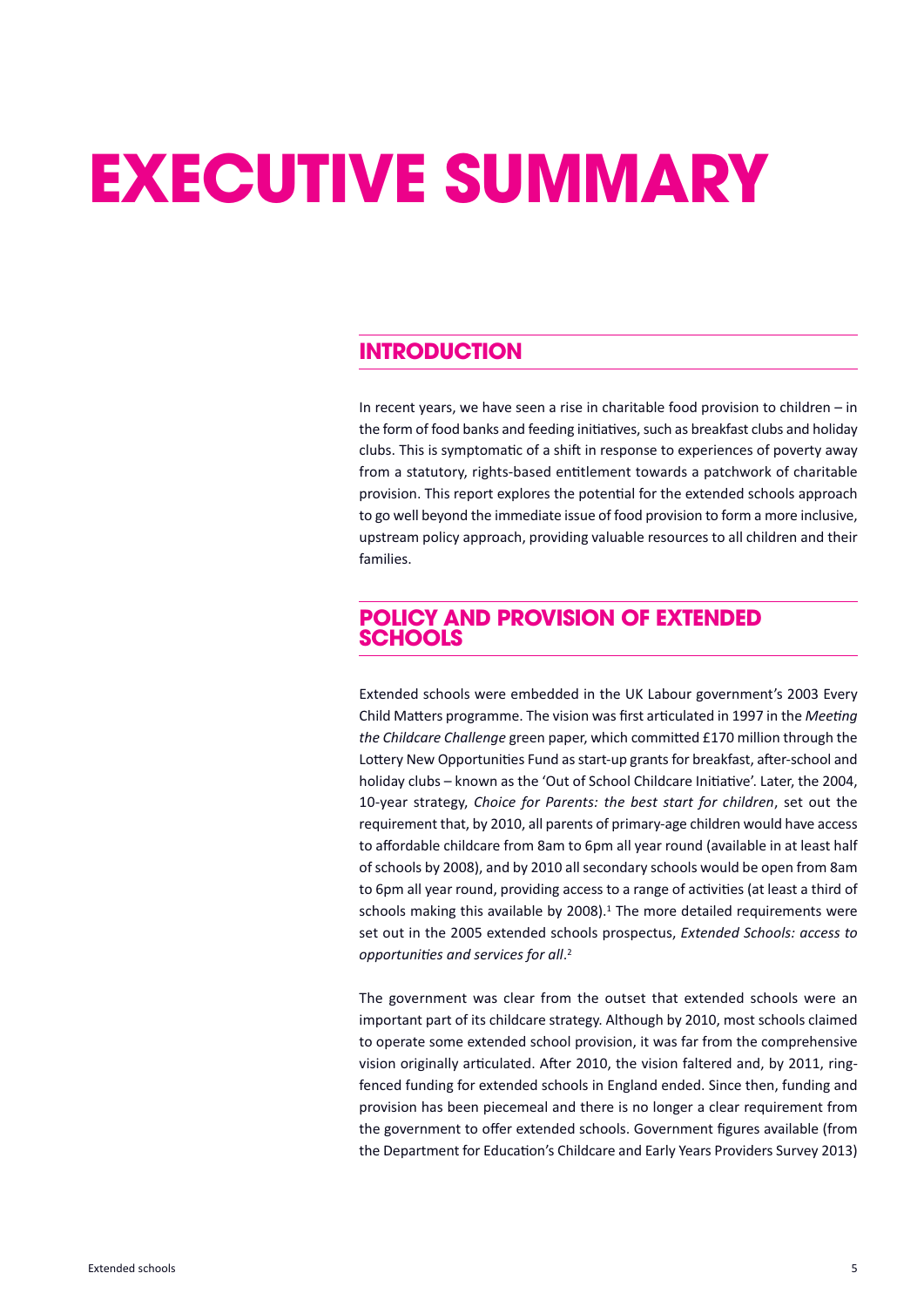show that, as of 2013: 13,400 after-school settings were offering a total of 612,400 places; 12,800 before-school settings were offering a total number of 469,200 places; and 7,200 holiday settings were offering a total number of 341,400 places.

A 'right to request' extended school provision for parents was introduced in 2016, but there is little data about its take-up or usefulness.<sup>3</sup>

# **literAture review**

The academic evidence base is extremely limited and in need of new, contemporary research. This evidence base does, however, draw attention to some key lessons learned from the earlier stages of extended schools policy. In particular, it points to the need for more systematic evaluative evidence on the impact of this type of intervention, as well as more clear and coherent guidance from the government on how best to deliver these programmes. Previous research also highlights the importance of ensuring that the extended schools agenda is part of a broader, more holistic approach to the structural determinants of deprivation and educational inequality.

## **dAtA AnAlysis**

Data from the Department for Education's Childcare and Early Years Survey of Parents 2014 to 2015 was analysed to explore, in particular, the role extended schools can play in providing childcare – from the perspectives of parents with school-aged children.

#### **work and childcare**

Extended schools have the potential to act as an important form of childcare by helping to support parents find the best balance between work and time spent with their children. Childcare is a major barrier to employment for non-working parents: two-thirds (65 per cent) said they would work if they could arrange good-quality childcare that was convenient, reliable and affordable. This was most true for the least well-off households, but even in the highest income group, almost half (47.9 per cent) of non-working parents felt this way. Although half of non-working parents (50.2 per cent) say they do not work because they want to stay at home with their children or because their children are too young, this is in the context of the current childcare environment.

The availability and affordability of holiday childcare are both significant issues in holding back part-time workers from working longer hours (30.2 per cent and 38.3 per cent respectively). Even for full-time workers, there is a significant minority who would work more hoursif holiday childcare was available for more hours each day (16.6 per cent) and was more affordable (20.5 per cent).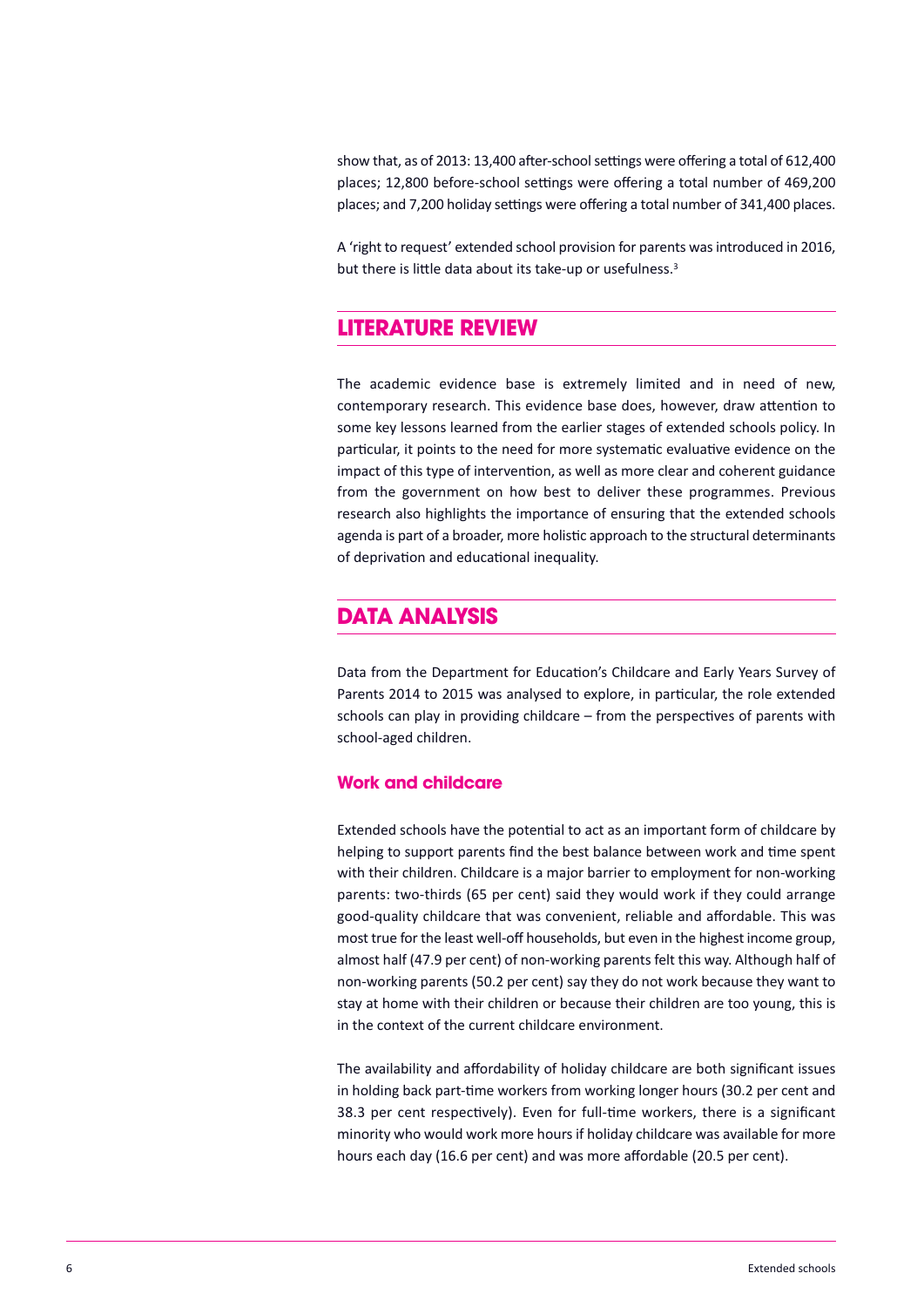#### **Affordability**

Around half (47.7 per cent) of respondents who expressed a view said that affordability in their local area for a family like theirs was 'very poor' or 'fairly poor', while 29 per cent of all respondents spontaneously said that they were unsure – chiming with other findings that suggest a lack of information on childcare is an issue. Of those using childcare, only a fifth (18.8 per cent) said that they found it 'difficult' or 'very difficult' to meet the costs. The gap between these two findings suggests that a significant proportion of respondents are put off using childcare because of the cost. Looking at holiday care in particular, for all but the highest earning income group, around half agree or strongly agree that they have difficulty finding childcare that they can afford during the school holidays.

#### **improving childcare**

For parents, availability (32.5 per cent), affordability (16.3 per cent), flexibility (21.8 per cent) and suitability (23.7 per cent) were all important areas where improvement was needed in the childcare on offer. Given that parents need a number of things from childcare, and looking at responses elsewhere, we can discern that, for many parents, a number of improvements may be required for them to be able to achieve their optimal work-life balance. Looking at out-ofhours childcare in particular, around a quarter of parents of school-aged children with a partner working full time said that working before 8am (25.4 per cent) or after 6pm (24 per cent) causes problems with childcare. Finally, among the quarter (23.7 per cent) of respondents who find it difficult to arrange suitable childcare in the school holidays, affordability was the biggest single issue (for one-third, or 33.9 per cent, of respondents), while availability (20.5 per cent) and quality or appropriateness (14.5 per cent) were also raised by a significant proportion of respondents.

#### **formal and informal childcare**

Nearly a third (31.1 per cent) of respondents reported using informal childcare in the previous week. Of these, one-third (32.3 per cent) said that greater affordability would make them start using formal childcare, while smaller proportions cited issues around flexibility, availability and quality.

# **conclusions And recommendAtions**

Extended schools can play a number of roles: providing childcare in a trusted setting; acting as a wider community hub; contributing to child social and educational development; reducing attainment gaps; and fulfilling a social justice function by helping poorer children in particular. In the context of food, extended schools can help to move responses from ad hoc, piecemeal approaches based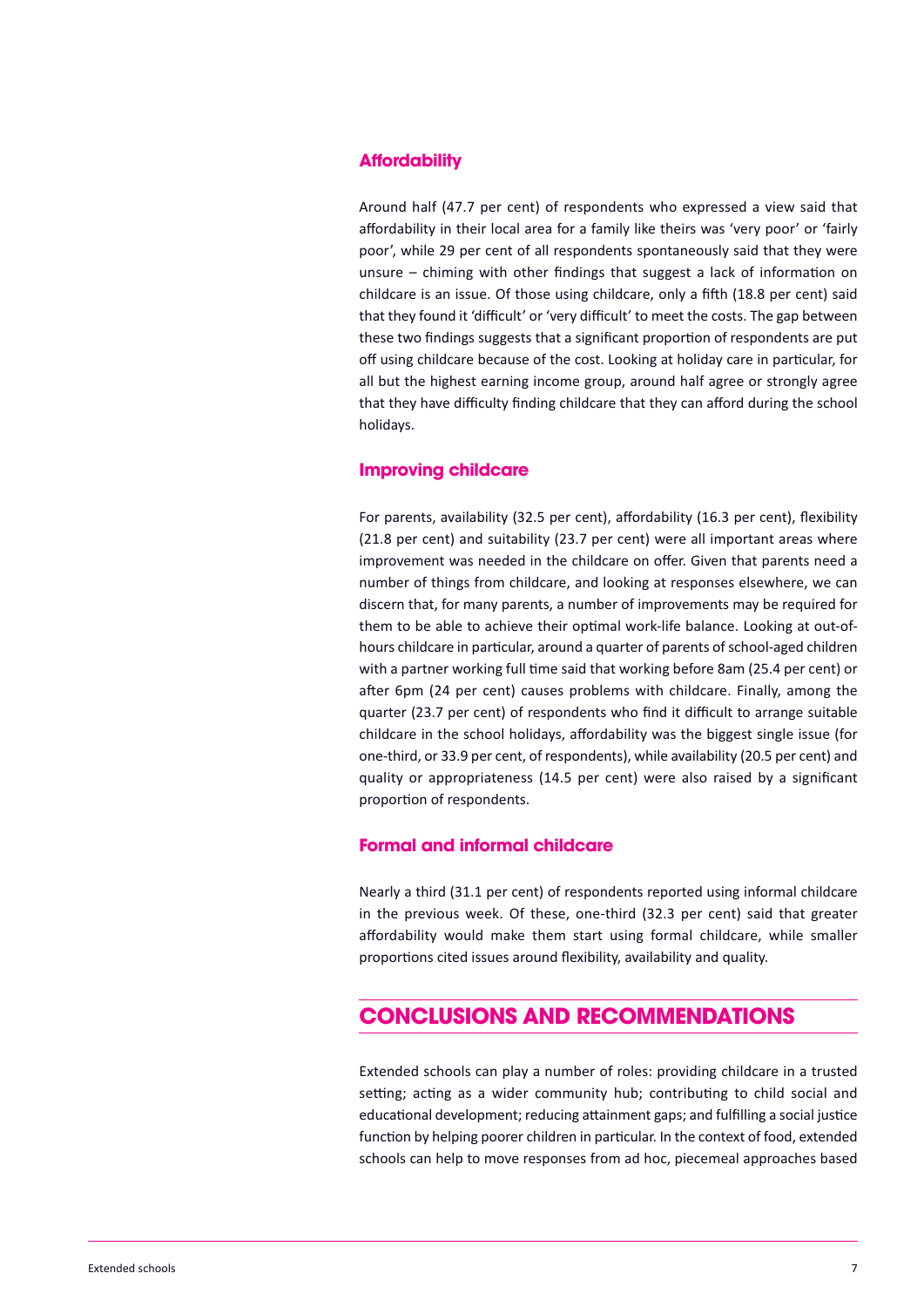on poverty alleviation, to systematic approaches that also take into account the drivers of poverty and food insecurity.

**Extended schools: from statutory to charity.** There has been a slow creep from the systematic, statutory intent of New Labour's extended schools programme to the piecemeal landscape of today. This is a result of the original policy intent not being matched by the appropriate statutory framework; of funding shortfalls; and of a political environment that has shifted away from statutory provision towards a mixture of individual self-reliance and charity plugging some gaps.

**Extended schools as a deprivation intervention.** There are many approaches that can be taken to ensure that deprived children benefit from extended schools, ranging from a fully universal approach, through progressive universalism, to a heavily targeted system. If policymakers are serious about developing an extended schools model from which more deprived children derive the maximum possible benefits, then evaluating the best way to do this is essential.

**Extended schools as a model: prescription versus autonomy.** The current UK approach to extended schools does not prescribe a particular model. On the one hand, this allows schools the autonomy to respond to their local environment; on the other, it can create a 'postcode lottery' in provision. To move back towards statutory provision of extended schools will require a framework of some sort. This should be designed after further research into what the core elements of a UK model of extended schools should be, but there need not be a contradiction between having a clear framework and allowing individual schools a degree of autonomy.

**Extended schools as childcare.** Our data analysis has shown that there is an untapped supply of labour among non-working parents, for whom improved childcare has the potential to make a substantial difference. In conjunction with action on making the labour market work better for parents, there is potential for extended schools to make a huge difference in tackling barriers around flexibility, availability, suitability and cost.

We set out a number of recommendations for the development of a renewed extended schools programme in three distinct areas: design, funding and future research.

#### **Design**

- The government should provide a basic guarantee of provision to all school-aged children, with minimum hours provided during term time (from 8am to 6pm) and with provision throughout the school holidays.
- Provision should be based on a universal model that includes all children, with a particular focus on ensuring disadvantaged children are included.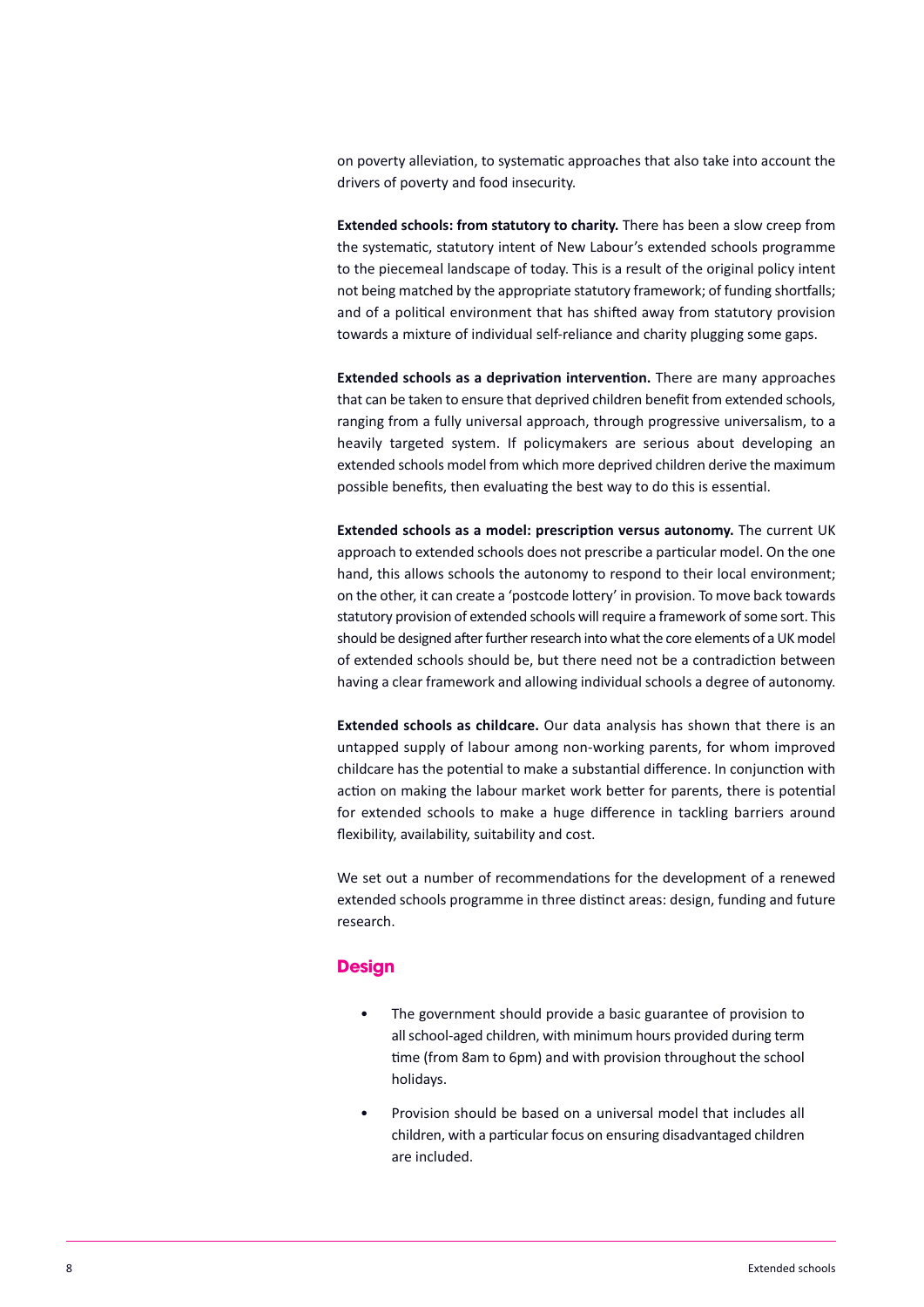- A variation of different enrichment activities should be included in the provision, alongside the provision of food during before- and after-school activities and in school holidays.
- The extended schools model should be designed with the involvement of young people and parents, so that it is designed to meet their needs.

#### **funding**

- Dedicated funding for extended schools should be made available by the government, and existing funding for breakfast clubs should be incorporated into this.
- The government should pilot different models of user-charging for extended schools, where charged-for services are unavoidable.

#### **future research**

- A survey should be established to record the number and location of extended school services in the UK, and how they are managed and funded.
- Qualitative research should be conducted to identify the barriers to using extended schools, and to map which features of different models would complement parents' and children's needs.
- Local pilots of different approaches to extended schools should be carried out to identify best practice.
- An evaluation of international modelsshould be conducted to draw lessons to inform policy and practice in the UK.

#### **Notes**

- 1. HM Treasury, Department for Education and Skills, Department for Work and Pensions and Department for Trade and Industry, *Choice for Parents, the best start for children: a ten year strategy for childcare,* 2004
- 2. Department for Education and Skills, *Extended Schools:* a*ccess to opportunities and services for all. A prospectus,* 2005
- 3. Department for Education, *Wraparound and Holiday Childcare: parent and provider 'rights to request'*, Guidance for local authority maintained schools, academies and free schools, 2016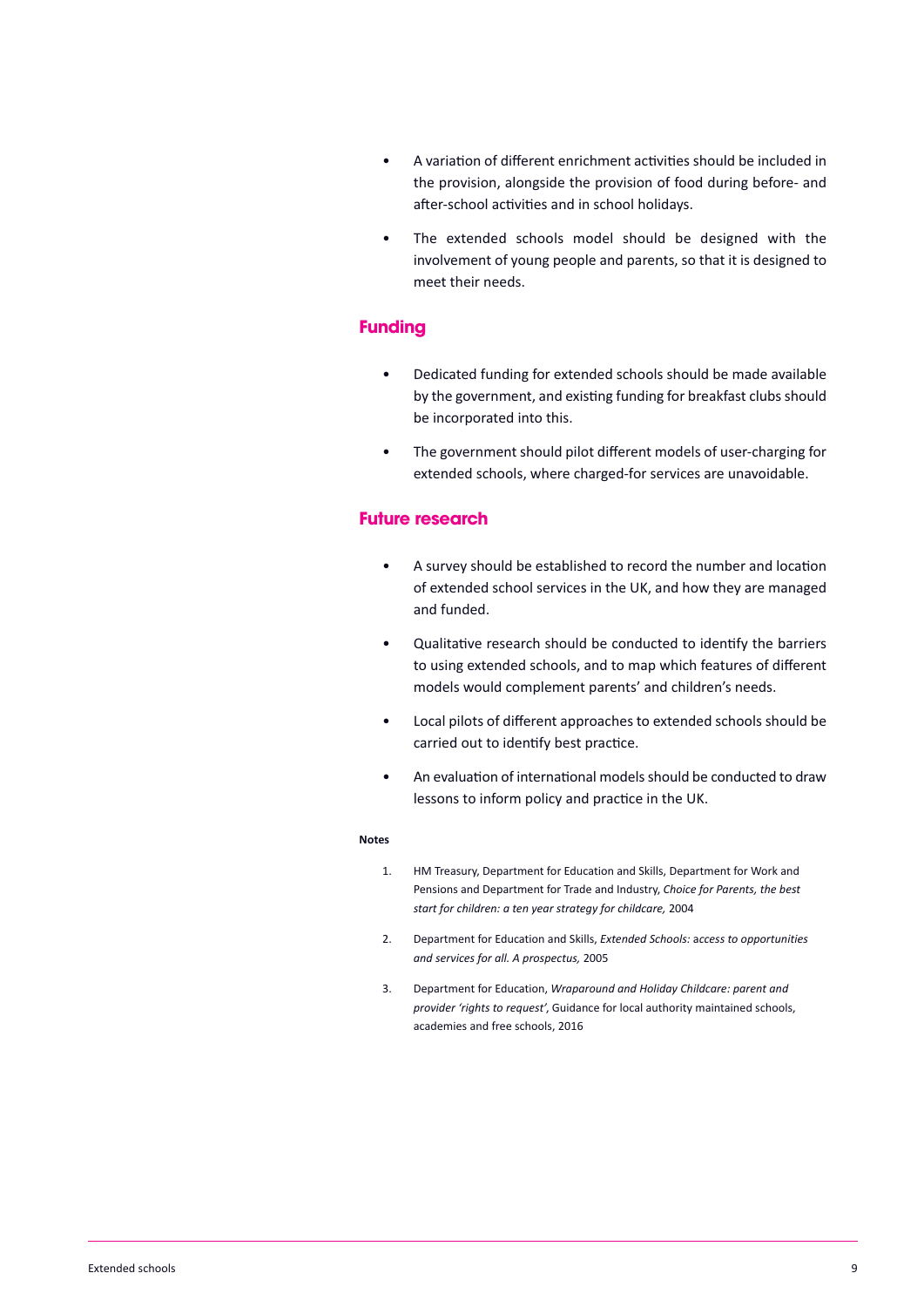# <span id="page-10-0"></span>**ONE introduction**

# **context**

In recent years, we have seen a rise in charitable food provision to children  $-$  in the form of food banks and feeding initiatives, such as breakfast clubs and holiday clubs. This growing phenomenon has been evident both in political and media discourse and in emerging research into the scale and drivers of the problem.

Understandably, given it represents a number of largely spontaneous, ad hoc responses to a complex social problem, charitable food assistance presents a number of challenges. These projects are vulnerable (not least to the vagaries of funding), non-systematic – giving rise to 'postcode lotteries' for provision – and they treat the symptoms of child food insecurity rather than the root causes of household food and economic insecurity. As our previous research has concluded, there is a compelling logic to addressing these failings by focusing policy responses on universal provision and services, based on rights and entitlements, with the aim of promoting economic security and social justice.<sup>1</sup>

CPAG has previously written of the desirability of the extended schools model as an approach within a number of interconnected social policy agendas: childcare, enrichment activities for children, and food provision. <sup>2</sup> Extended schools appear to have much to recommend them as a response to food and economic insecurity: they can help to meet the immediate need for food provision while also helping with other financial pinch-points for families around finding affordable, enriching activities for children outside school hours; they take place in a trusted setting in which universal provision is seen as the norm; and they offer childcare in a regulated setting, giving parents greater scope to undertake paid work to help reduce the economic insecurity which underpins food insecurity.

We cannot ignore the context of high – and, according to respected independent forecasters, rapidly rising – child poverty. For we know not only that child poverty correlates closely with material hardship, <sup>3</sup> but also, from evidence from Canada where measurement of food insecurity is more mature, that we see a strong relationship at the household and individual level between food insecurity and poverty. <sup>4</sup> We know, too, that food banks play a greater role where child deprivation is high. 5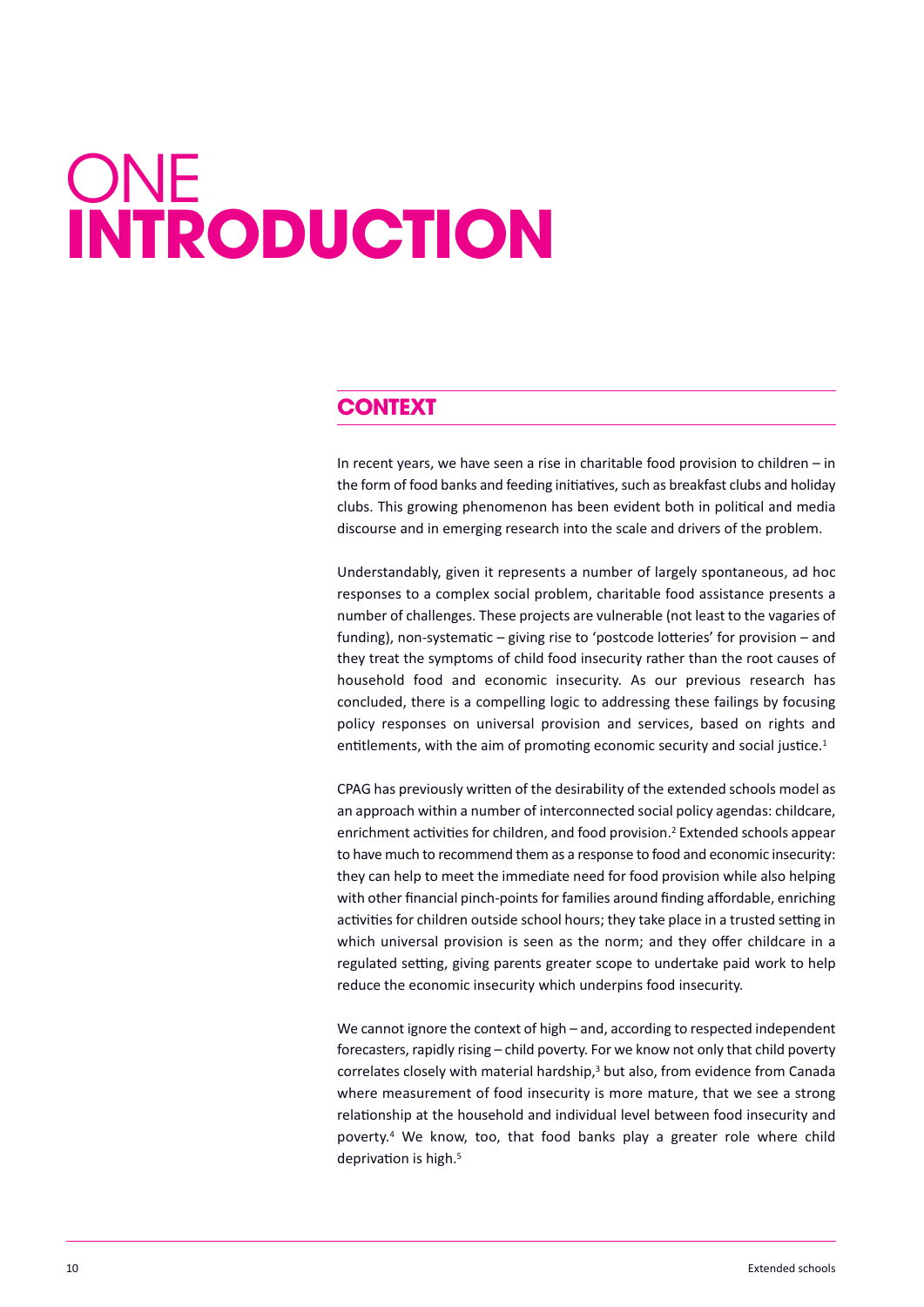## **this rePort**

This report is a collaboration between the University of Sheffield and Child Poverty Action Group. It builds on our respective understanding of the nature of the contemporary phenomena of food insecurity and recourse to charitable food provision among children in the UK, and of the potential for the extended schools approach to go well beyond the immediate issue of food provision to provide valuable resourcesto all children and their families. The purpose of thisreport is to explore in more detail the ways in which extended schools could form a more inclusive, upstream policy approach for meeting the needs of families. The report has several particular aims:

- To provide an up-to-date review of the current and historical policy context of extended schools and how this is, and has been, put into practice.
- To scope the academic evidence base that exists on extended school provision, with a particular focus on what lessons can be learned to inform future policy and practice.
- To use data from the Childcare and Early Years Survey of Parents 2014 to 2015 to explore how extended school provision might better serve the needs of parents with children aged five to 14. Looking particularly at: childcare as a barrier to work for these parents; holiday childcare provision and childcare opening hours; and perspectives on how provision can be improved.
- To make recommendations for future policy and practice.

### **emergency food Provision to children in the uk**

Emergency food provision to children takes a number of forms in the UK. Food bank use has been particularly prominent in media and political discourse, but we have also seen an increase in breakfast clubs, alongside holiday clubs and other projects designed to feed children. Various pieces of research into these phenomena support the intuitive – though not universal – conclusions that the increase reflects greater need, while separate evidence points to the extent of food insecurity in general. 6

Between 2012/13 and 2013/14, provision by The Trussell Trust food banks rose by 252 per cent in absolute terms,<sup>7</sup> and has since grown by a further 69 per cent. In the most recent year, 2016/17, it handed out 436,938 food parcels to children.<sup>8</sup> Research into the pattern of use within The Trussell network suggests that households with children, and particularly large families and lone-parent families, are especially vulnerable to food bank use.<sup>9</sup>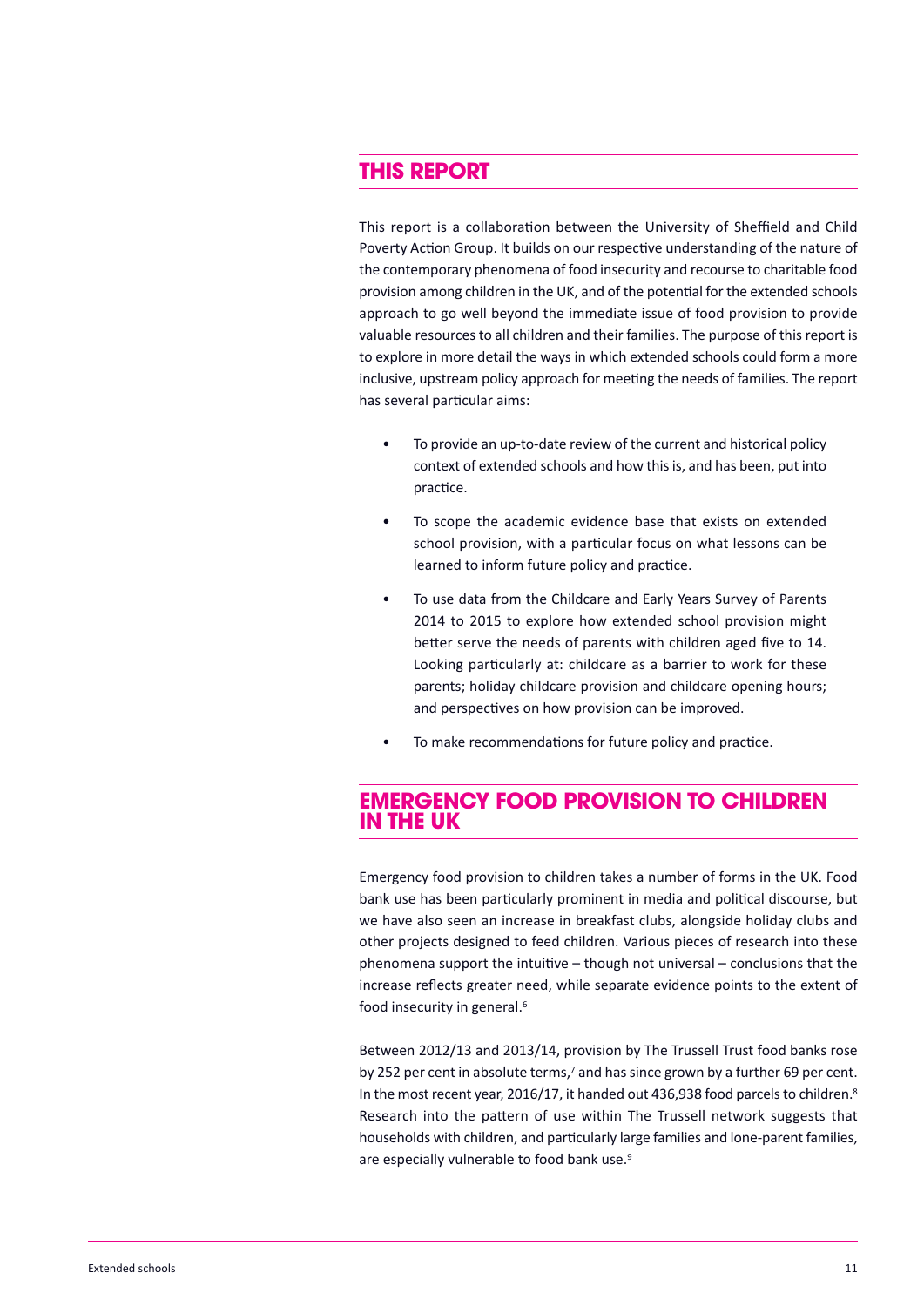The evidence suggests that provision of breakfast clubs is fairly widespread, and growing. A 2014 survey conducted by the Association for Public Service Excellence estimated that there had been a 45 per cent increase in breakfast club provision since 2008, with 85 per cent of schools currently having a breakfast club.<sup>10</sup> In general, however, the evidence base on breakfast clubs is patchy.<sup>11</sup> The ongoing and regular nature of provision, where it does exist, may be indicative of chronic need, although – a theme to which this report will continue to return – the need for breakfast clubs is not centred wholly around food, with morning childcare also a key concern for parents.

Holiday clubs and other provision to tackle holiday hunger is another area in which provision is patchy and evidence limited.<sup>12</sup> School holidays represent a pinch-point in family finances, when the extra costs of feeding children, of providing them with activities and of childcare, combine to put immense strain on budgets. The All-Party Parliamentary Group on Hunger and Food Poverty estimates that as many as 428 holiday hunger initiatives may be in existence.<sup>13</sup> There has, however, been no central government funding of holiday hunger programmes, though local authorities have provided grants in the past,<sup>14</sup> and the Welsh government announced £500,000 of funding for projects in 2017.<sup>15</sup> Provision is fragmented and piecemeal, and varies greatly from location to location.

Looking to broader indicators of need, Unicef estimates, published in 2017 using 2014 and 2015 data, indicate significant levels of food insecurity in households with children: 19 per cent of UK children under the age of 15 live with a respondent who is moderately or severely food insecure, while 10.4 per cent – the highest proportion in Europe – live with someone who is severely food insecure. <sup>16</sup> If we consider food bank use as a destitution response, the Joseph Rowntree Foundation estimate of the extent of destitution in the UK is of interest. Of the 1,252,000 people it estimated to be destitute *and in touch with voluntary sector crisis services* (suggesting that this is a conservative estimate) in 2015, 312,000 were children. <sup>17</sup> And, as noted above, increasing child poverty – starting to rise and forecast to rise rapidly through the rest of the decade – can only add further to food insecurity, and to the need for policy responses to it.

The All-Party Parliamentary Group on Hunger and Food Poverty estimated that up to three million children in the UK risk being hungry in the school holidays. This group comprises over a million children growing up in poverty who receive free school meals during term time, as well as an estimated two million who are disqualified from free school meals because their parents work. <sup>18</sup> We know that parents tend to go without to protect their children, and this is borne out in a YouGov survey of low-income parents by Kellogg's in 2015, which found that onethird of parents have skipped a meal so their children can eat during the school holidays. 19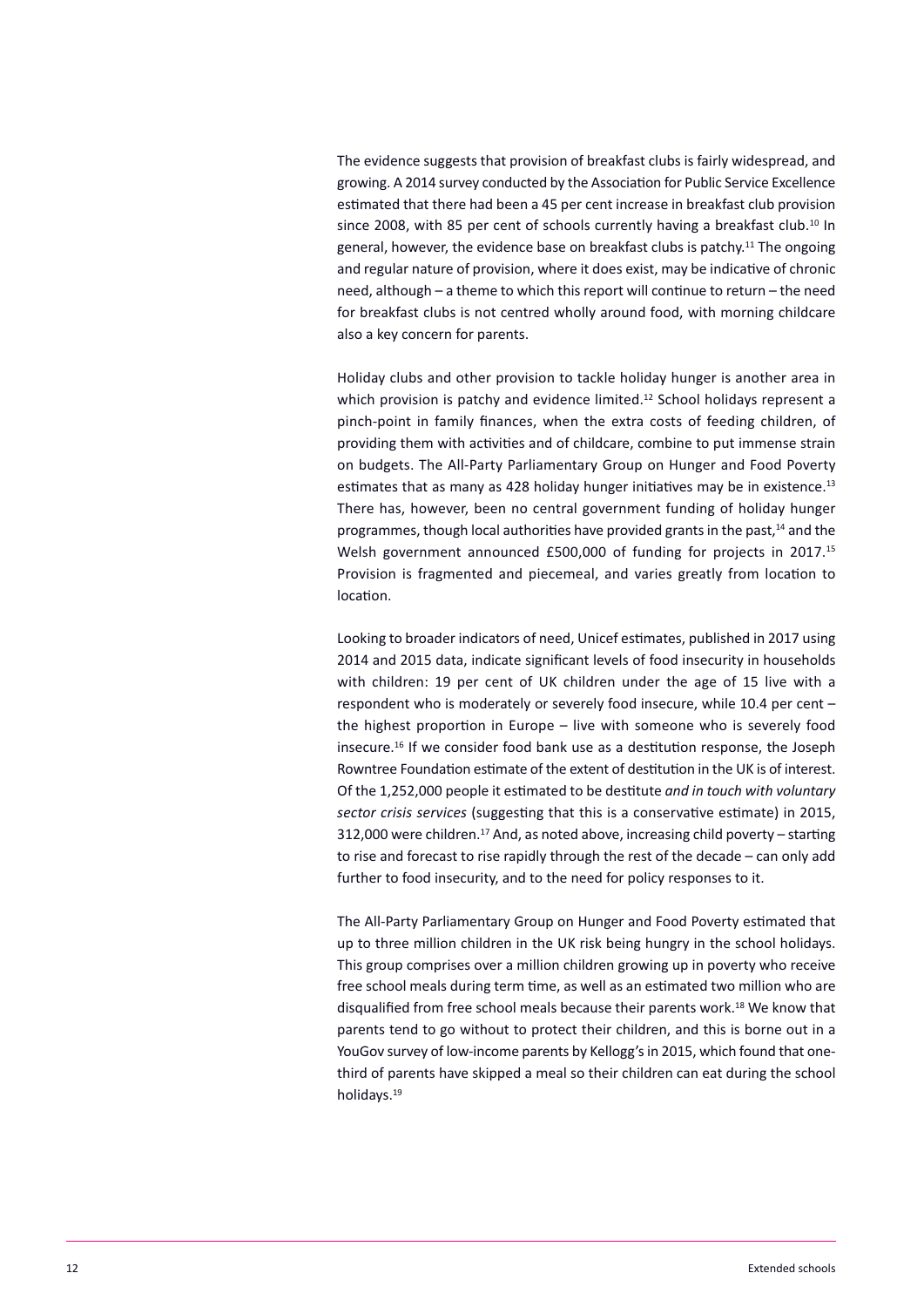# **from stAtutory Provision to chArity**

The provision described above is of mixed provenance, its funding drawn from a range of sources – charity, corporate donation, some statutory funding – but what it has in common, and increasingly has in common with what the state provides, is that it is piecemeal and non-systematic. It is essentially a 'postcode lottery' as to what children receive.

What we have categorised as emergency food provision is, in reality, a set of responsesto a set of distinct, if interlocking, issues. The acute income crisesthat may lead a family to seek out or be referred to emergency food provision is often embedded in a longer term, chronic food insecurity and chronic household poverty. <sup>20</sup> Food provision that may at times be characterised as responding to chronic need, such as breakfast clubs, may also provide vital support at times of acute crisis, when other resources are exhausted.

Each case, however, shares the common trajectory of a movement away from statutory, rights-based entitlement towards a patchwork of charitable provision. The University of Sheffield authors have previously identified that, based on available evidence, breakfast clubs and holiday hunger projects are susceptible to four of the challenges commonly presented by ad hoc food provision.<sup>21</sup> Specifically:

- **1. Inaccessibility.** These projects are not always accessible. The published literature suggests that availability, capacity and opening hours can all vary, and that the cost of breakfast clubs can be a barrier for the poorest children.
- **2. Unreliability.** The evidence reviewed also questions the reliability of breakfast and holiday hunger club provision where clubs do not run continuously over time.
- **3. Unaccountability.** The accountability of breakfast and holiday hunger provision is also questionable, given that it is provided on a voluntary basis by communities and schools and not overseen nationally.
- **4. Social unacceptability.** Urgent questions are also raised about the social acceptability of this provision to children. Particularly if they are targeted at 'hungry' young people, there are significant implications for children's experiences of social exclusion, embarrassment and stigma, all of which are acutely felt by children.

For low-income families, chronic poverty has been increased or exacerbated in a number of directions.<sup>22</sup> Austerity has been characterised by substantial cuts to social security support, particularly for families with children. The reduced generosity of the universal credit system compared with its original design will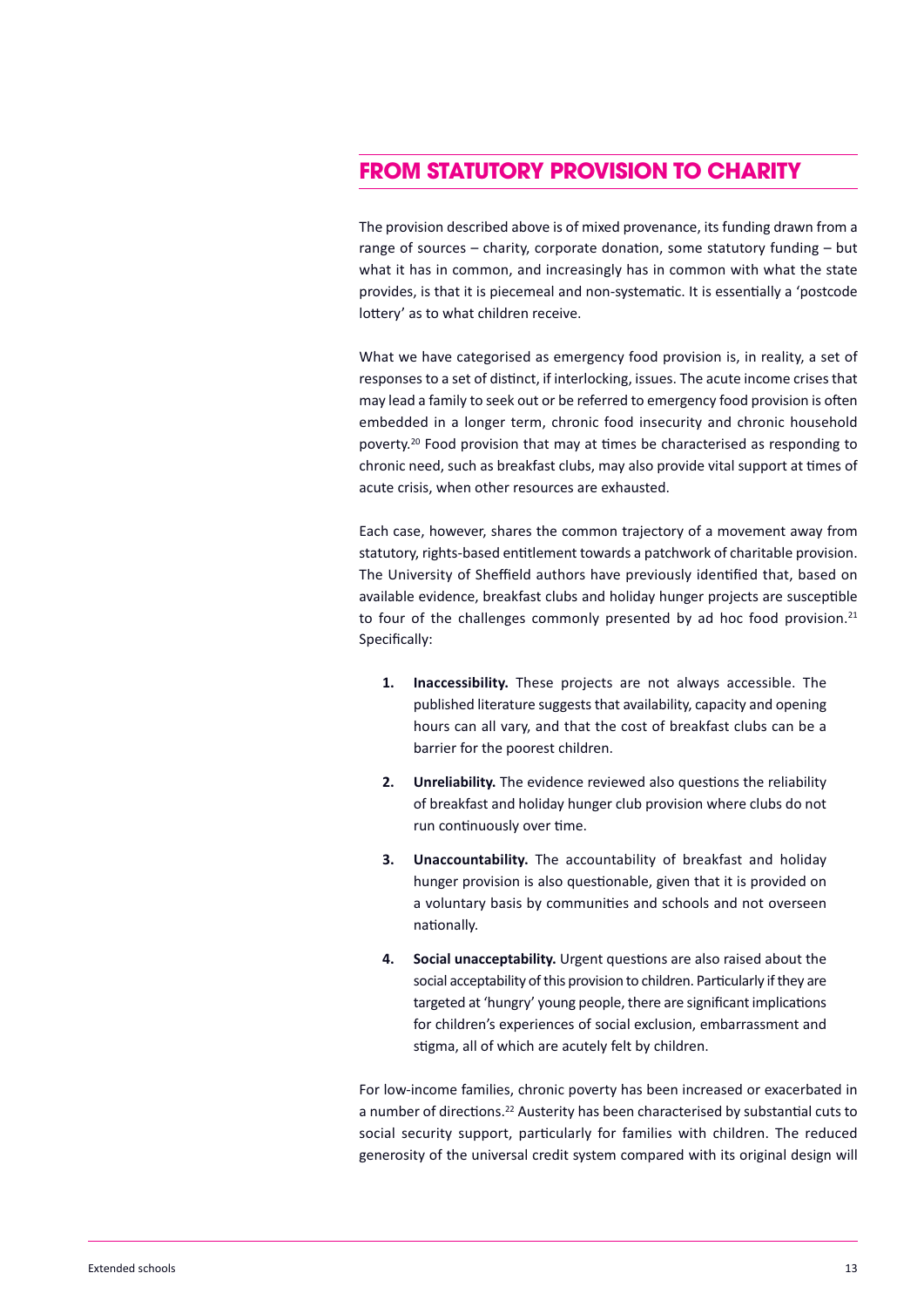see the poorest 10 per cent of families lose 10 per cent of their incomes, and put an extra million children in poverty, and an extra 900,000 children in severe poverty.<sup>23</sup> Households have experienced a decade-long squeeze in earnings,<sup>24</sup> while working and non-working households alike have been squeezed by a decision to allow benefit levels to fail to keep up with prices for several years running – coming hot on the heels of a spike in the price of the cost of essentials, such as food and energy.<sup>25</sup>

But it is in the realm of crisis support where the withdrawal of statutory provision has been most dramatically realised. The social security system has for a long time recognised that, with income-replacement benefits paid at subsistence levels, households reliant on them cannot be expected to build up the financial resources necessary to be resilient in the event of an unforeseen financial crisis. For around 25 years, the social fund fulfilled this function, through a mixture of grants and loans designed to help with exceptional circumstances or sudden costs, and 'alignment payments' in the event of unexpected benefit errors or delays – in effect, if the crisis in question was endogenous to the benefit system.

The Welfare Reform Act 2012 localised the bulk of the social fund, in the form of local welfare assistance, gradually reducing, and then removing, dedicated funding for local authorities to perform this function. There is no requirement to monitor or evaluate the impact of local welfare assistance schemes, and so no comprehensive picture exists on their functions, criteria for access or generosity, let alone whether they are performing their intended role. Research within the voluntary sector has suggested that there is great variation in what schemes provide, with the majority offering only in-kind support, sometimes involving the issue of food bank vouchers, while a number of schemes have closed down entirely. Meanwhile, 'alignment payments' have been replaced by short-term benefit advances, or budgeting advances under universal credit. The limited data released by government suggests that far fewer people are applying for shortterm benefit advances than applied for alignment payments – around an 80 per cent fall in the first year of their operation.<sup>26</sup> Taken as a whole, the removal of the social fund has previously been described by CPAG as constituting a withdrawal of the emergency 'safety net beneath the safety net'.<sup>27</sup>

Overall, we have clearly seen within the last decade a simultaneous rise in charitable food provision and both the withdrawal of statutory crisis support and the erosion of social security entitlements in general, and most particularly, their failure to keep pace with the cost of living. This shift in support from statutory to charity forms an important part of the context of the rise in emergency food provision to children, and informs this report's focus on extended schools. We are particularly interested in the potential of extended schools to provide a more comprehensive, inclusive systematic policy lever for meeting families' needs and enhancing family economic security.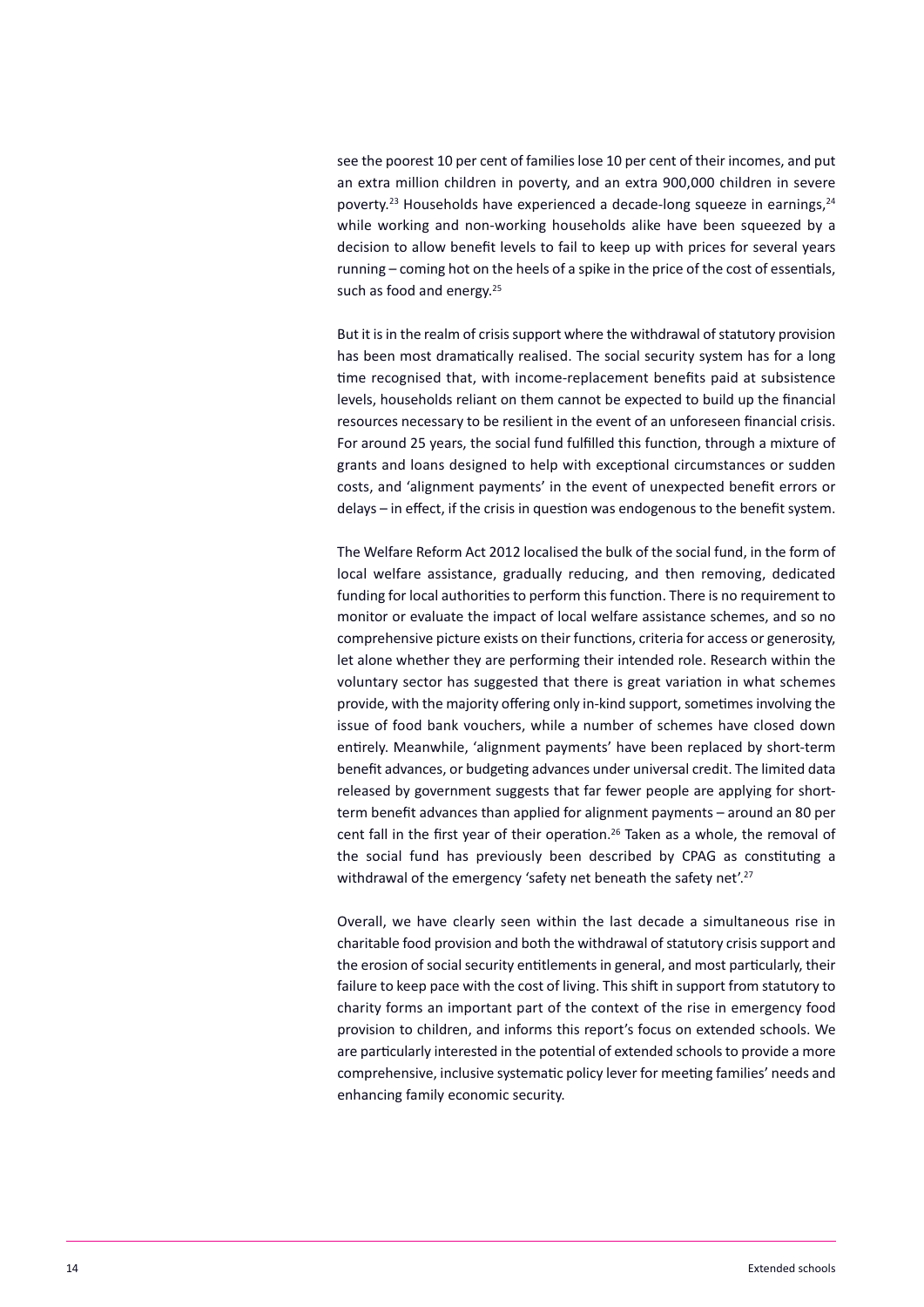## **extended schools**

As described above, extended schools have the potential to be the systematic type of provision to children and families that is needed to serve a variety of ends. But it is clear that they have some way to go to fulfil this. In September 2016, the CPAG and Family and Childcare Trust report *Unfinished Business* concluded that, while a majority of schools incorporate elements of the extended school model, 'the momentum for developing more comprehensive services appears to have faltered, due to funding constraints and the lack of a coherent government direction in the face of other policy priorities'. Significantly for our purposes, that research also concluded that 'extended provision across the UK appears to be fragmented'. 28

In seeking to explore the potential of extended schools to meet the needs of children and families, thisreport will go on to look at what extended schools are, how they operate, and then consider how well matched they may be to the functions we might wish them to fulfil. Finally, we will explore whether it is possible to propose a model, structure or framework for extended schools policy in the future, and how governments and other players may go about implementing this.

#### **Notes**

- 1. H Lambie-Mumford, *Hungry Britain: the rise of food charity*, Policy Press, 2017; see also H Lambie-Mumford and L Sims, 'Feeding Hungry Children: the growth of charitable breakfast clubs and holiday hunger projects in the UK', *Children and Society*, forthcoming
- 2. O Diss and M Jarvie, *Unfinished Business: where next for extended schools?*, CPAG, 2016
- 3. A Marsh and others, *Poverty: the facts*, CPAG, 2017
- 4. V Tarasuk, A Mitchell and N Dachner, *Household Food Insecurity in Canada, 2012. Research to identify policy options to reduce food insecurity* (PROOF), 2014, http://nutritionalsciences.lamp.utoronto.ca
- 5. H Lambie-Mumford and M Green, 'Austerity, welfare reform and the rising use of food banks by children in England and Wales', *Area*, 49(3), 2015
- 6. The Food Foundation, 'New evidence of child food insecurity in the UK', 2017, http://foodfoundation.org.uk/new-evidence-of-child-food-insecurity-in-the-uk/; B Bates and others, *The Food & You Survey Wave 4: combined report for England, Wales and Northern Ireland*, Food Standards Agency, 2017, https://www.food.gov.uk/sites/default/files/food-and-you-w4-combined-report.pdf
- 7. H Lambie-Mumford and M Green, 'Austerity, welfare reform and the rising use of food banks by children in England and Wales', *Area*, 49(3), 2015
- 8. The Trussell Trust, 'Half of children helped by foodbanks over summer holiday months are primary school students', 2017, https://www.trusselltrust.org/2017/07/25/half-children-helped-foodbankssummer-holiday-months-primary-school-students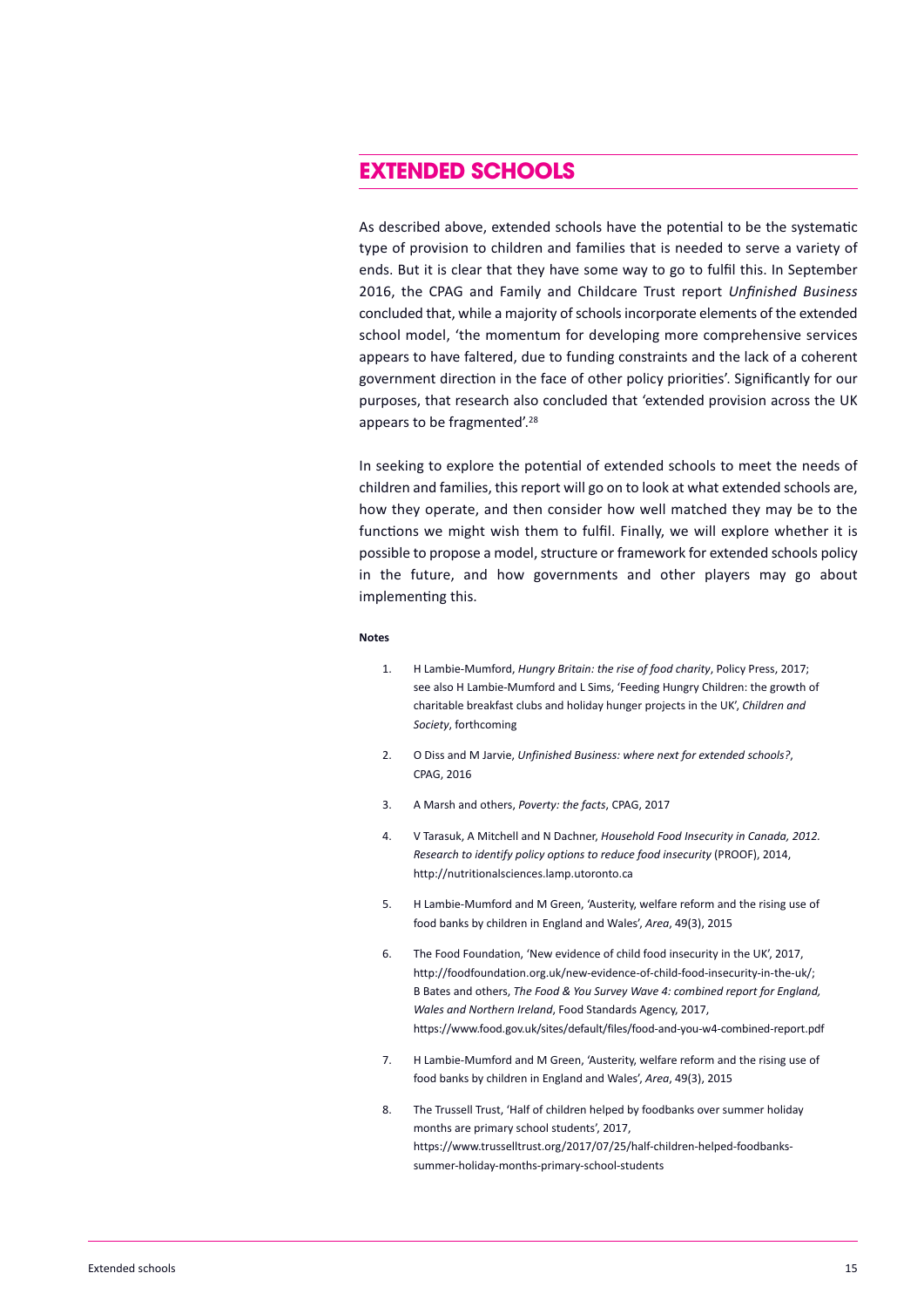- 9. R Loopstra and D Lalor, *Financial Insecurity, Food Insecurity, and Disability: the profile of people receiving emergency food assistance from The Trussell Trust Foodbank Network in Britain*, University of Oxford, 2017
- 10. Kellogg's, *An Audit of School Breakfast Club Provision in the UK: a report by Kellogg's*, 2015
- 11. H Lambie-Mumford and L Sims, 'Feeding hungry children: the growth of charitable breakfast clubs and holiday hunger projects in the UK', *Children and Society*, forthcoming; H Lambie-Mumford and L Sims, *Children's Experiences of Food and Poverty: the rise and implications of charitable breakfast clubs and holiday hunger projects in the UK*, Speri Brief, forthcoming, http://speri.dept.shef.ac.uk/speri-briefs/
- 12. H Lambie-Mumford and L Sims, *Children's Experiences of Food and Poverty: the rise and implications of charitable breakfast clubs and holiday hunger projects in the UK*, Speri Brief, forthcoming, http://speri.dept.shef.ac.uk/speri-briefs/
- 13. A Forsey, *Hungry Holidays: a report on hunger amongst children during school holidays*, All-Party Parliamentary Group on Hunger and Food Poverty, 2017
- 14. A Forsey, *Hungry Holidays: a report on hunger amongst children during school holidays*, All-Party Parliamentary Group on Hunger and Food Poverty, 2017
- 15. 'New summer holidays lunch and fun clubs to get £500,000 of Welsh Government support – Kirsty Williams', Welsh government press release, 3 January 2017
- 16. A Pereira, S Handa and G Holmqvist, *Prevalence and Correlates of Food Insecurity among Children across the Globe*, Office of Research Innocenti Working Paper, UNICEF, 2017
- 17. S Fitzpatrick and others, *Destitution in the UK*, Joseph Rowntree Foundation, 2016
- 18. A Forsey, *Hungry Holidays: a report on hunger amongst children during school holidays*, All-Party Parliamentary Group on Hunger and Food Poverty, 2017, https://feedingbritain.files.wordpress.com/2015/02/hungry-holidays.pdf
- 19. Kellogg's, *Isolation and Hunger: the reality of the school holidays for struggling families*, 2015, https://www.makelunch.org.uk/downloads/Isolation\_and\_Hunger.pdf
- 20. J Perry, T Sefton, M Williams and M Haddad, *Emergency Use Only: understanding and reducing the use of food banks in the UK*, CPAG, Church of England, Oxfam GB and The Trussell Trust, 2014
- 21. H Lambie-Mumford and L Sims, 'Feeding hungry children: the growth of charitable breakfast clubs and holiday hunger projects in the UK', *Children and Society*, forthcoming; H Lambie-Mumford and L Sims, *Children's Experiences of Food and Poverty: the rise and implications of charitable breakfast clubs and holiday hunger projects in the UK*, Speri Brief, forthcoming, http://speri.dept.shef.ac.uk/speri-briefs/
- 22. See http://jonathanbradshaw.blogspot.co.uk/2017/12/uk-child-poverty-gapsincreasing.html
- 23. J Tucker, *The Austerity Generation: the impact of a decade of cuts on family incomes and child poverty*, CPAG, 2017
- 24. J Cribb, A Hood, R Joyce and A Norris Keiller, *Living Standards, Poverty and Inequality in the UK: 2017*, Institute for Fiscal Studies, 2017, https://www.ifs.org.uk/uploads/publications/comms/R129%20- %20HBAI%20report%202017.pdf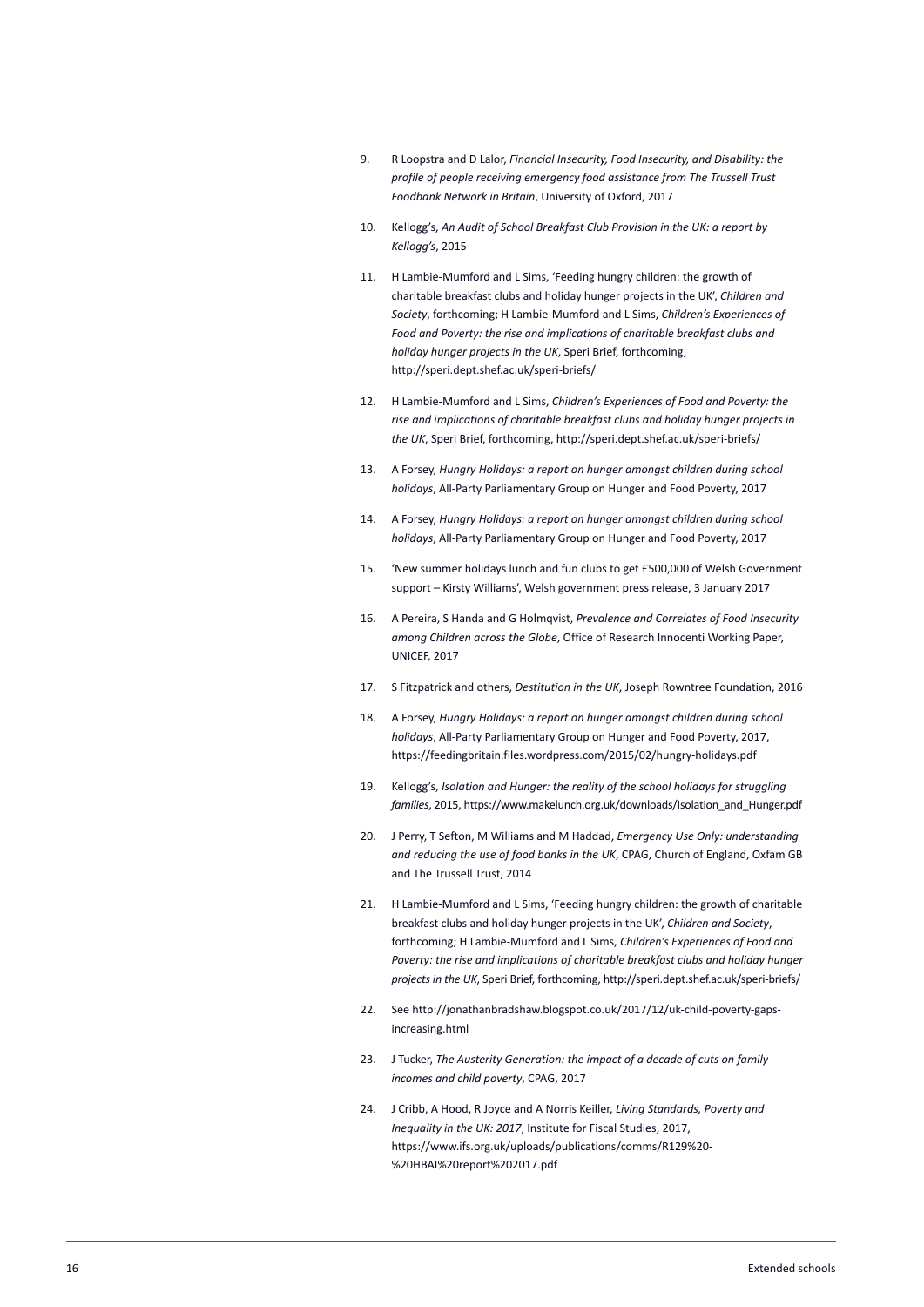- 25. CPAG, *Briefing: trends in the cost of essentials and support for living costs*, 2015
- 26. See CPAG, *Feeding Britain Working Party on Benefit Administration: evidence to the All-Party Parliamentary Group on Hunger*, 2015, p5
- 27. See M Haddad, 'Eradicating poverty' in *The First 100 Days: what should a progressive government implement?*, Centre for Labour and Social Studies, 2015
- 28. O Diss and M Jarvie, *Unfinished Business: where next for extended schools?,* CPAG, 2016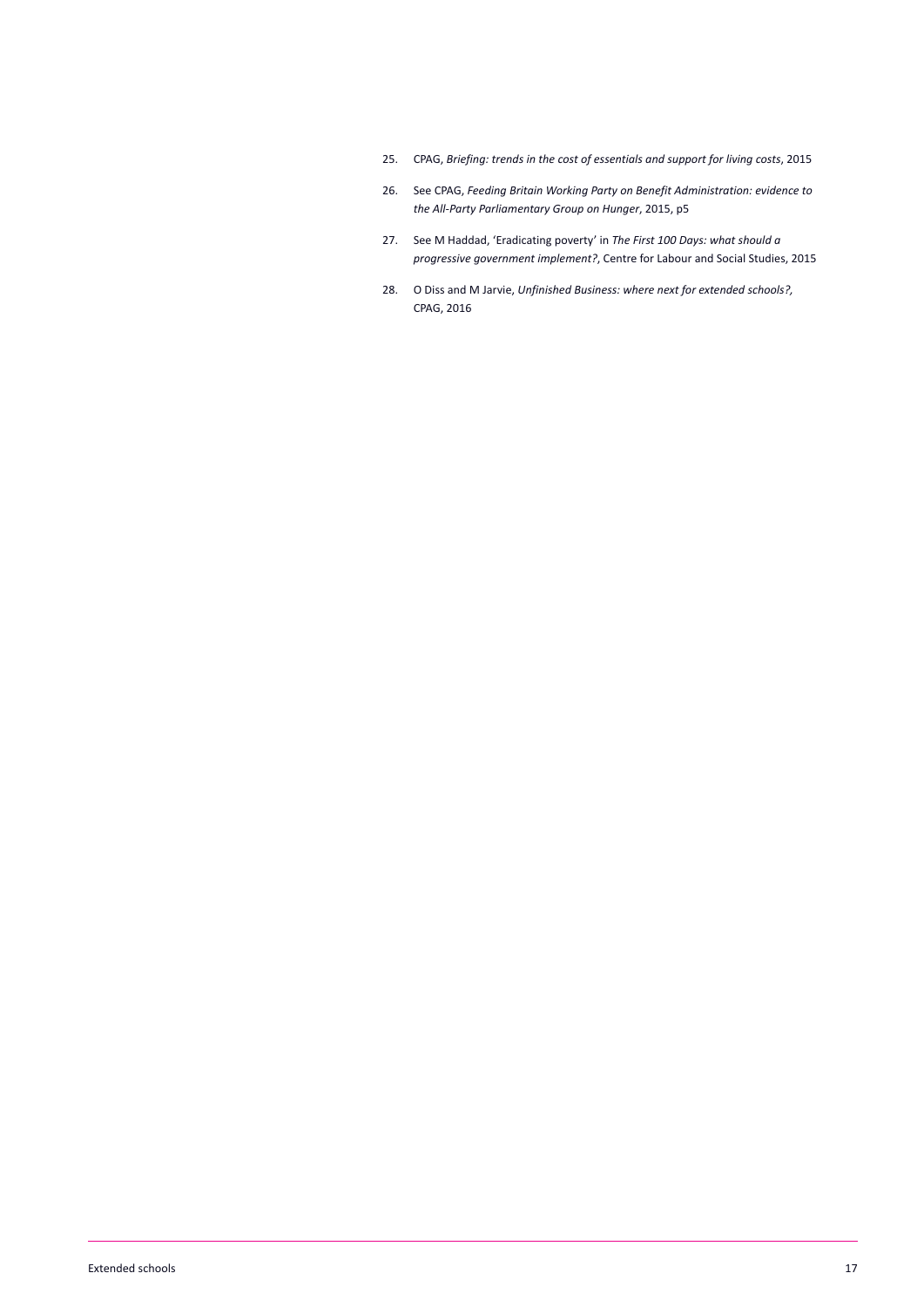# <span id="page-18-0"></span>TwO **Policy And Provision of extended schools**

We use the term 'extended schools' to refer to those schools which deliver a range of services beyond their core function of the classroom education of children within the normal school day.

Extended school provision can include health services, adult learning and community activities. In the context of this report, however, we are particularly interested in provision for children outside the basic school day, including breakfast clubs, after-school clubs and provision in school holidays. This wraparound provision for children serves a number of functions: it provides childcare that helps parents to find or to stay in work; sports, arts and other enrichment activities improve children's soft skills and motivation to learn; and extended schools often provide food, most often through breakfast clubs. Each of these functions can more broadly contribute to anti-poverty strategies, which is how extended schools are understood in a number of developed countries.

# **extended schools in the uk: the context**

Extended schools were rooted in the UK Labour government's 2003 Every Child Matters programme, which also included a national network of Sure Start children's centres. Our definition stems from that period, though the vision for an extended schools programme for England was articulated a few years earlier, in a 1999 report published as part of the government's neighbourhood renewal strategy.<sup>1</sup> This envisaged schools providing a range of additional services:<sup>2</sup>

- targeted school-located support services for children for example, counselling, obesity management and speech therapy;
- homework clubs and additional classes targeted at disadvantaged children;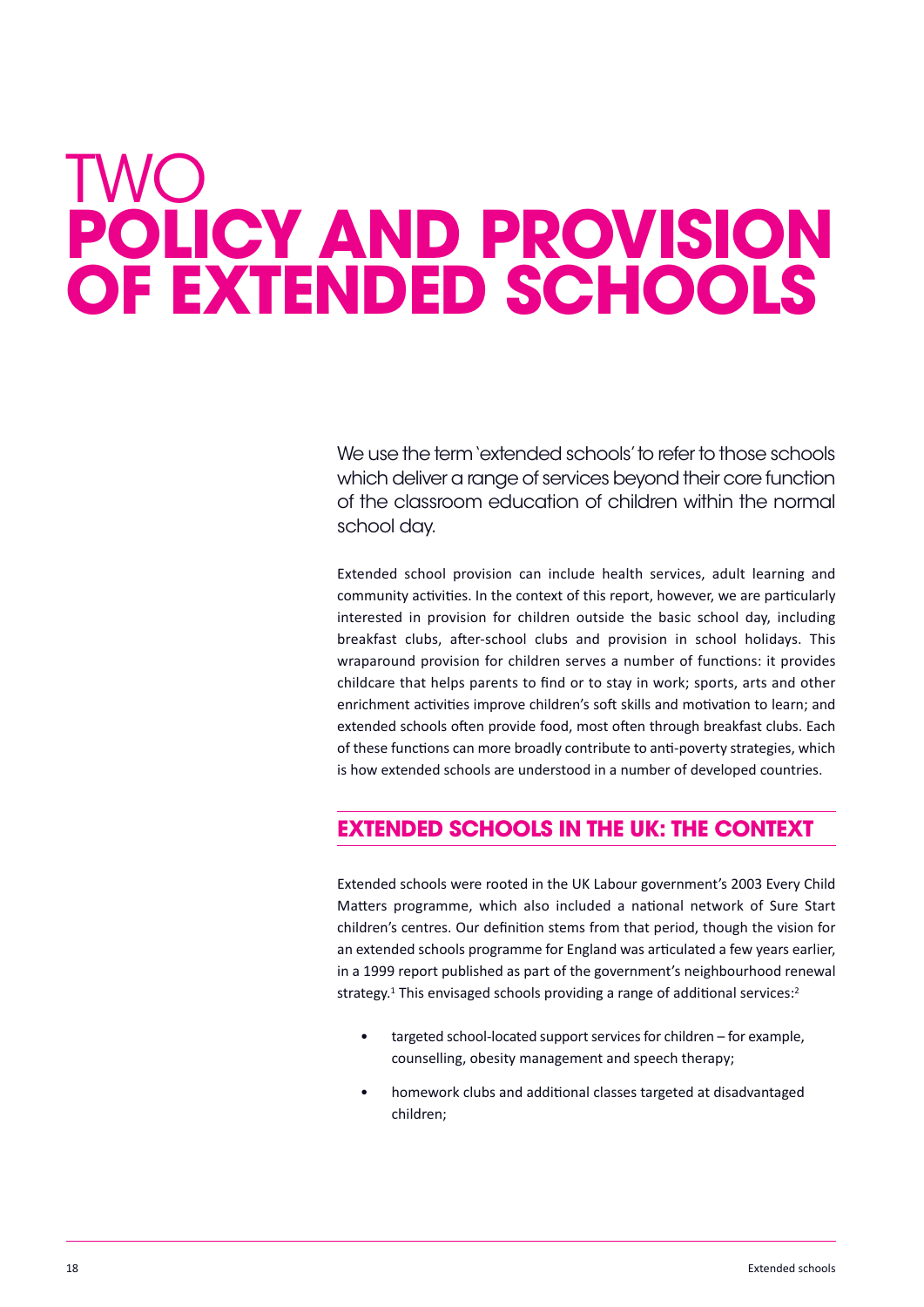- sporting and cultural enrichment activities for children  $-$  for example, school music ensembles, drama clubs and gardening clubs;
- before- and after-school childcare and holiday play provision for working parents;
- support services for parents for example, parenting classes, home learning workshops, employment training, and job search and ESOL classes;
- activities targeted at the wider community  $-$  for example, art and design courses using the school facilities.

The 2004 five-year strategy for children and learners committed schools to offering wraparound childcare, available from 8am to 6pm, for 48 weeks of the year, paid for by tax credits. To this end, at least one 'full service' extended school was to be developed in each local authority by 2006, focused mainly on areas of disadvantage. By 2008, at least 1,000 primary schools were to offer 8am to 6pm wraparound childcare. A stated aspiration was that, over time (later clarified to by 2010), every primary and secondary school would become an extended school, offering a wide range of study support activities. <sup>3</sup> An evaluation commissioned for the Department for Education and Skills of the first three years of full service extended schools found significant positive impacts on attainment, and a narrowing of the free school meals attainment gap. 4

In 2005, the Department for Education and Skills produced a prospectus for extended schools, which made a commitment that, by 2010, all children should have access to a variety of activities beyond the school day, and undertook to spend £680 million by 2008, primarily in the form of start-up funding, to add to £160 million already spent. For the most part, costs would be met through user charges, offset in some cases and for some parents by financial support available through the childcare element of working tax credit. As such, and as part of the wider Every Child Matters agenda, funding and targeting fell broadly into the progressive universalist approach of a basic minimum buttressed by heightened means-tested support for an eligible group, generally defined by low income.

The definition of extended schools distinguished between full service extended schools and other schools which were to allow children and families 'to access a core of extended services which are developed in partnership with others'. This did not necessarily need to happen on site for primary schools, but secondary schools were expected to be 'open from 8am to 6pm all year round, offering a range of activities for young people'.

The core of extended schoolsinvolved wraparound childcare, available from 8am to 6pm all year round; a varied menu of activities, including homework clubs and study support, sport, music, tuition, dance and drama, arts and crafts, special interest clubs, visits to museums and galleries, learning a foreign language,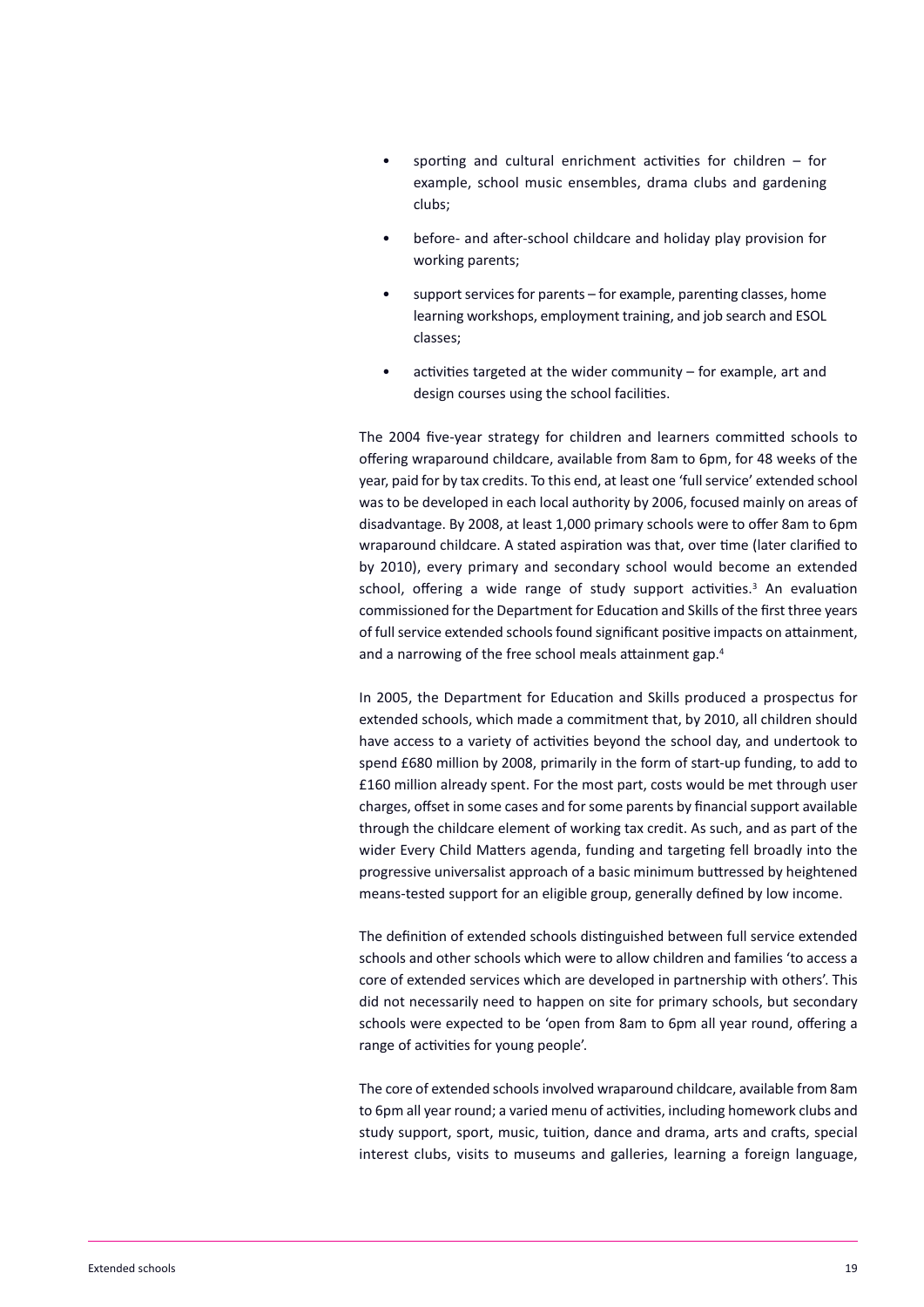volunteering, and business and enterprise activities; parenting support; referral to a wide range of specialist support services; and wider community access to ICT, sports and arts facilities, and adult learning.<sup>5</sup>

The vision faltered, however, and, in 2011, the ring-fenced funding for extended schoolsin England ended. CPAG and the Family and Childcare Trust's 2016 report *Unfinished Business* shows how this funding shortfall has affected extended schools' ability to achieve their aims. The research uncovered a mismatch between demand and the ability of schools to meet it. Notably, almost two-fifths (39 per cent) of schools surveyed for the report said parents wanted holiday provision, but only 29 per cent of schools were able to offer it. For after-school childcare, provided by just over half of schools, the shortfall was 11 per cent, and was particularly acute in primary schools.

In general, this research found that schools feel that they are restricted in what they can provide because of limited funding, despite an apparently unanimous desire to expand extended services further. Schools had positive assessments on the outcomes of extended schools, which chimes with the findings of government-funded evaluations. A mismatch has thus developed between the policy intention – to have an extended school system benefiting all, and lower income groups especially – and the reality, seemingly driven by a shortfall in funding to meet the universal element of the aspiration.

Funding of breakfast clubs, meanwhile, now comes from a variety of sources: acrossthe UK, 55 per cent of breakfast clubs are self-supporting, with 26 per cent supported by the school budget, 9.4 per cent funded by a charity or sponsor company, and 5.7 per cent by local or national government schemes. In Wales, meanwhile, 71 per cent of school breakfast clubs are government funded, and 23 per cent local government funded,<sup>6</sup> reflecting the fact that the Welsh government has funded provision since 2004.<sup>7</sup> The Department of Health funded a pilot programme for breakfast clubs in 1999,<sup>8</sup> while the coalition government committed funding as part of the Child Poverty Strategy,<sup>9</sup> and the same government also pledged to use the UK's share of the deprived persons funds (amounting to £3.15 million in 2013/14), <sup>10</sup> and the £10 million from the sugary drinks levy to fund breakfast club provision.<sup>11</sup> In 2016, a 'right to request' extended schools was introduced for parents and providers, and £285 million a year was committed to support 25 per cent of secondary schools to extend the school day in Budget 2016.<sup>12</sup> Most recently, in March 2018, £26 million funding was announced to boost breakfast club provision through two charities in targeted 'opportunity areas'.<sup>13</sup> There is little data to show the take-up or impact of the 'right to request' so far.

Breakfast clubs have epitomised the movement from statutory to charity provision described earlier. In the years of the New Labour governments(1997 to 2010), breakfast club provision was situated within the extended schools agenda and other policy programmes aimed at tackling health and social inequalities and social exclusion. Since 2010, breakfast club funding has increasingly occurred in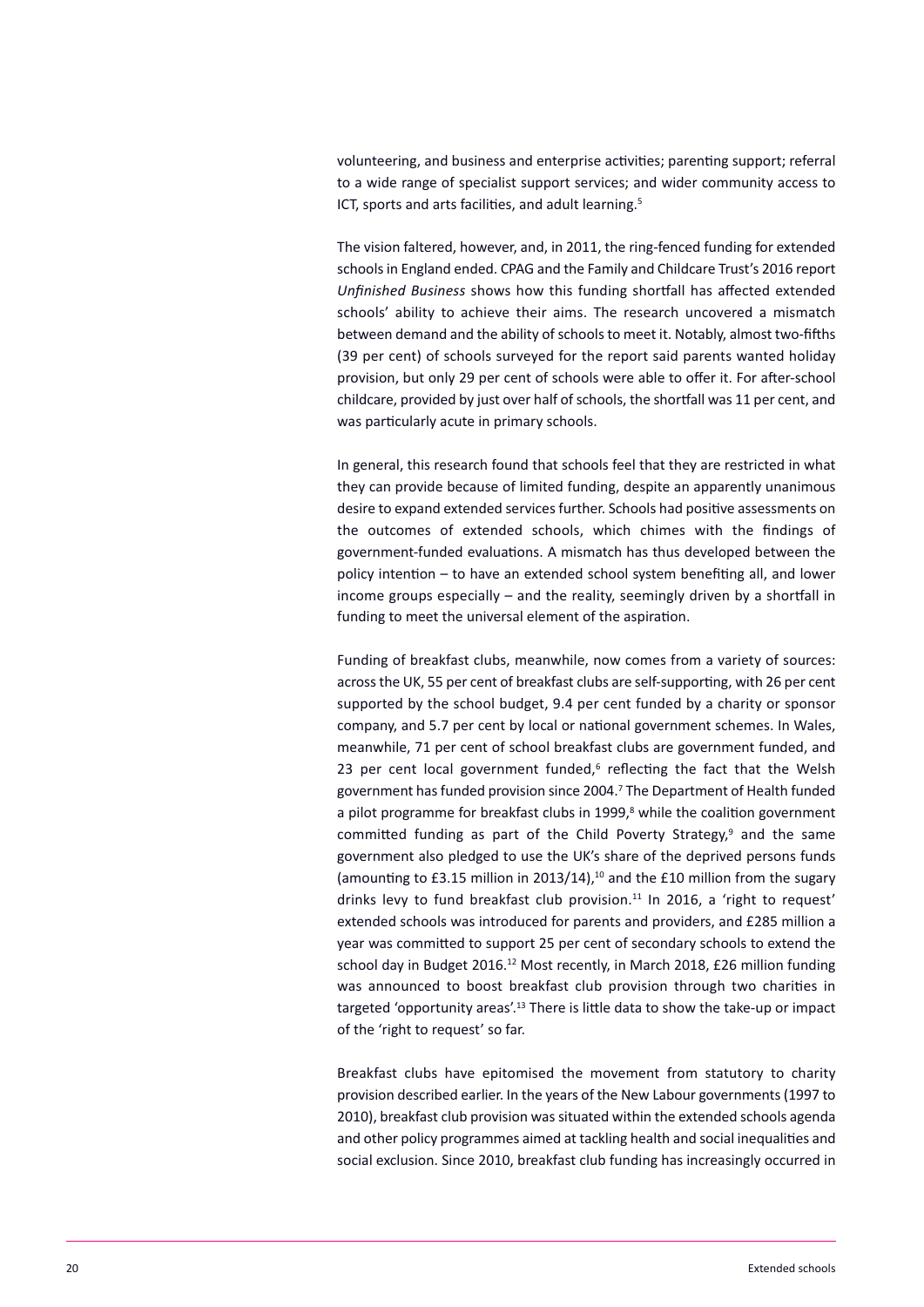a silo, divorced from the broader extended schools offer, and based on individualised interpretations of poverty, and with limited ambitions of poverty alleviation rather than reduction or prevention. 14

# **extended schools And childcAre Policy**

The UK government was clear from the outset that extended schools were an important part of its childcare strategy, linking its 2005 extended schools prospectus with the previous year's 10-year strategy for childcare. Year-round, wraparound childcare, accessed through or at primary schools and at secondary schools formed the core of this offer. Schools were expected to deliver this either directly, working with a third-party provider from the private or voluntary sector, or working in clusters with other local schools. Childcare delivered through extended schools was seen as fulfilling the multiple roles of helping children's development, allowing them to rest and to enjoy play, and enabling parents to return to work. 15

Schools were also expected to play an important co-ordinating role: alongside children's centres, extended schools were expected to form a vital and consolidated source of information, both for local authorities in the form of market information, and from the perspective of parents, as, in many cases, the single access point to a range of services.<sup>16</sup>

Notwithstanding the limited start-up funding for extended schools and grants for breakfast club provision, childcare delivered through extended schoolsissubject to the same funding and charging model as other childcare in the UK. That is to say, the presumption is of costs being recovered through user charges, with a patchwork of government support available to parents to help meet those costs.

The support available to parents to meet childcare costs is in three broad categories: free provision, tax relief schemes and support through the social security system.<sup>17</sup> Free provision applies to pre-school children: England, Scotland and Wales all have universal free entitlement to early education and childcare for three- and four-year-olds. In England, this rose from 15 hours a week to 30 hours a week for most working parents in September 2017. Scotland offers 600 hours a year, equivalent to 12.5 hours a week over 48 weeks. Wales offers 10 hours a week for 38 weeks a year, with more in some local authorities. Similar support is available for two-year-olds, but with restrictions to entitlement based on income or locality.

Tax-free childcare is being rolled out from April 2017 to replace employerprovided childcare vouchers over time. The two are broadly similar schemes, the main differences being that the new scheme is also available to self-employed parents and that, where childcare vouchers are only delivered through employers who choose to take part, tax-free childcare is available to all who meet its criteria. Tax-free childcare offers up to £2,000 a year per child for parents not receiving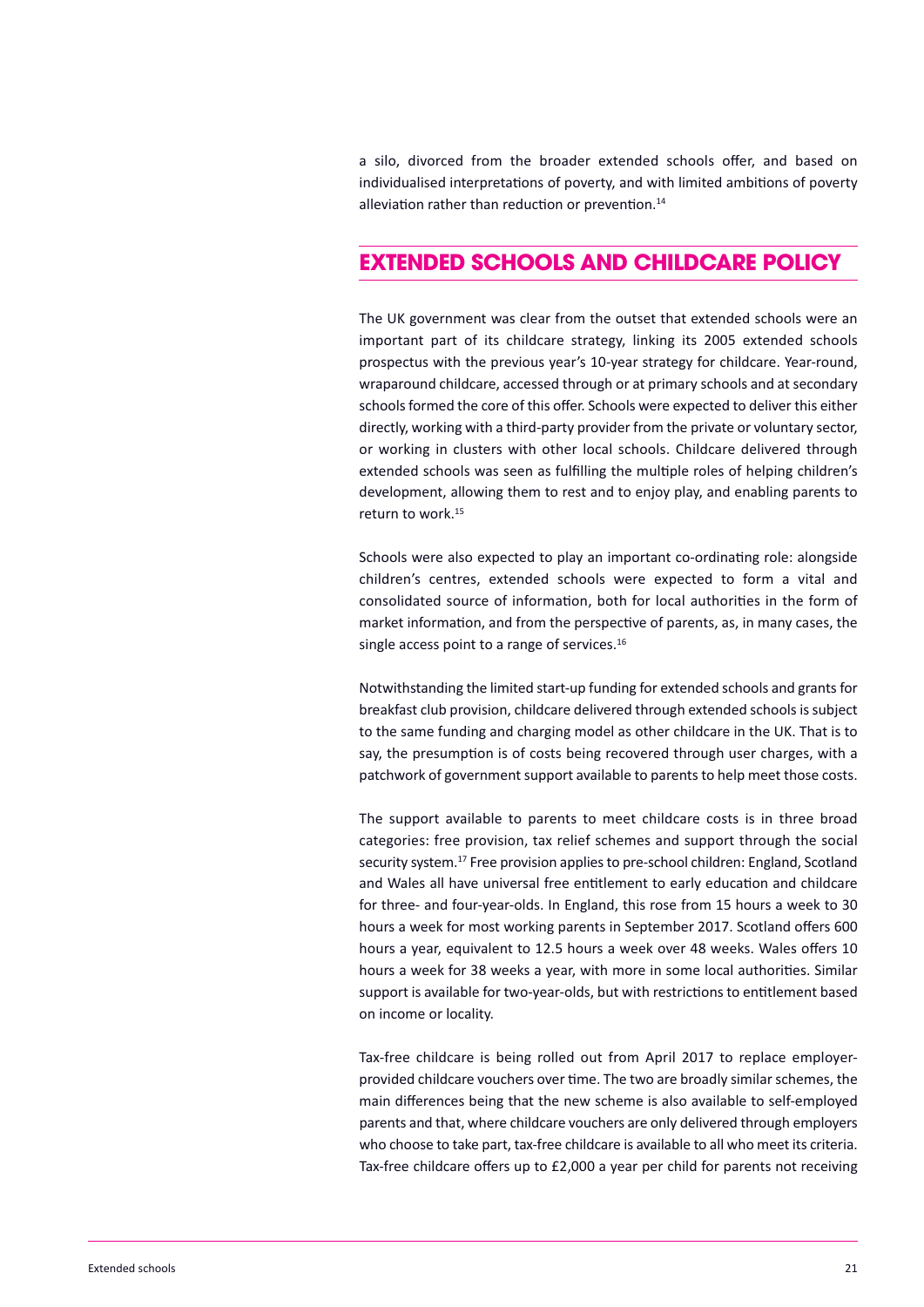universal credit or tax credits, provided parents earn no more than £100,000 a year. Childcare vouchers meet up to £55 of childcare costs per parent per week.

Support through the social security system is more generous, but means tested, and, in effect, limited to two children. It also depends on provision being formally registered (and some extended school services are not). Universal credit now funds 85 per cent of childcare costs, up to a ceiling of £175 a week for one child or £300 a week for two or more children. This is gradually replacing support through working tax credit, which funds up to 70 per cent of childcare costs – with the same ceilings as under universal credit – and disregards in housing benefit. The major limitation to this support is the weekly cap on payments, which has remained unchanged since 2005. CPAG's *The Cost of a Child in 2014* found that the cost of childcare outside London had risen by 60 per cent since then, and that average fees for someone working full time were only just below the limit. As costs are highly variable, the limit will be exceeded in many cases. Figure 2.1 demonstrates both this effect and how consistent and substantial has been the inflation in childcare costs over recent years.

Tax-free childcare, childcare vouchers and support through tax credits and universal credit are all potentialsourcesthrough which parents can reclaim some of the cost of extended school childcare provision. Ultimately, though, the primary source of funding for this comes from charges to parents (though *Unfinished Business* found that 75 per cent of schools used some pupil premium funding, and half used some core funding<sup>18</sup>), with all the impacts on family resources that this implies.

#### Figure 2.1





Source: D Hirsch, *The Cost of a Child in 2014*, CPAG, 2014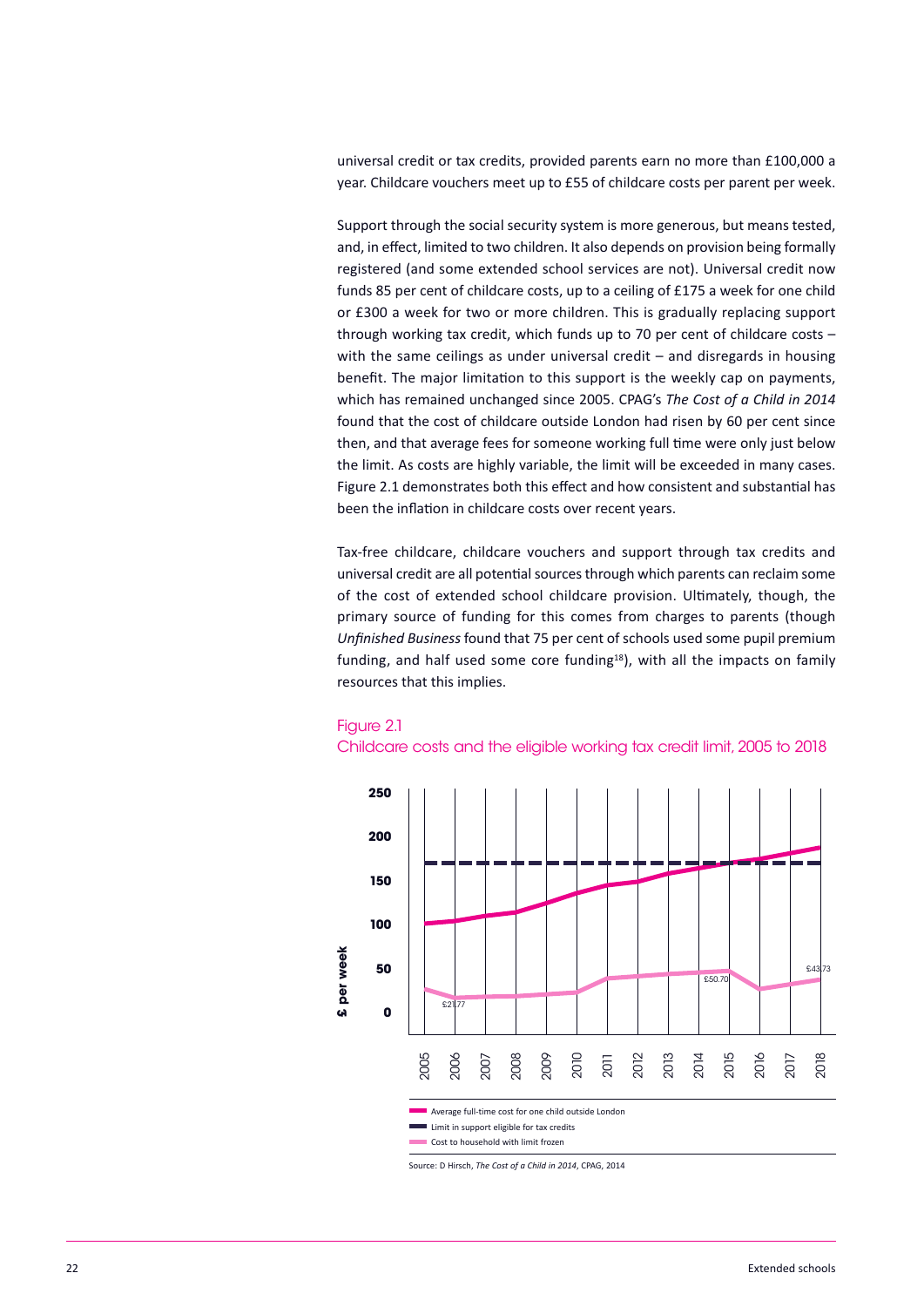# **extended schools And dePrivAtion**

One of the major advantages of extended schools is that they allow childcare and enrichment activities to take place in a trusted setting and, as the 2005 prospectus noted, 'opening up schools to provide services and activities also meansthat parents can access childcare without worrying about children moving between school and childcare facilities'. <sup>19</sup> With evidence that low-income parents are less likely to make use of formal childcare, <sup>20</sup> increased use of extended schools has the potential to increase take-up among under-represented groups – though the extent to which this is true will depend on the relative extent to which mistrust plays a role in this, against cost.

Certainly, data from the Department for Education's Childcare and Early Years Survey of Parents 2014 to 2015 suggests that cost of childcare is more of a barrier to work for low-income families, but also that the differentials with middleincome households are not enormous (see Section 4). The survey also backs up previous findings that childcare costs put people off using childcare, evident in the reasons given by those using informal childcare. Even where families do make use of childcare to undertake paid work, its costs can lead to detrimental effects: the poverty risk for children in families paying for childcare increases by a third once childcare costs are taken into account. 21

There clearly remain challenges to realising the full potential of extended schools as a mode of childcare. *Unfinished Business* found an unmet demand for both term-time and holiday childcare within schools, while also identifying a divide in interest towards after-school activities between more advantaged and disadvantaged groups. This echoes Department for Education findings that 'the costs of activities are still a barrier to pupils taking part, particularly pupils from economically disadvantaged backgrounds'. <sup>22</sup> Boosting supply in general – with funding pressures clearly significant – and boosting demand from disadvantaged groups – whom the evidence suggests benefit disproportionately – seem to be appropriate aspirations for extended schools policy.

When considering how to ensure that extended schools help the disadvantaged children who potentially stand to gain most from them, the question should be asked: how best to target these groups? The case of the current childcare offer for disadvantaged two-year-olds is instructive. According to a 2016 report by the Family and Childcare Trust, half of these children do not receive their free entitlement to childcare in a setting led by an early years graduate. The report goes on to conclude that the evidence suggests that a high level of universalism is needed to ensure that those children with the greatest needs can be supported, in a non-stigmatising environment.<sup>23</sup>

Part of the purpose of extended schools in the UK has been to offer enrichment activities for children, and particularly those whose parents may not otherwise be able to provide them. Yet this aspiration has not been clearly built into the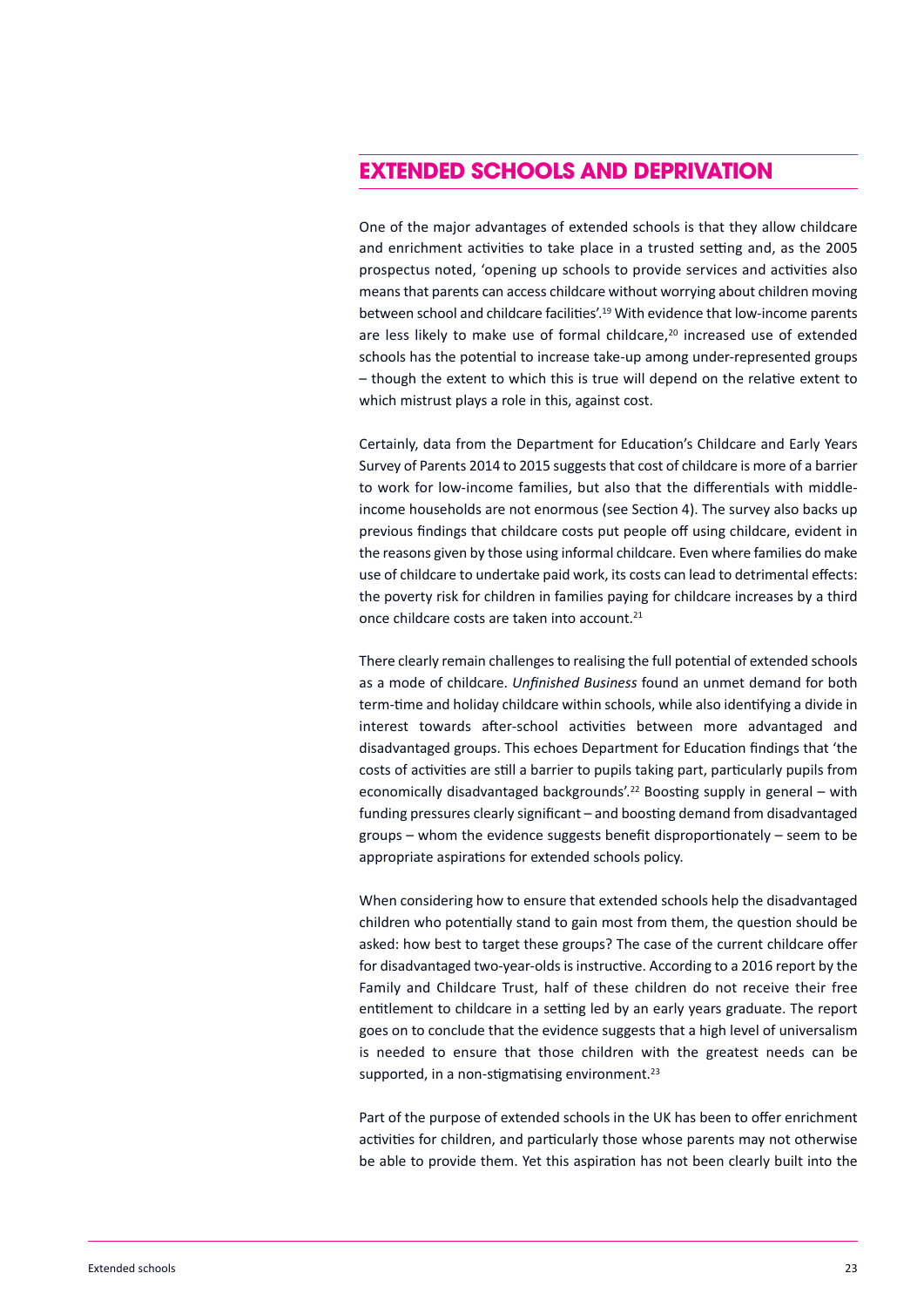design or funding arrangements of extended schools so far. Instead, they have been left reliant on a patchwork of means-tested, demand-side support intended for childcare (but only available to certain working parents), pupil premium funding and core school funding, along with limited funding for breakfast clubs. Working out the extent to which they are intended to deal with deprivation, what this means in terms of targeting or universal provision, and how the funding arrangements will support this are all crucial questions for extended schools in the future.

## **internAtionAl models of extended schools**

In UK policy, extended schools have, to date, been defined largely by the types of services and activities they offer, rather than by a particular structure or model of delivery. Dedicated funding has been replaced by individual decisions taken at the school level, with extended schools paid for through a mixture of pupil premium funding, general school budgets and user charges, for which parents may be able to receive support through tax credits and universal credit, or childcare vouchers and tax-free childcare.

This approach of having no prescribed model has the advantage of maximising flexibility, according to local needs, the make-up of the school population, and assorted other characteristics of schools and the areas they serve. It also allows schools to vary the offer according to the age of children. For example, younger children may need a more structured environment, whereas, for older children, simply having a safe place to be may be of the greatest value. While there is clearly unmet need forschool-aged childcare, it may be that thisis as much about resourcing as it is about this flexible approach per se.

That supposition is reinforced when looking at the approaches followed in other countries, which share apparent similarities with the UK approach. In Sweden, municipalities are obliged to offer out-of-school centres for children aged six to 13 where their parents are studying or working. These facilities are located in or near the school, and municipalities are entitled to charge a 'reasonable fee', with a maximum fee policy in place. Crucially, these facilities are open all year round.

Danish schools all have an affiliated after-school centre, typically open from 7am to 8am and from 11am to 5pm (Danish office hours are typically 8am–4pm). After-school centres offer a wide variety of activities, ranging from creative selfexpression such as music, theatre, painting, sewing or drawing to more sporting activities such as swimming, football or skating. They have more of a focus on play and less on direct education than do UK extended schools, and tend to have more qualified staff and more of a recognised career path as a play worker. This contrasts with a risk in the UK that less play and more work means that an afterschool club is seen as 'more school'.<sup>24</sup> Places are charged on a sliding scale of fees, including cost-free places, depending on household income.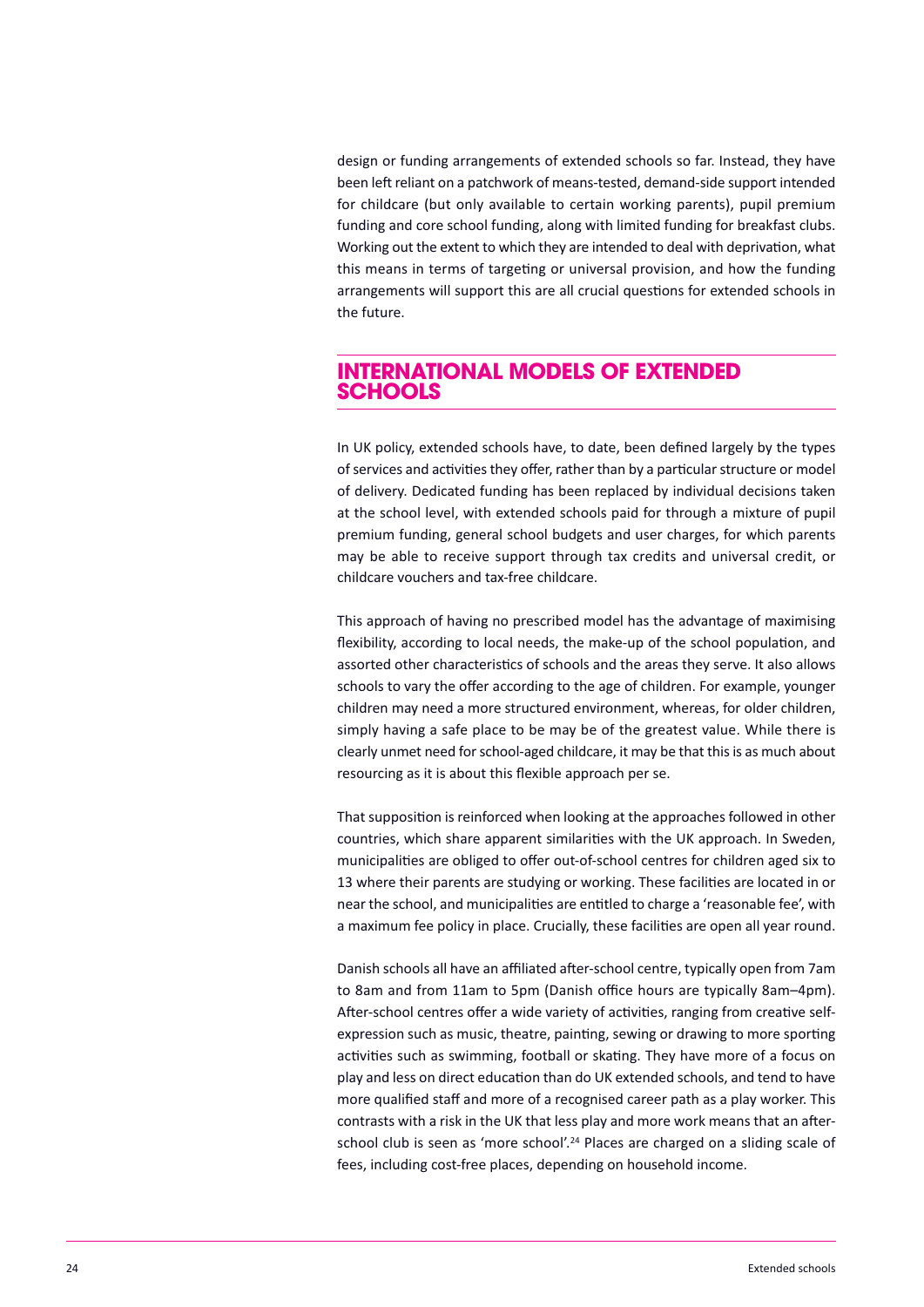Full-service schooling in the US is based on an approach that incorporates both pupils and the wider community in which the school is situated. There is a lack of data on how many full service community schools exist in the country, while the breadth of extended provision varies from school to school. Funding is piecemeal, with schools relying on a range of sources, including competitive grants from central government. Perhaps more so than in the UK, it is difficult to identify 'a model' of extended schools in the US.

When thinking about what model of extended schools is most appropriate for the UK, there is a need to balance the tension between retaining the flexibility of schools to respond to their local needs and environment, and ensuring that all children and families benefit from an equivalent level of provision. Within that, there is a particular challenge to ensure that children from poorer families – who stand to benefit the most – are well served and able to take advantage of the provision that is on offer.

# **the extent And nAture of extended school Provision in the uk**

The Department for Education's Childcare and Early Years Providers Survey (2013) offers an important insight into the scale and nature of wraparound childcare provision in the UK. 25

#### **Provision and attendance**

The survey identified total numbers of settings and places within the UK in 2013:

- 13,400 after-school settings offered a total of 612,400 places;
- 12,800 before-school settings offered a total number of 469,200 places;
- 7,200 holiday settings offered a total number of 341,400 places.

According to this survey, older children make up a substantial proportion of overall attendance in before-school and after-school settings. Children aged eight to 10 accounted for 37 per cent of attendance at after-school settings and 32 per cent in before-school settings.

Six in 10 holiday providers were privately run in 2013, compared to three in 10 before-school providers (32 per cent) and four in 10 after-school settings (41 per cent). Over half (52 per cent) of before-school providers and four in 10 afterschool providers (40 per cent) were run by a school or college. Around half of all before-school and after-school places were in maintained settings (53 per cent and 51 per cent respectively).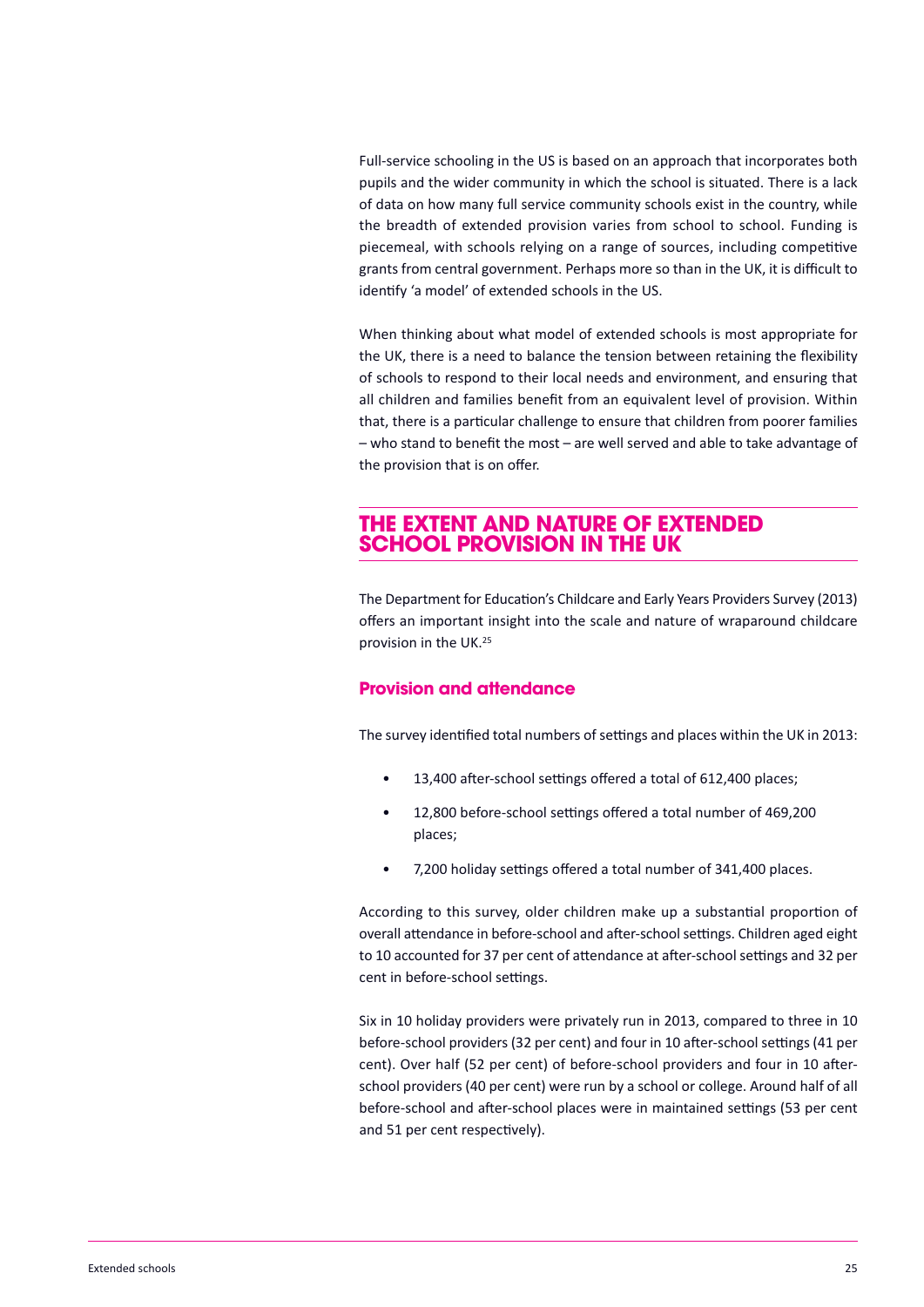Figure 2.2 number of out-of-school providers



#### **geographical distribution**

Twenty-seven per cent of all holiday providers, 26 per cent of after-school providers and 33 per cent of before-school providers were located in the 30 per cent most deprived areas. In terms of regional distribution:

- There is now a higher proportion of after-school settings in the South East (16 per cent, compared to 12 per cent in 2011) and a lower proportion of after-school settings in the North West (14 per cent, compared to 18 per cent in 2011).
- The greatest share of before-school places was found in the North East, Yorkshire and Humberside and in the North West (18 per cent in each), despite each of these regions only accounting for 14 per cent and 13 per cent of the population of five- to 11-year-olds respectively.
- Changes in the regional distribution of holiday provision were minimal. In contrast, the regional distribution of after-school and holiday club places were essentially in line with the population of children aged five to 11 in each region.

#### **Notes**

- 1. Department for Education and Employment, *Schools Plus: building learning communities, improving the educational chances of children and young people from disadvantaged areas*, 1999
- 2. O Diss and M Jarvie, *Unfinished Business: where next for extended schools?*, CPAG, 2016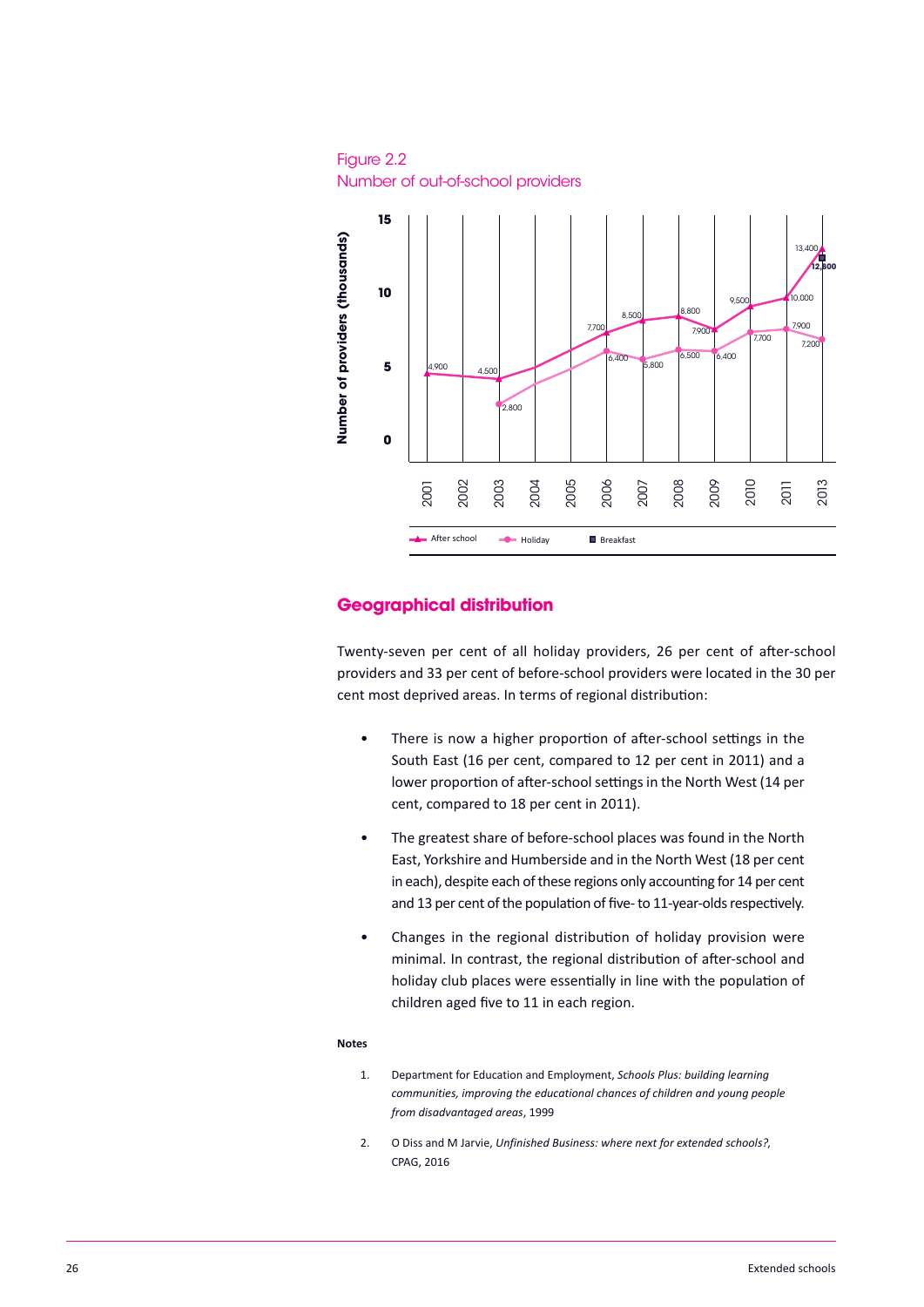- 3. Department for Education and Skills, *Five Year Strategy for Children and Learners*, HM Government, 2004
- 4. C Cummings and others, *Evaluation of the Full Service Extended Schools Initiative: final report*, Research brief and report (RR852), Department for Education and Skills, 2007
- 5. Department for Education and Skills, *Extended Schools: access to opportunities and services for all*, 2005
- 6. Kellogg's, *An Audit of School Breakfast Club Provision in the UK: a report by Kellogg's*, 2015
- 7. Welsh Government, *Free Breakfast in Primary Schools: statutory guidance for local authorities and governing bodie*s, guidance document No.145/2014, June 2014
- 8. I Shemilt and others, 'School breakfast clubs, children and family support', *Children and Society*, 17(2), 2003
- 9. Department for Work and Pensions and Department for Education, *Child Poverty Strategy 2014–2017*, 2014
- 10. D Laws, Written Statement, House of Commons, *Hansard*, HCWS150, 18 December 2014
- 11. HM Government, *Childhood Obesity: a plan for action*, 2016
- 12. Department for Education, *Wraparound and Holiday Childcare: parent and provider 'rights to request'*, Guidance for local authority maintained schools, academies and free schools, 2016
- 13. 'Funding boost to give more children healthy start to the day', www.gov.uk, 19 March 2018
- 14. H Lambie-Mumford and L Sims, *Children's Experiences of Food and Poverty: the rise and implications of charitable breakfast clubs and holiday hunger projects in the UK*, Speri Brief, forthcoming, http://speri.dept.shef.ac.uk/speri-briefs/
- 15. Department for Education and Skills, *Extended Schools: access to opportunities and services for all*, 2005
- 16. HM Treasury, Department for Education and Skills, Department for Work and Pensions and Department for Trade and Industry, *Choice for Parents, the best start for children: a ten year strategy for childcare*, 2004
- 17. For more on this, see A Marsh and others, *Poverty: the facts*, CPAG, 2017, Chapter 5
- 18. O Diss and M Jarvie, *Unfinished Business: where next for extended schools?*, CPAG, 2016
- 19. Department for Education and Skills, *Extended Schools: access to opportunities and services for all*, 2005
- 20. Resolution Foundation, *Childcare: failure to meet the needs of working parents*, 2011, http://www.resolutionfoundation.org/app/uploads/2014/08/Childcarefailing-to-meet-the-needs-of-working-parents.pdf
- 21. From 14.9 per cent to 19.6 per cent: Gingerbread and Child Poverty Action Group, *The Real Cost of Childcare: the impact of childcare costs on child povert*y, 2015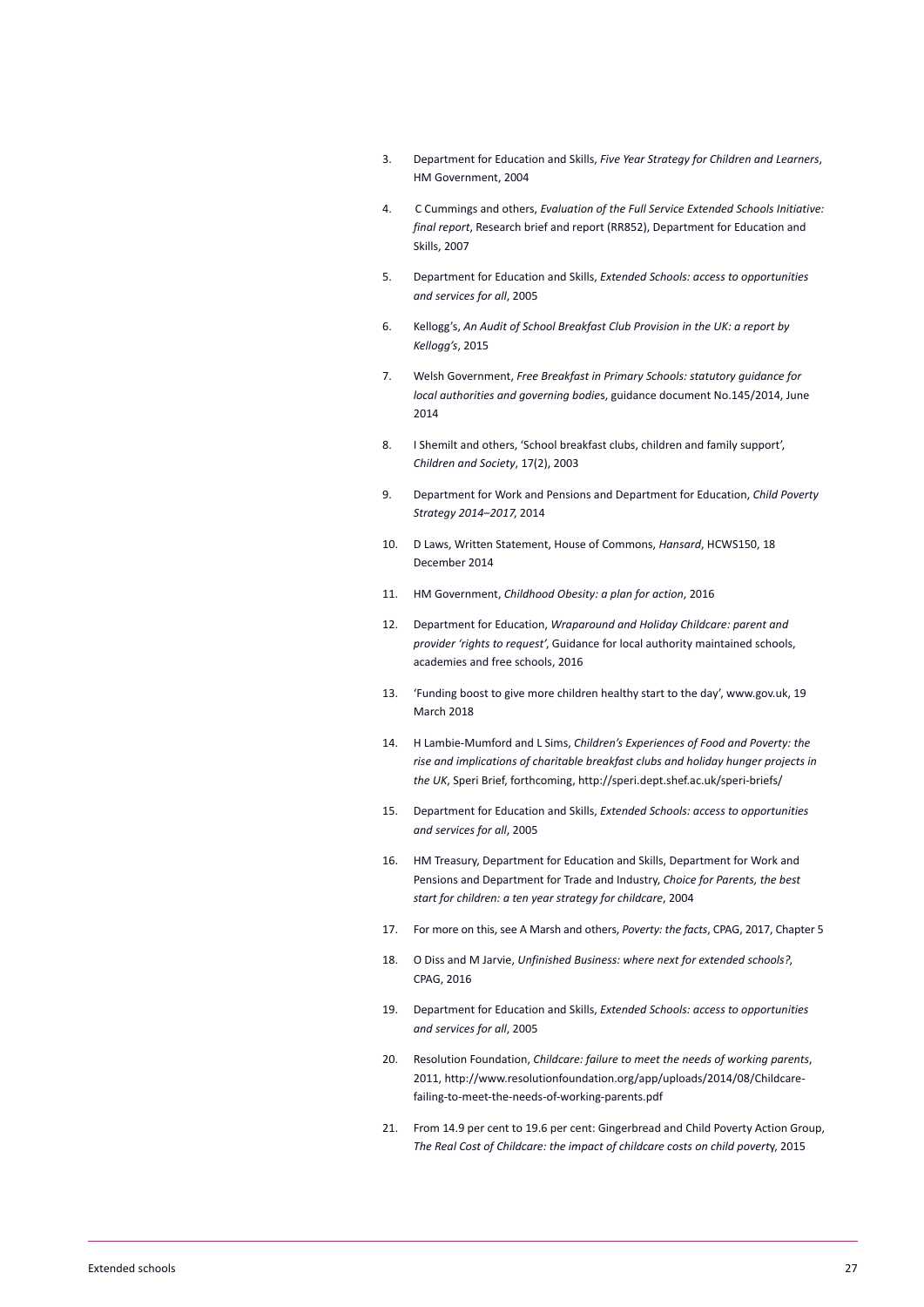- 22. H Carpenter and others, *Extended Services Evaluation: end of year one report*, Department for Education, 2012
- 23. A Butler and J Rutter, *Creating an Anti-poverty Childcare System*, Family and Childcare Trust for Joseph Rowntree Foundation, 2016
- 24. A Lundvigsen, *More School, Less Play? The role of play in the extended school in Denmark and England*, Barnardo's, 2006
- 25. Department for Education, *Childcare and Early Years Providers Survey*, 2013 [https://www.gov.uk/government/uploads/system/uploads/attachment\\_data/file/](https://www.gov.uk/government/uploads/system/uploads/attachment_data/file/355075/SFR33_2014_Main_report.pdf) 355075/SFR33\_2014\_Main\_report.pdf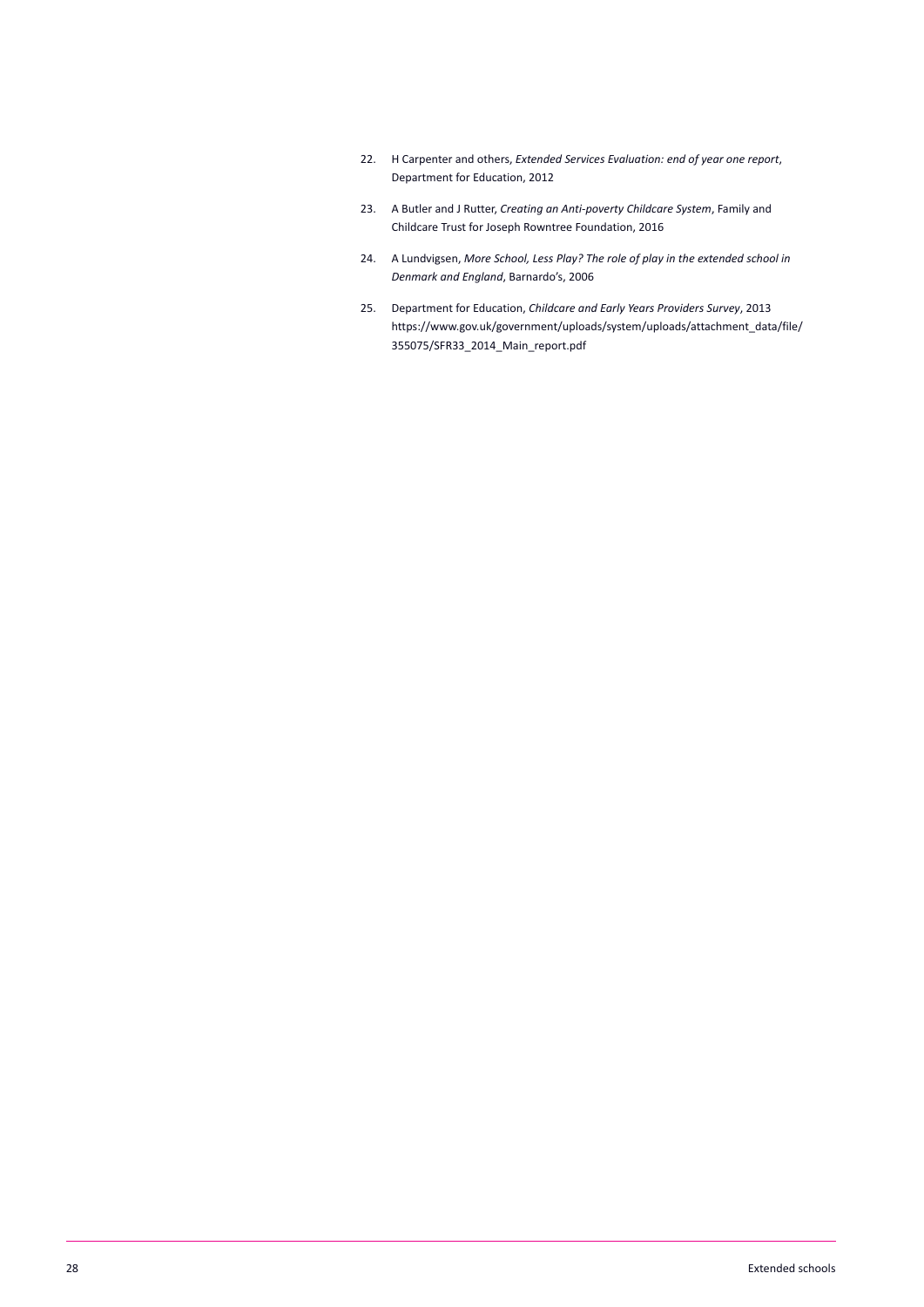# <span id="page-29-0"></span>**THREE rePorted outcomes in the AcAdemic literAture**

There is a very limited peer-reviewed evidence base relating to extended schools. Searches identified seven applicable and relevant publications – published between 2006 and 2013.

These papers all focus on the capacity of extended schools to have an impact on disadvantage and educational attainment. <sup>1</sup> Many refer to previous evaluations of extended school provision in order to assess this impact dating from 1999 to 2011, and one source in particular contains its own evaluation of the impact of extended schools. <sup>2</sup> It is important to note that further evaluations of extended school provision have been conducted which are not cited in this literature.<sup>3</sup>

## **literAture exAmining the imPAct of extended schools**

Research findings relating to extended schools' impact on disadvantage and educational attainment highlight three key challenges: a lack of evaluative evidence robustly demonstrating the impact of extended schools on disadvantage and educational attainment; the lack of guidance that was provided to schools on the delivery of extended schools; and the limited reach that the strategies employed within the extended schools initiative has to effect structural change, when not more explicitly connected to wider poverty, deprivation and social exclusion strategies.

#### **lack of evaluation**

As of the mid-2000s, despite the continued emphasis on extended schools' ability to tackle disadvantage through education, this research highlighted that the evidence base at this point was not strong. <sup>4</sup> By this time, evaluators had not yet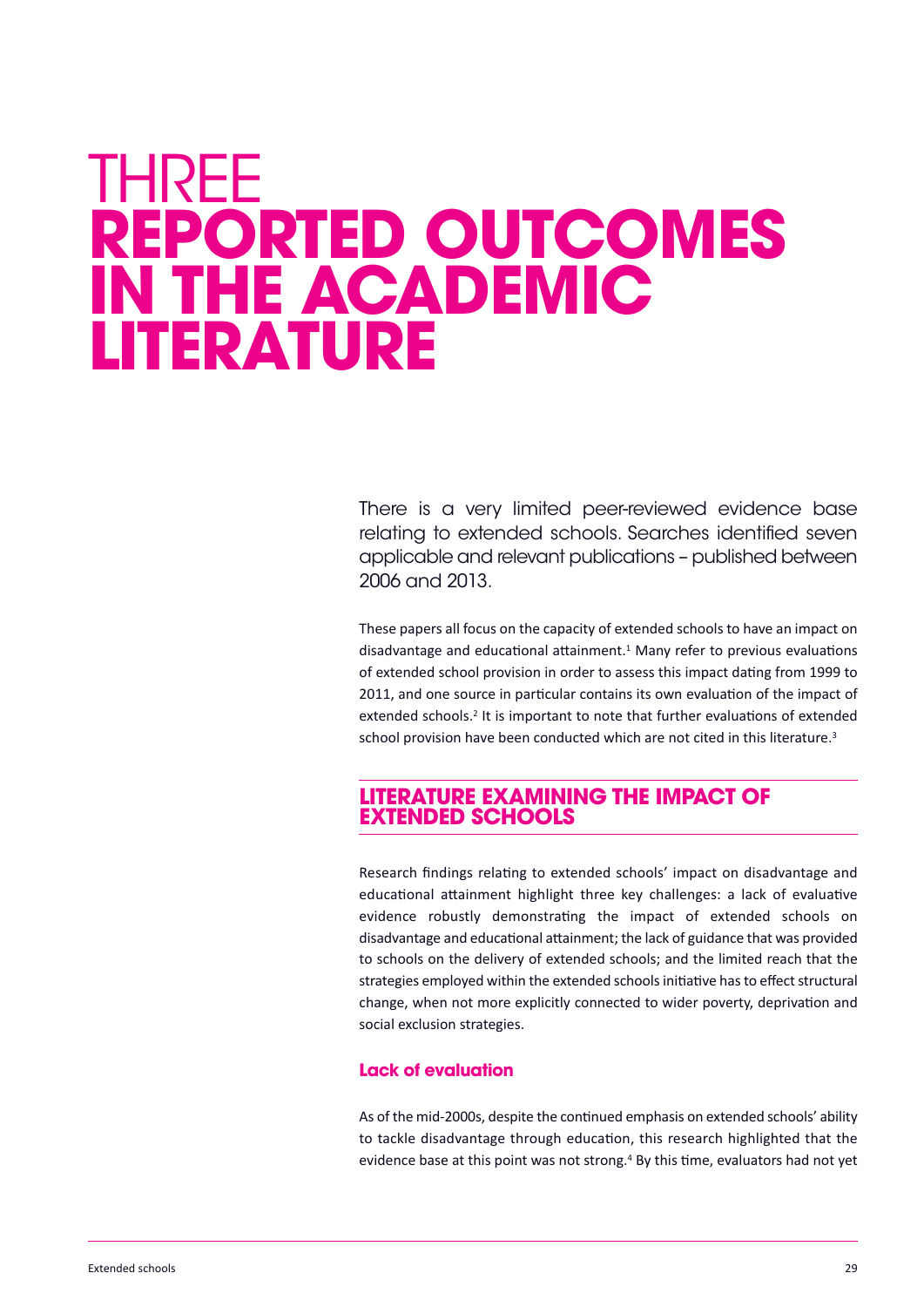been able to find evidence of the sorts of 'major transformations' in social conditions and educational achievements that the policy set out to achieve. <sup>5</sup> At the same time, it was recognised that a number of factors made evaluating this type of provision as a whole difficult, notably the 'multi-strand nature of extended school activities, the complex contexts in which they operate (often characterised by the presence of many other related initiatives) and the typically short time-span of educational evaluations'.<sup>6</sup>

However, beyond the evaluations discussed in the peer-reviewed literature, others have been conducted. These evaluations did find outcomes related to improved educational achievement and attainment, reporting specifically a positive impact on children's marks and exam results. <sup>7</sup> Outcomes distinctly related to disadvantage were absent, and it was identified that extended schools had, overall, struggled to engage with disadvantaged families.<sup>8</sup> Outcomes related to parental engagement were mixed, with one evaluation identifying a positive impact due to involvement in activities,<sup>9</sup> and another noting an overall limited uptake in engagement.<sup>10</sup> The behaviour of pupils was identified as having improved overall in both evaluations.

The most recent findings are from a report by University College London and a briefing paper by NatCen and Newcastle University, which concur with these previous evaluations regarding improved educational achievement. The researchers found significantly higher scores at key stage one and key stage two for disadvantaged children attending extended school activities compared with those who do not attend, $^{11}$  and higher scores if they attend more sessions.<sup>12</sup>

#### **lack of government guidance on delivery**

Research has also highlighted problems related to the lack of guidance from government on the format of the delivery of extended schools. <sup>13</sup> Simon argues that the lack of guidance, coupled with the managerial freedoms devolved to schools since the late 1980s, has led to schools engaging in the extended schools agenda on a short-term, 'proximal' basis, concentrating on educational improvements and targets, rather than making connections to wider social and community reforms. 14

By determining that each extended school will be different in form depending on the particular school in which it operates, the government guidance shied away from any specificity, and did not address the fundamental questions related to needs, or discuss which interventions are likely to be effective. <sup>15</sup> As a result, extended school delivery depended on how it was understood by education professionals and their partners in other agencies, who had to make it work in practice (head teachers, local authority officers, community workers, social workers, health personnel and others). <sup>16</sup> Further research also reveals a lack of awareness of the purpose and aims of the extended school initiative within schools, particularly below senior staff level. <sup>17</sup> Where future policymakers may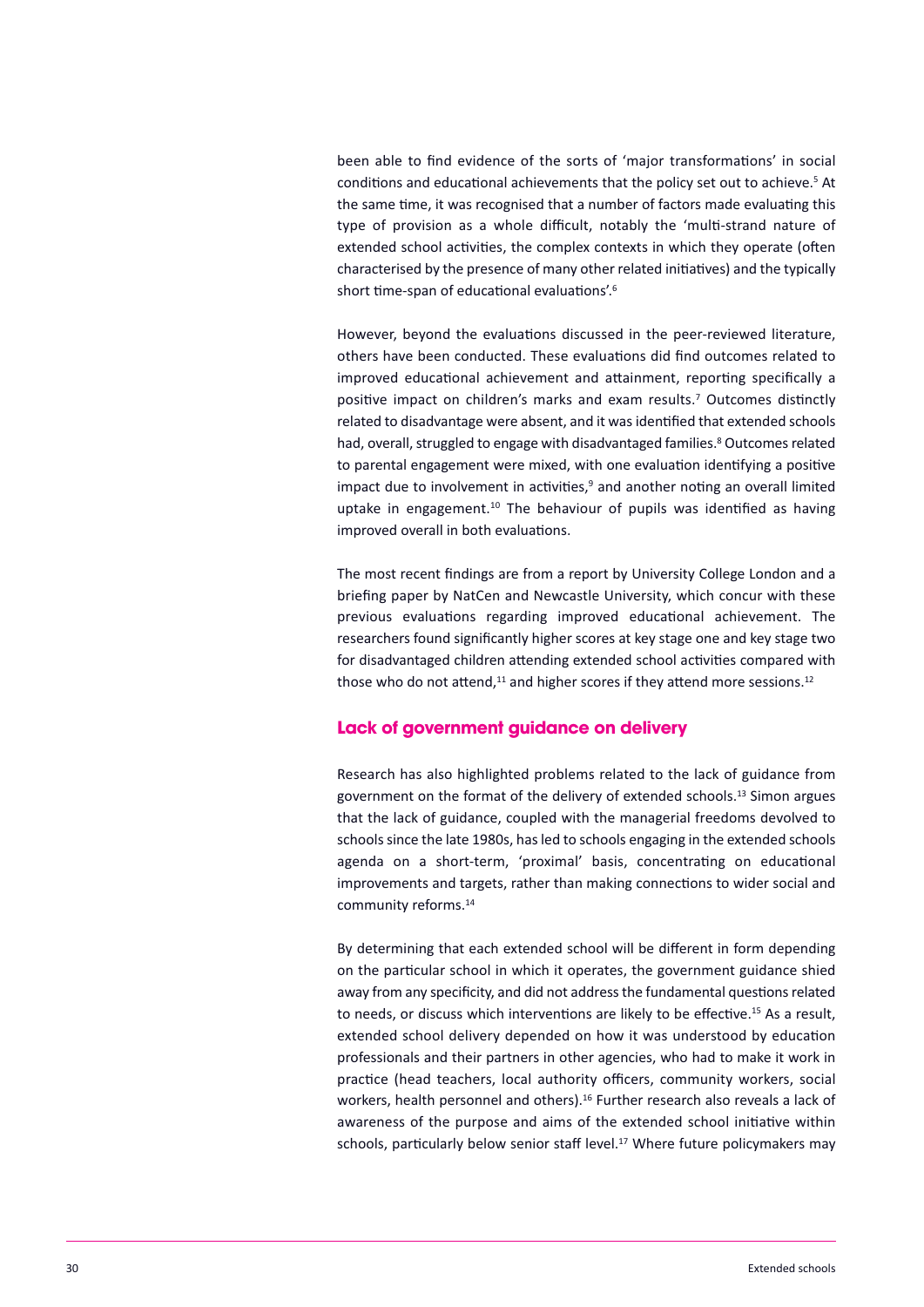seek to rectify this, Mortlock has argued that incorporating the voices of children in the formulation of guidance will be of particular importance, to ensure the provision is fit for purpose. 18

### **impact on structural drivers of disadvantage and educational inequality**

Several papers have dealt with the ability of the extended schools policy to address the structural determinants of disadvantage and educational inequality.<sup>19</sup> Raffo and Dyson argue that the policy agenda did not focus enough on the impact extended schools could have on broader structural determinants, such as drivers of geographical concentrations of disadvantage, favouring instead other 'proximal' indicators like employability.<sup>20</sup>

While evidence around individual-level impacts (for example, adults engaging in courses and support services) were identified by research, at the same time it was argued that such small-scale impact is unlikely to overcome broader systemic drivers of local unemployment and poverty levels for which economic, rather than just educational, interventions would be required.<sup>21</sup> Raffo and others argue that evidence showing limited impacts of extended schools on educational outcomes was a result of not connecting these interventions to wider experiences of social exclusion. 22

## **imPlicAtions of Previous reseArch**

The academic evidence base is extremely limited, but what this body of work does highlight is that lessons learned from the earlier stages of extended schools policy point to the importance of more evaluative evidence on the impacts of this intervention, the need to ensure that the extended schools agenda is part of a broader, more holistic approach to the structural determinants of deprivation and educational inequality, and for more clear and coherent guidance from government on how best to deliver these programmes.

#### **Notes**

1. C Cummings, L Todd and A Dyson, 'Towards extended schools? How education and other professionals understand community-oriented schooling', *Children and Society*, 21, 2007; F Mortlock, 'The ideas and rationale behind the extended schools agenda in England', *New Directions for Youth Development*, 116, 2007; C Raffo and A Dyson, 'Education and disadvantage: the role of community-oriented schools', *Oxford Review of Education*, 33(3), 2007; C Raffo and A Dyson, 'Full service extended schools and educational inequality in urban contexts: new opportunities for progress?', *Journal of Education Policy,* 22(3), 2007; C Raffo, A Dyson, H Gunter, D Hall, L Jones and A Kalambouka, 'Education and poverty: mapping the terrain and making the links to educational policy', *International Journal of Inclusive Education*, 13(4), 2009; R Rose, A Smith and F Yan, 'Supporting pupils and families: a case study of two English extended secondary schools',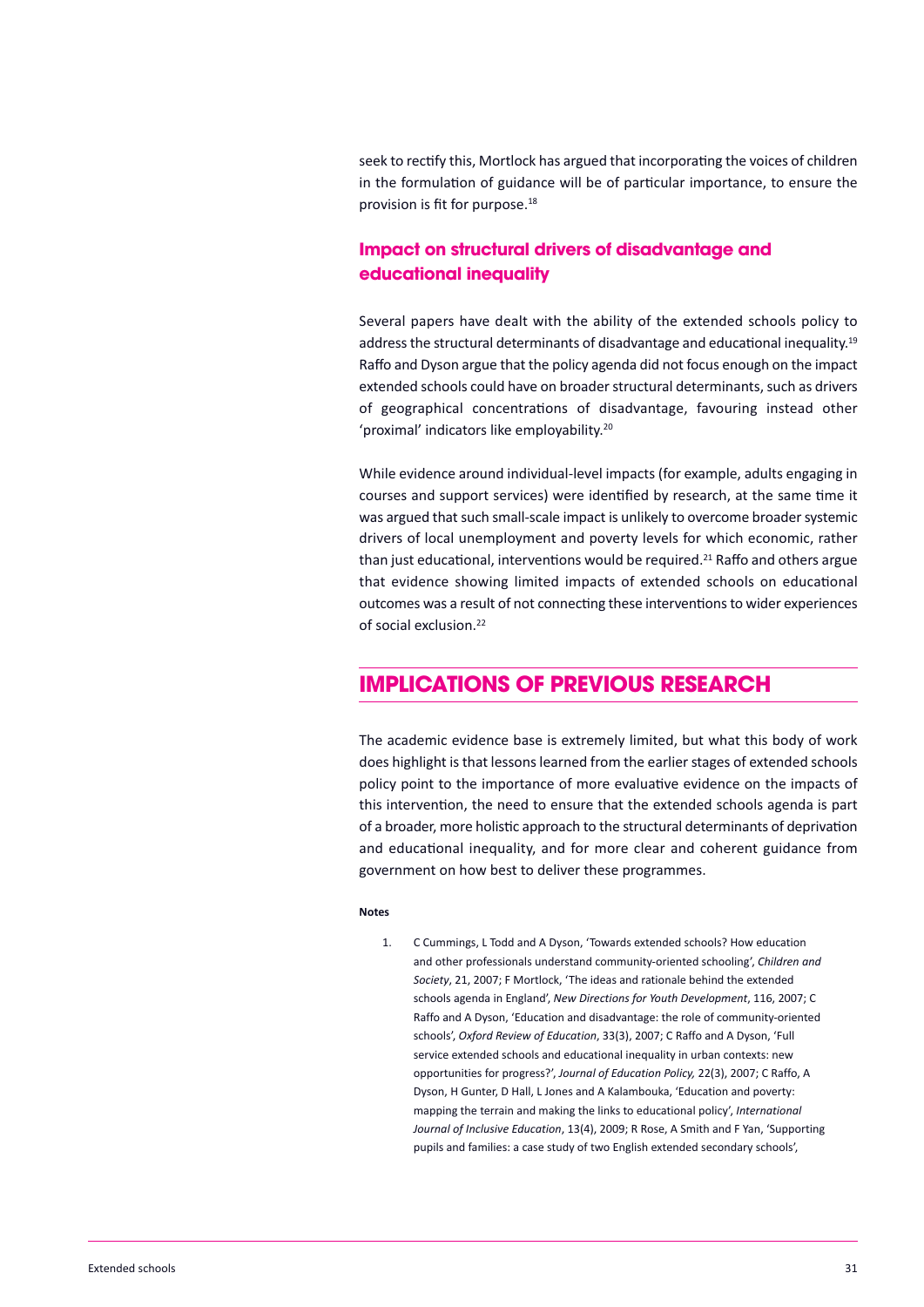*British Educational Leadership, Management & Administration Society* (BELMAS), 23(2), 2009; C Simon, 'Extended schooling and community education: mapping the policy terrain', *London Review of Education*, 11(1), 2013

- 2. R Rose, A Smith and F Yan, 'Supporting pupils and families: a case study of two English extended secondary schools', *British Educational Leadership, Management & Administration Society* (BELMAS), 23(2), 2009
- 3. Education and Training Inspectorate, *An Evaluation of Extended Schools*, 2009, http://dera.ioe.ac.uk/11225/1/an-evaluation-of-extended-schools.pdf; Department for Education, *Extended Services Evaluation: end of year one report*, 2010, [https://www.gov.uk/government/uploads/system/uploads/attachment\\_](https://www.gov.uk/government/uploads/system/uploads/attachment_data/file/182634/DFE-RR016.pdf) data/file/182634/DFE-RR016.pdf
- 4. C Raffo and A Dyson, 'Education and disadvantage: the role of communityoriented schools', *Oxford Review of Education*, 33(3), 2007
- 5. C Raffo and A Dyson, 'Education and disadvantage: the role of communityoriented schools', *Oxford Review of Education*, 33(3), 2007, p300
- 6. C Raffo and A Dyson, 'Full service extended schools and educational inequality in urban contexts: new opportunities for progress?', *Journal of Education Policy,* 22(3), 2007
- 7. Education and Training Inspectorate, *An Evaluation of Extended Schools*, 2009, http://dera.ioe.ac.uk/11225/1/an-evaluation-of-extended-schools.pdf; Department for Education, *Extended Services Evaluation: end of year one report*, 2010, [https://www.gov.uk/government/uploads/system/uploads/attachment\\_](https://www.gov.uk/government/uploads/system/uploads/attachment_data/file/182634/DFE-RR016.pdf) data/file/182634/DFE-RR016.pdf
- 8. Education and Training Inspectorate, *An Evaluation of Extended Schools*, 2009, http://dera.ioe.ac.uk/11225/1/an-evaluation-of-extended-schools.pdf
- 9. Department for Education, *Extended Services Evaluation: end of year one report*, 2010, [https://www.gov.uk/government/uploads/system/uploads/attachment\\_](https://www.gov.uk/government/uploads/system/uploads/attachment_data/file/182634/DFE-RR016.pdf) data/file/182634/DFE-RR016.pdf
- 10. Education and Training Inspectorate, *An Evaluation of Extended Schools*, 2009, http://dera.ioe.ac.uk/11225/1/an-evaluation-of-extended-schools.pdf
- 11. J Chanfreau and others, O*ut of School Activities During Primary School and KS2 Attainment,* University College London, 2016; E Tanner and others, *Can Out of School Activities Close the Education Gap?,* Briefing paper 4, NatCen and Newcastle University, 2016
- 12. J Chanfreau and others, O*ut of School Activities During Primary School and KS2 Attainment,* University College London, 2016
- 13. C Simon, 'Extended schooling and community education: mapping the policy terrain', *London Review of Education*, 11(1), 2013; C Cummings, L Todd and A Dyson, 'Towards extended schools? How education and other professionals understand community-oriented schooling', *Children and Society*, 21, 2007
- 14. C Simon, 'Extended schooling and community education: mapping the policy terrain', *London Review of Education*, 11(1), 2013, p26
- 15. C Cummings, L Todd and A Dyson, 'Towards extended schools? How education and other professionals understand community-oriented schooling', *Children and Society*, 21, 2007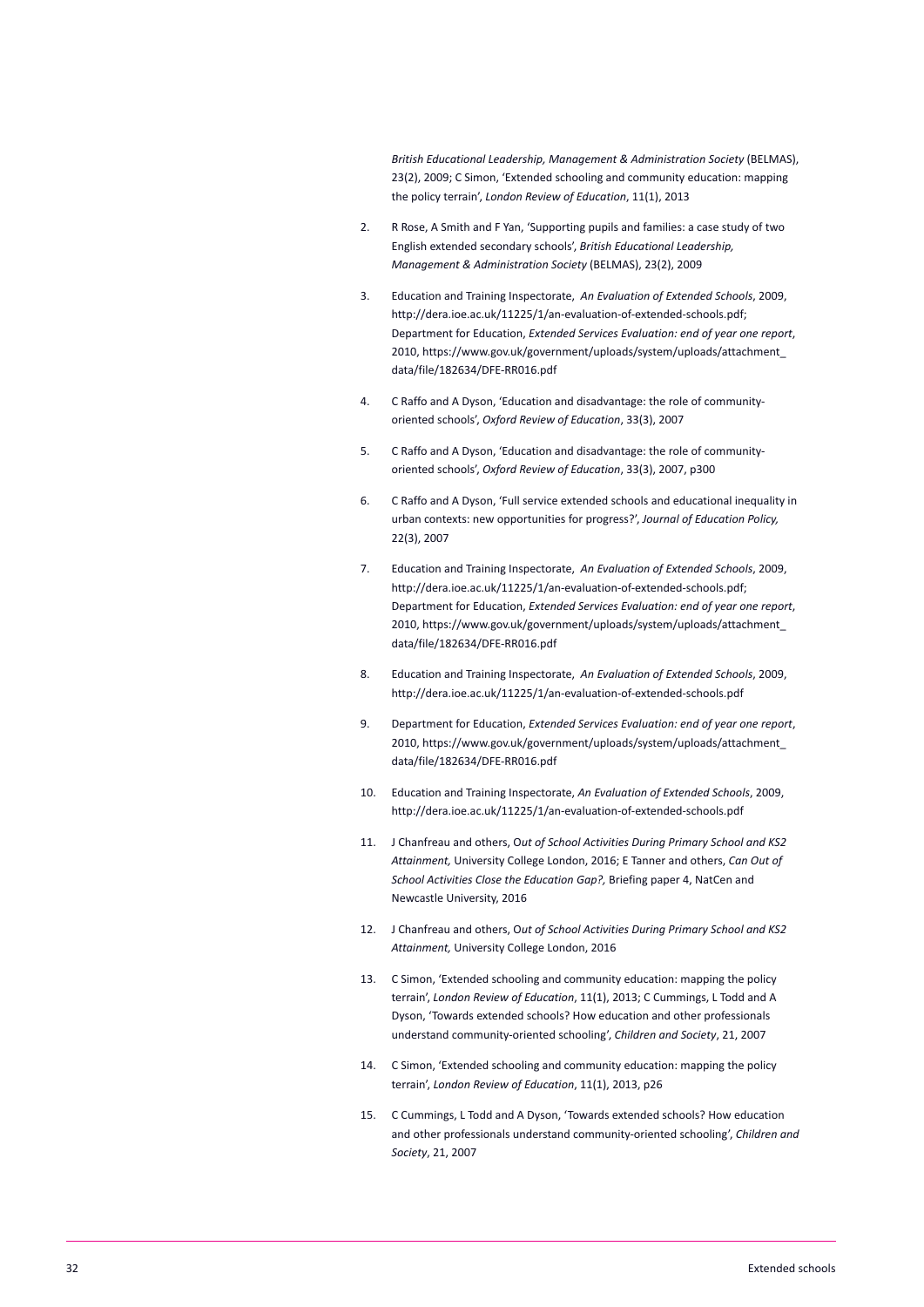- 16. C Cummings, L Todd and A Dyson, 'Towards extended schools? How education and other professionals understand community-oriented schooling', *Children and Society*, 21, 2007
- 17. R Rose, A Smith and F Yan, 'Supporting pupils and families: a case study of two English extended secondary schools', *British Educational Leadership, Management & Administration Society* (BELMAS), 23(2), 2009
- 18. F Mortlock, 'The ideas and rationale behind the extended schools agenda in England', *New Directions for Youth Development*, 116, 2007
- 19. C Simon, 'Extended schooling and community education: mapping the policy terrain', *London Review of Education*, 11(1), 2013; C Cummings, L Todd and A Dyson, 'Towards extended schools? How education and other professionals understand community-oriented schooling', *Children and Society*, 21, 2007; C Raffo and A Dyson, 'Education and disadvantage: the role of community-oriented schools', *Oxford Review of Education*, 33(3), 2007; C Raffo, A Dyson, H Gunter, D Hall, L Jones and A Kalambouka, 'Education and poverty: mapping the terrain and making the links to educational policy', *International Journal of Inclusive Education*, 13(4), 2009
- 20. C Raffo and A Dyson, 'Education and disadvantage: the role of communityoriented schools', *Oxford Review of Education*, 33(3), 2007
- 21. C Raffo and A Dyson, 'Full service extended schools and educational inequality in urban contexts: new opportunities for progress?', *Journal of Education Policy,* 22(3), 2007
- 22. C Raffo, A Dyson, H Gunter, D Hall, L Jones and A Kalambouka, 'Education and poverty: mapping the terrain and making the links to educational policy', *International Journal of Inclusive Education*, 13(4), 2009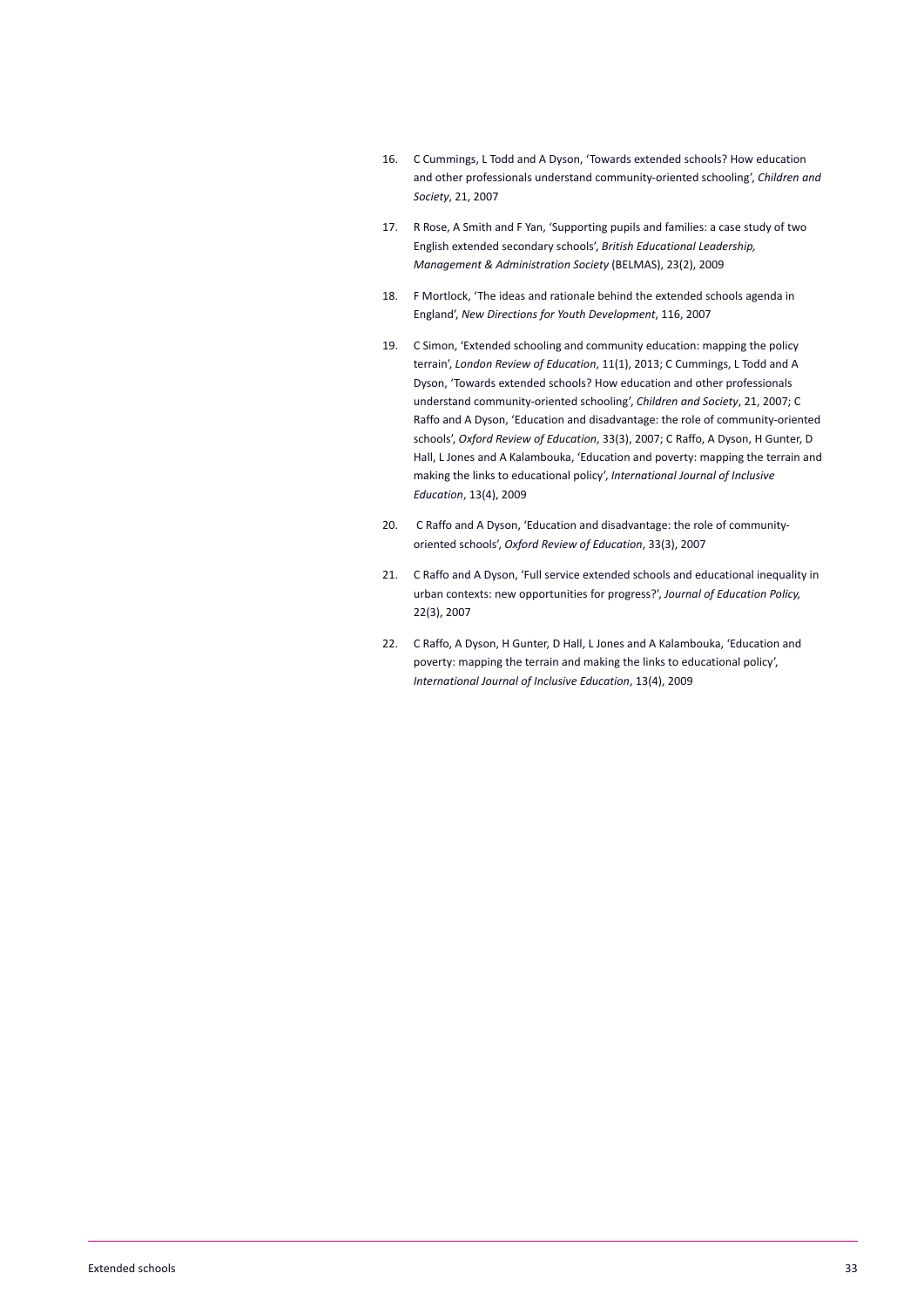# <span id="page-34-0"></span>FOur **dAtA AnAlysis**

in this section,we examine the role extended schools can play in childcare. It is based on analysis of the Department for Education's Childcare and Early Years Survey of Parents 2014 to 2015<sup>1</sup>

The Childcare and Early Years Survey of Parents 2014 to 2015 comprises interviews with 6,198 parents in England with children under the age of 15. The purpose of the survey was to provide up-to-date information on parents' use of childcare and early years provision, their views and experiences, and to help monitor the progress of policies and public attitudes.

The interviews took place between October 2014 and July 2015. They were conducted face to face in parents' homes and the main respondent to the survey was always a parent or guardian with responsibility for childcare decisions. The data covers the childcare used by different types of families, changes in uptake over the years, parents' reasonsfor using, or not using, childcare and for choosing particular providers, and parents' views on the providers they used and on childcare provision in their local area in general.

The software package SPSS IBM version 23 was used to explore and summarise the raw data and provide a range of descriptive statistics. Only data relating to parents with children of school age (four to 15) was explored, so that the findings could be directly related to extended school provision.

We divide our analysis into four sections. First, we look at work and childcare, considering the ways in which childcare for school-aged children interacts with working patterns and the decisions families take in that regard, including looking specifically at holiday childcare. Second, we look more particularly at how families experience childcare in terms of affordability. Third, we look at parents' responses to questions on how childcare might be improved. Finally, we look at those parents who use informal childcare, and explore the reasons for this.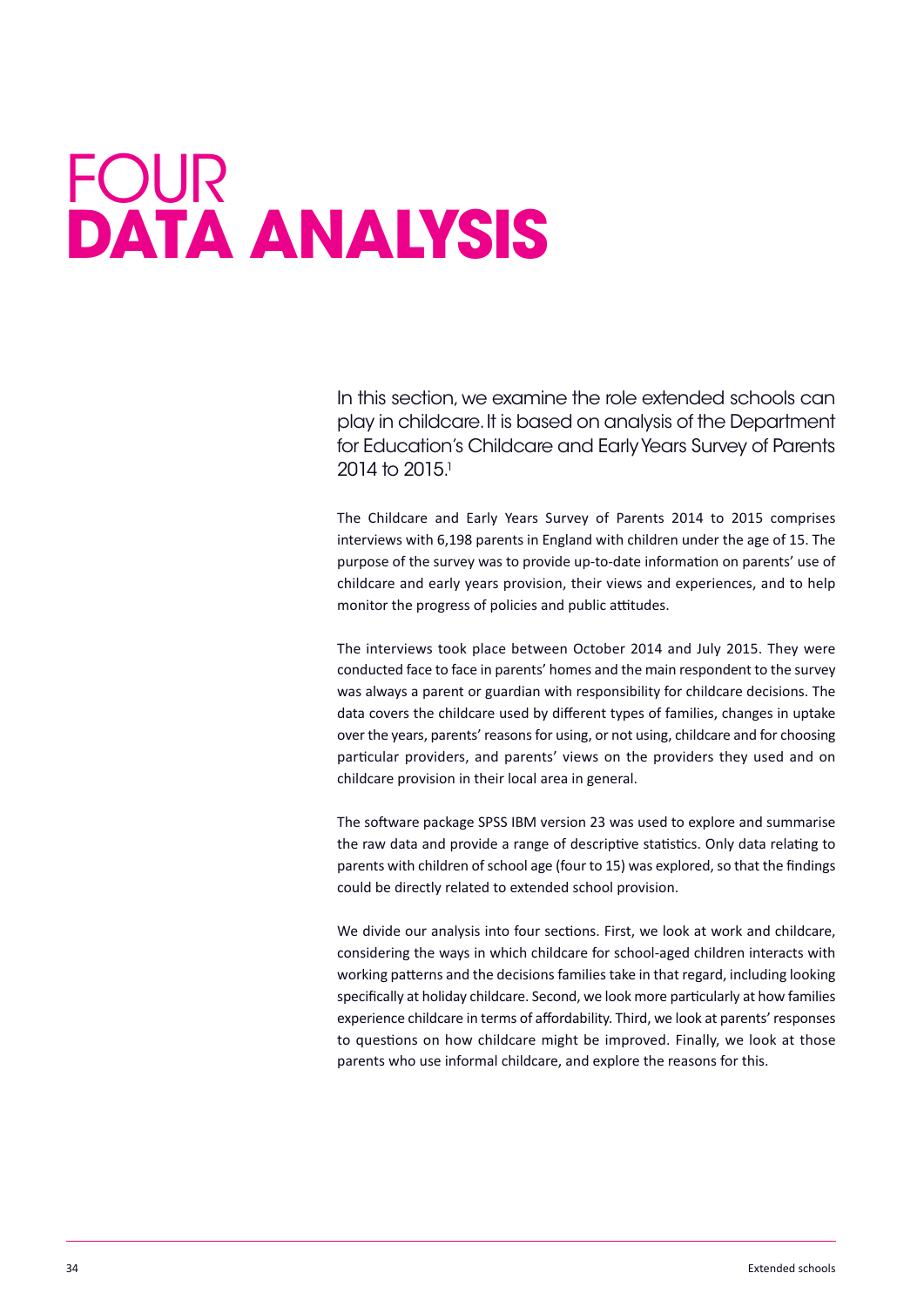## **work And childcAre**

CPAG has previously written about the decisions parents make on how many hours to work, and how this is influenced by family finances, caring responsibilities, the labour market, and the availability of formal or informal childcare.<sup>2</sup> This provided the opportunity for further empirical analysis specifically around the links between childcare provision and working patterns. It is clear that the circumstances faced by families vary enormously and, while there is consensus that work is an important part of the mix in most circumstances, it is impossible to specify an ideal balance to which all families should aspire.

Ultimately, the appropriate balance between work and time with children is something that is personal to individual parents, and which may be struck differently for different families, according to their needs, preferences and circumstances. Policy should strive to ensure that each family is empowered to make the choices around the hours they work in a way that best balances their financial needs and parental time with children. Here, we explore the ways in which the childcare landscape influences the extent to which parents are able to exercise the best possible choices for themselves and their families.

#### **childcare as a barrier to work**

Childcare is clearly perceived as a major barrier among those parents of schoolaged children who are not working. Overall, two-thirds (65 per cent) of respondents said that they would work if they could arrange good-quality childcare that was convenient, reliable and affordable. This suggests that a high proportion of parents are unable to make a positive decision to work to the extent that they would wish, as a result of inadequate childcare. Perhaps surprisingly, this remains true even for almost half (47.9 per cent) of households earning £45,000 or more a year.

In general, there is an income gradient associated with childcare acting as a barrier to work, with three-quarters (76.2 per cent) of the lowest earning households agreeing that they would work if there was appropriate childcare, falling to around two-thirds for the remaining income bands. Interestingly, levels of agreement rose between the £20,000–£29,999 and £30,000–£44,999 income bands, and strong agreement was highest among the latter. This may reflect the fact that childcare support through the social security system is likely to be withdrawn in the higher of these income bands.

On the flip side, we may see strong disagreement assuggesting that non-workers are more likely to be making a clear, positive decision not to work. This response is highest among the highest income band – though this still represents under a quarter (23 per cent) of respondents – followed by just under one-fifth (18.5 per cent) of the middle band (£20,000–£29,999). Though the latter rate is only slightly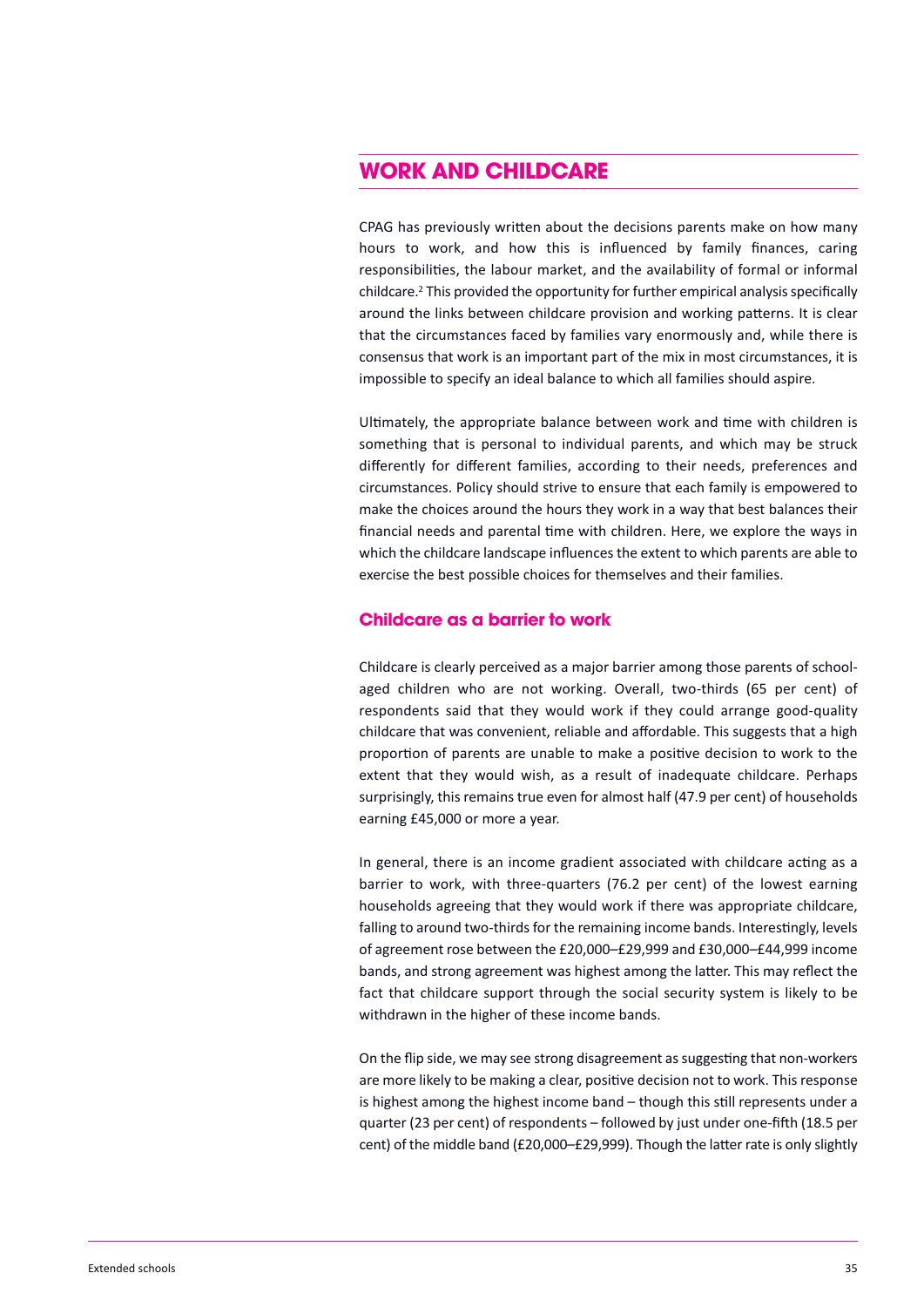#### Figure 4.1





higher than in the next income band (£30,000–£44,999; 16.9 per cent), this is consistent with the suggestion that withdrawal of financial support for childcare may have some impact on decision making among the upper-middle income band.

#### **childcare alongside other reasons for not working**

Among those respondents who do not work (see Figure 4.2), less than one-fifth (17.9 per cent) explicitly gave childcare as their main reason, providing one of six childcare-related responses, linked to availability, affordability and quality.<sup>3</sup> Slightly over half said either that they wanted to stay with their children (36.2 per cent) or that their children were too young (14 per cent),<sup>4</sup> which we might construe as positive reasons for not working. The remaining responses, accounting for between one-quarter and one-third of the total, are more ambiguous – notably, a child or children having a long-term disability or illness (15.6 per cent), or 'my children would suffer if I went out to work' (9.7 per cent), as well as'other reasons' (given by 6.4 per cent). In these cases, it is possible that the availability of more appropriate (and perhaps more affordable) childcare might change the framework within which those parents are deciding whether or not to work. Indeed, even where the reasons for not working are positive, those positive decisions are nonetheless being made in the context of the current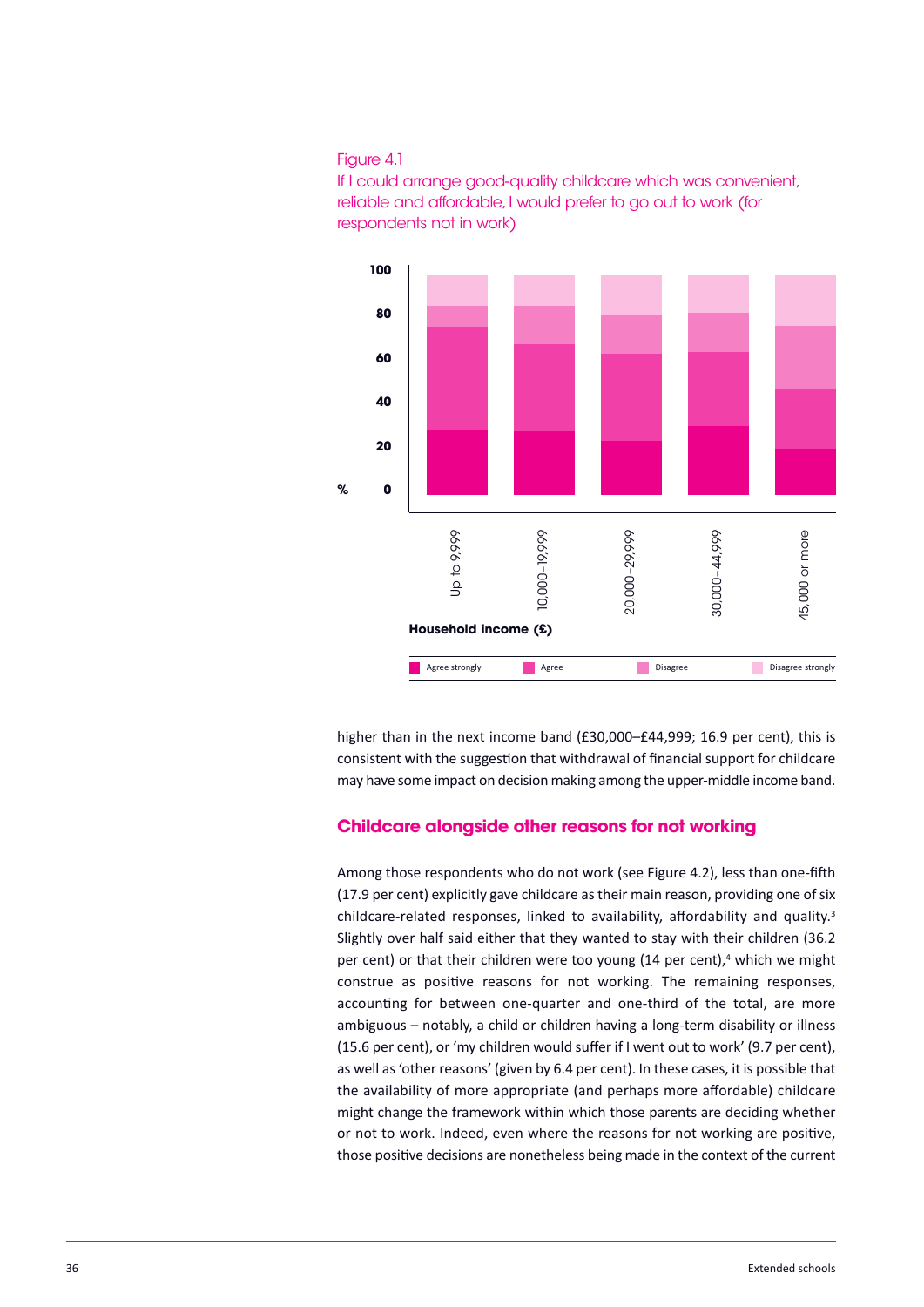childcare environment, which must, to an extent, frame the choices made. At the very least, we can say that there is a significant minority for whom childcare is a clear and explicit barrier to employment, but also that there are many more parents currently not in paid employment who may, or may not, wish to work in the presence of a different childcare ecosystem. This interpretation is bolstered by the high proportion (see Figure 4.1) who said they would work in the presence of good-quality, convenient, reliable and affordable childcare.

The proportion of parents citing childcare issues as a reason for not working (see Table 4.1) is fairly steady among income groups, with the exception of the £30,000–£44,999 and the £45,000 and above income groups. For the £30,000– £44,999 band, 31 per cent, compared with 22.5 per cent on average, gave such a response, while for the £45,000 and above band, this falls to 14.5 per cent. This is striking, as the income range of the first group roughly corresponds with when support for childcare through the social security system will tend to be withdrawn, while the higher income band islikely to contain a higher proportion of families with high enough earnings to meet the costs of childcare relatively comfortably (which could also be seen as a reflection on how expensive childcare is for lower income families). This perhaps suggests that affordable childcare can have a positive role in facilitating positive choices for families between the balance of work and parental time with children, rather than financially-driven ones.



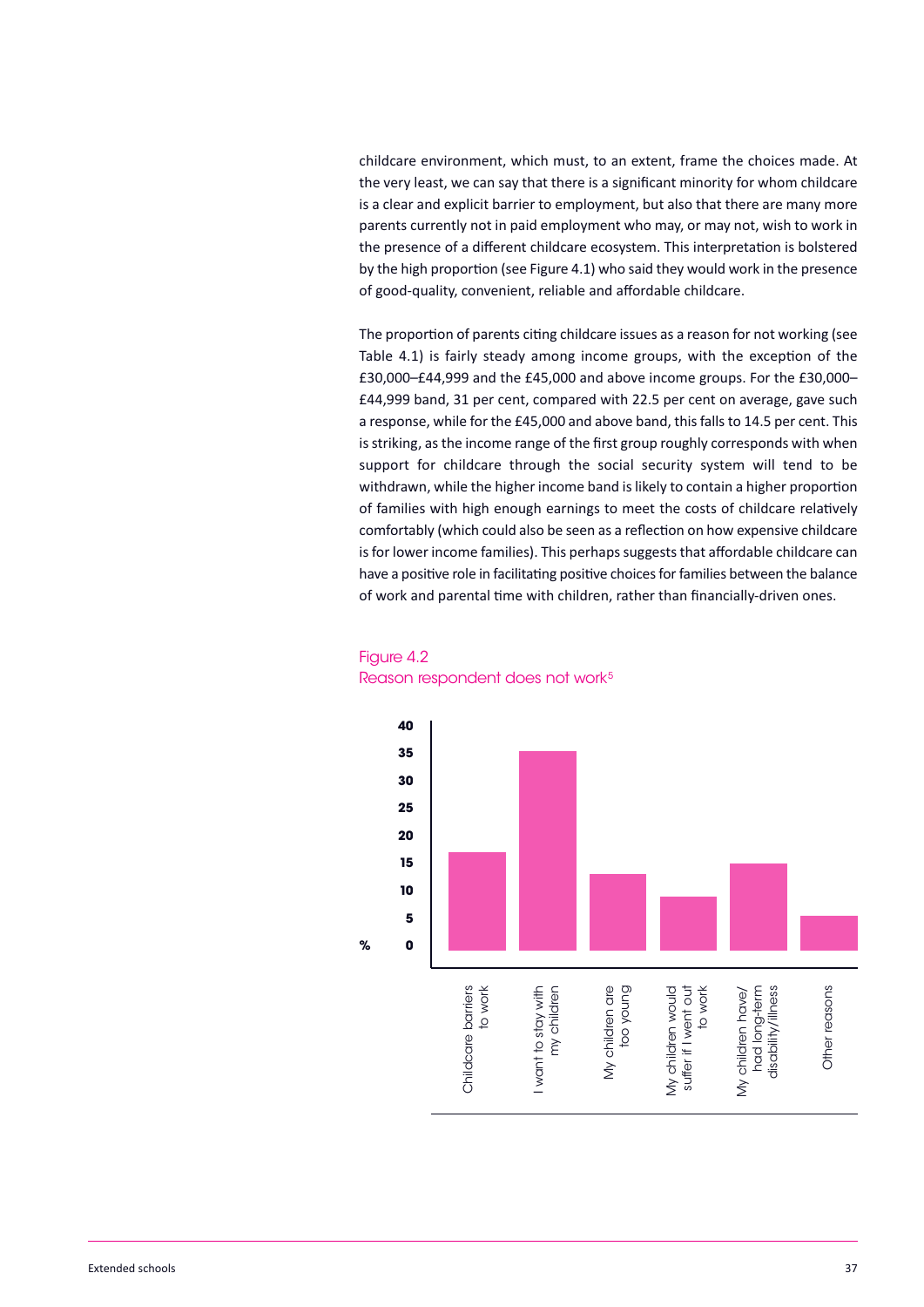#### Table 4.1

Reason for not working: childcare issues, by gross annual income<sup>6</sup>

| Income          | <b>No</b>    | <b>Yes</b>   | <b>Total</b> |
|-----------------|--------------|--------------|--------------|
| Up to £9,999    | 103<br>75.7% | 33<br>24.3%  | 136          |
| £10,000-£19,999 | 352<br>77.9% | 100<br>22.1% | 452          |
| £20,000-£29,999 | 219<br>77.4% | 64<br>22.6%  | 283          |
| £30,000-£39,999 | 100<br>69.0% | 45<br>31.0%  | 145          |
| £45,000 or more | 148<br>85.0% | 25<br>14.5%  | 173          |
| Total           | 922<br>77.5% | 267<br>22.5% | 1,189        |

#### **holiday childcare**

Figures 4.3 and 4.4 consider the impact of the availability and affordability of holiday childcare on the desire to increase working hours. While these issues are, unsurprisingly, of greater importance to those working part time (who have more scope to increase their working hours), there are still a number of frustrated fulltimers, who would work more hours in the presence of more, or more affordable, holiday childcare provision.

While both availability and affordability are cited by a significant minority of parttime workers in particular as a barrier to increasing working hours, affordability is the greater issue. Nearly two-fifths (38.3 per cent) of part-time workers would work more hours if holiday care was more affordable, while 30.2 per cent would increase their working hours if holiday care was available for more hours per day. (It is unclear, though, how these interact: one would imagine that if the increased availability was also of more affordable holiday care, this would have a greater impact than either increased availability at current prices or increased affordability at current availability alone.)

Meanwhile, one-fifth (20.5 per cent) of full-time workers agree that they would increase their working hours if holiday care was more affordable, slightly more than the 16.6 per cent who would increase their working hours if holiday care was available for more hours per day. There does not seem to be a great difference in the strength of feeling, with similar proportions among both groups who agree doing so strongly.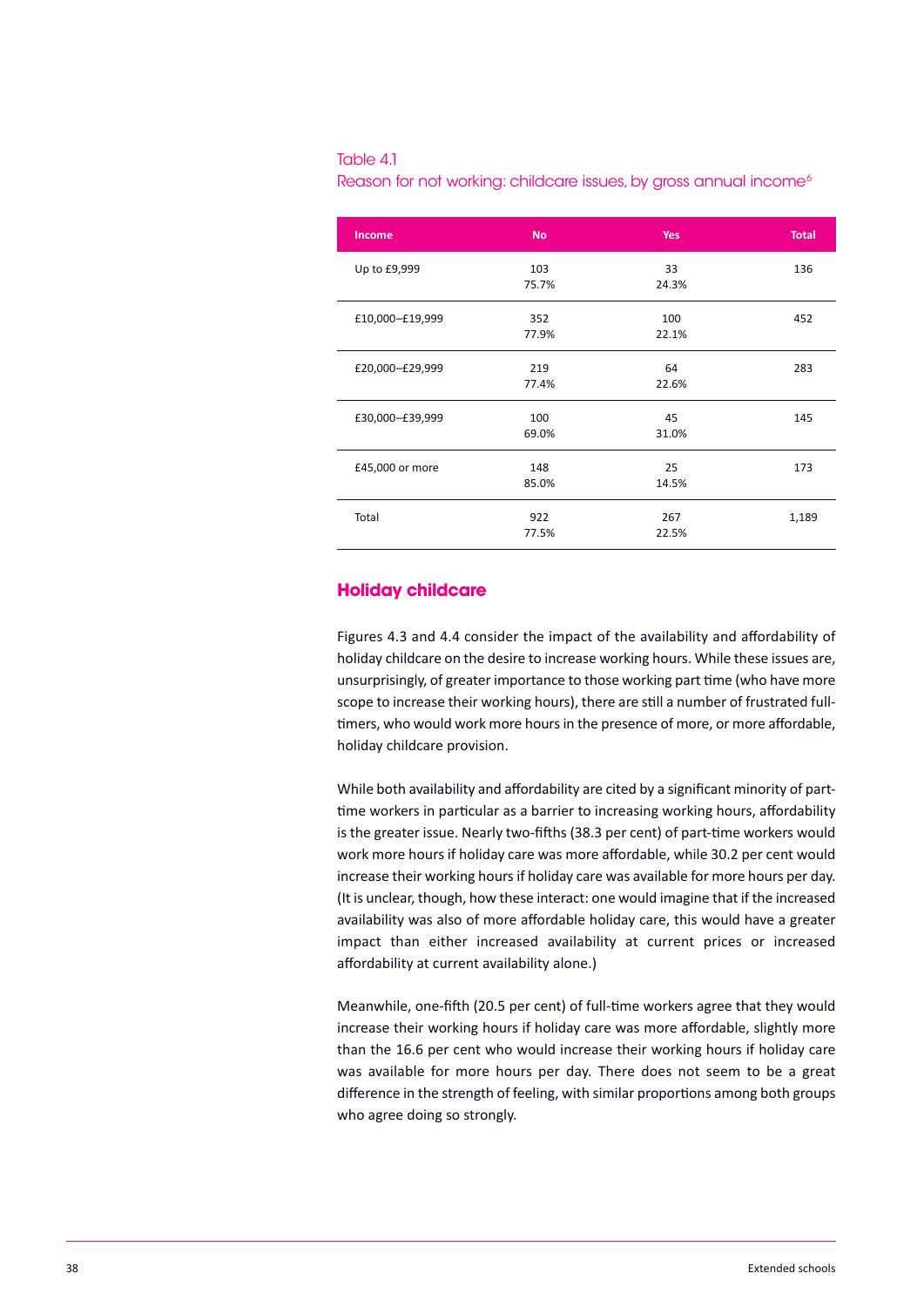





if holiday care was available for more hours per day, i would increase my working hours<sup>8</sup>

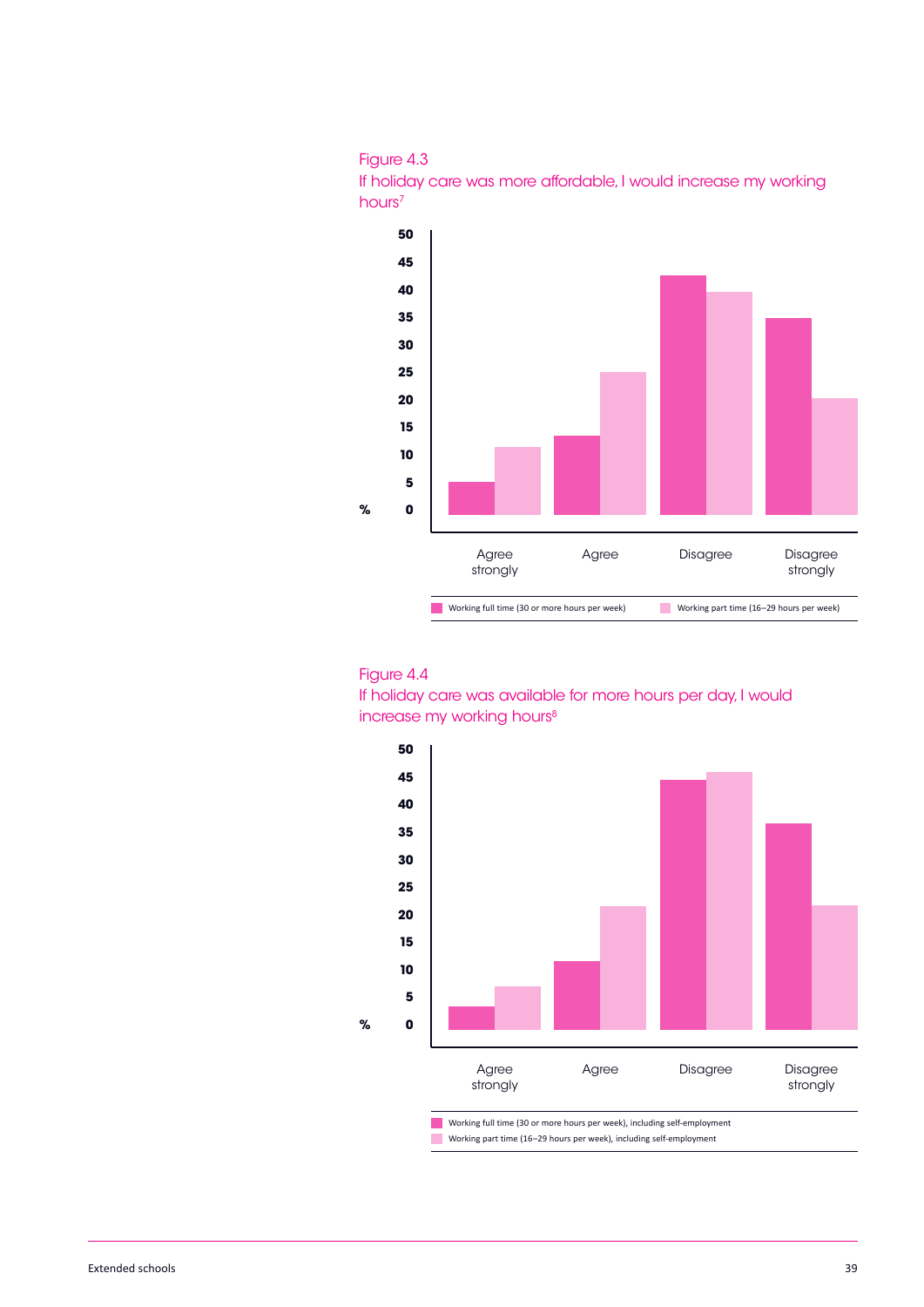The definitions of 'full time' and 'part time' used here are relatively conservative, at 30 or more hours per week and 16–29 hours per week respectively, which could go some way to explaining why around half as many full-time as part-time workerssay they would work longer hoursin the presence of more affordable or more available holiday care. Overall, it is clear that inadequate holiday childcare is a major issue in limiting parents' working hours, suggesting in turn that a substantial minority of families are being prevented from achieving their preferred work-caring balance, with likely knock-on effects for household earnings and for family poverty.

# **AffordAbility**

Here, we look at the question of the affordability of childcare – both generally, and in school holidays in particular. We consider the issue for both working and non-working parents, in order to get a sense of how affordability is perceived in general, in addition to its being a particular barrier to work.

#### **difficulty finding affordable holiday childcare**

Figure 4.5 and Table 4.2 show the views of all the respondents – working and non-working – on childcare affordability. Perhaps surprisingly, among those who express a view on whether they have difficulty finding affordable childcare during the school holidays(see Figure 4.5), the proportion agreeing does not vary greatly among income groups, save for those in the highest income band (£45,000 or more), who report less of a problem. Difficulty peaks in the £20,000–£29,999 group at 46.2 per cent, falling to 31.9 per cent in the highest income band. It is possible that some of the lack of variability is due to the combination element of the question, in which lack of availability could also be an issue. The lower income bands are also likely to have lower work intensity, which could mean that they are less likely to be looking for childcare – though, as we have seen above, many of those will not be working because of expensive childcare. Meanwhile, eligibility for childcare support through the social security system is higher in lower income groups, offsetting higher childcare costs as a proportion of income.

Overall, the key finding on holiday care is that, for all but the highest earning income group, around half agree or strongly agree that they have difficulty finding childcare they can afford during the school holidays. Especially given the fact that a proportion of those not reporting difficultly are not currently seeking childcare, this suggests there is a substantial shortfall in affordable holiday care – and one which cuts across all income groups. Even among high-earning households, a substantial minority face difficulties.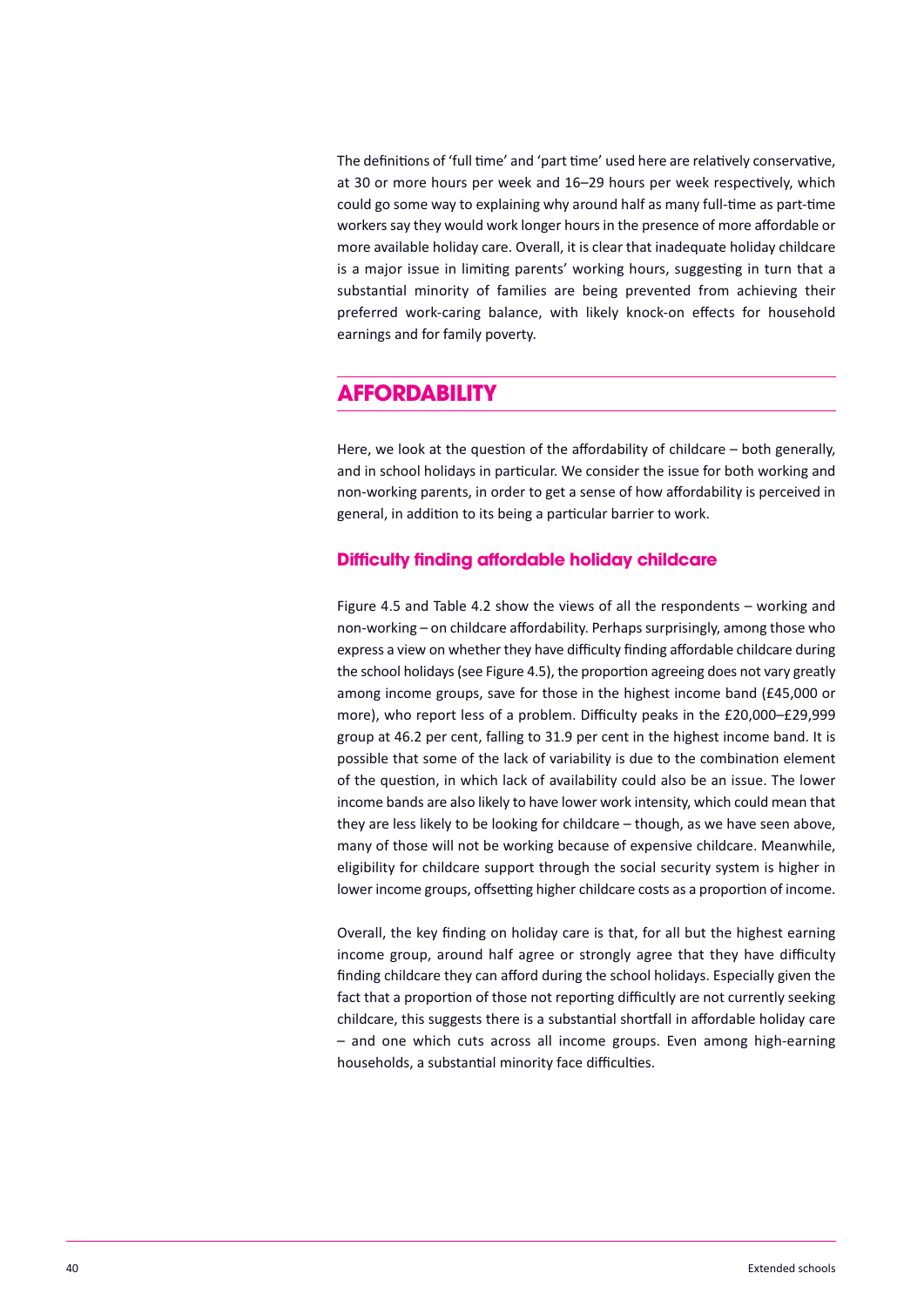





#### **Affordability of all childcare**

Looking at affordability more generally, respondents were fairly split in their views on the affordability of childcare in their local area, for a family like theirs. Among those expressing a view, 52.4 per cent described local affordability as'very good' or 'fairly good', while 47.7 per cent described it as 'fairly poor' or 'very poor'. Perhaps significantly, one-fifth (20.6 per cent) described affordability as 'very poor' – twice as many as described it as 'very good' – suggesting a substantial proportion face severe affordability issues. This proportion is similar to the proportion of parents who cite childcare-related reasons for not working (see above). Perhaps significantly, 29 per cent of those responding spontaneously said they were unsure about affordability in their local area, which chimes with findings elsewhere that a lack of information about childcare availability is an issue for many parents.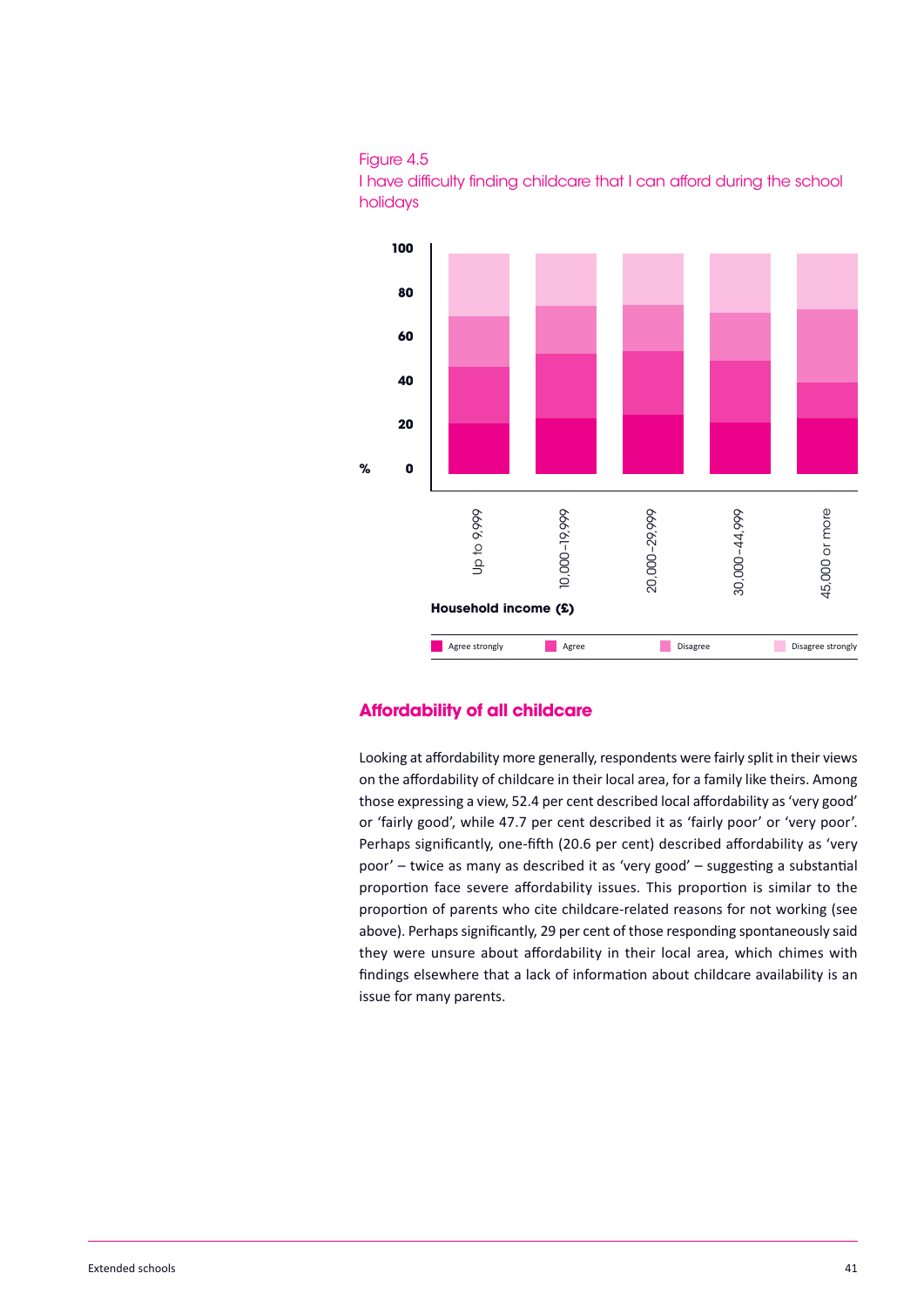#### Table 4.2

Affordability of childcare in local area, whether respondent using childcare or not (excluding'not sure')

|             | <b>Number</b> | %     |
|-------------|---------------|-------|
| Very good   | 276           | 10.3  |
| Fairly good | 1,129         | 42.1  |
| Fairly poor | 727           | 27.1  |
| Very poor   | 552           | 20.6  |
| Total       | 2,684         | 100.0 |

Among those using childcare, however, a majority (56.9 per cent) find it 'very easy' or 'easy' to meet the childcare costs they face (see Table 4.3), whereas just under one-fifth (18.8 per cent) find it 'difficult' or 'very difficult'. The gap between this finding and those on affordability in the local area perhaps suggests that a significant proportion of respondents are put off using childcare because of the cost.

#### Table 4.3

#### How difficult respondent finds meeting childcare costs, given their family income

|                             | <b>Number</b> | %     |
|-----------------------------|---------------|-------|
| Very easy                   | 413           | 22.3  |
| Easy                        | 639           | 34.6  |
| Neither easy, nor difficult | 450           | 24.3  |
| <b>Difficult</b>            | 277           | 15.0  |
| Very difficult              | 70            | 3.8   |
| Total                       | 1,849         | 100.0 |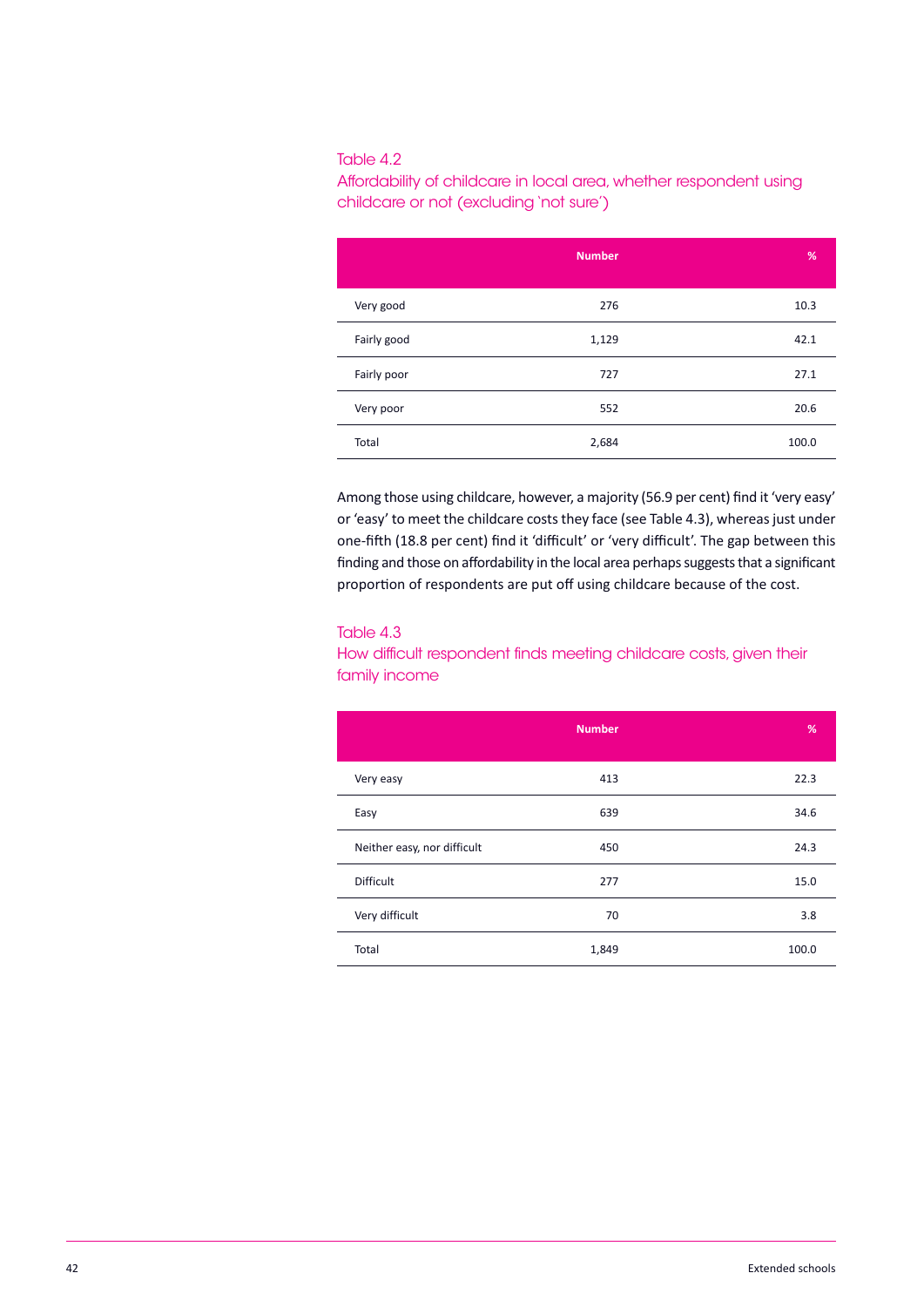# **imProving childcAre**

Here, we look at how the survey can help us identify ways in which childcare could be improved. This includes parents' responses to this explicit question, as well as difficulties identified by parents in the school holidays in particular, and specific issues around opening hours.

#### **changes identified by parents**

More than half of respondents (58.8 per cent) selected a change that they would like to make to childcare in their local area (Figure 4.6). These can be grouped roughly into four types of response: availability-related; affordability-related; flexibility-related; and suitability-related.<sup>9</sup> Each of these presents as a significant area for improvement, with availability being cited by around one-third of respondents (32.5 per cent), suitability and flexibility by between one-fifth and one-quarter (23.7 per cent and 21.8 per cent respectively), and affordability by





Those who have chosen a change they would like to make to childcare in their local area which would be most helpful and suited to their needs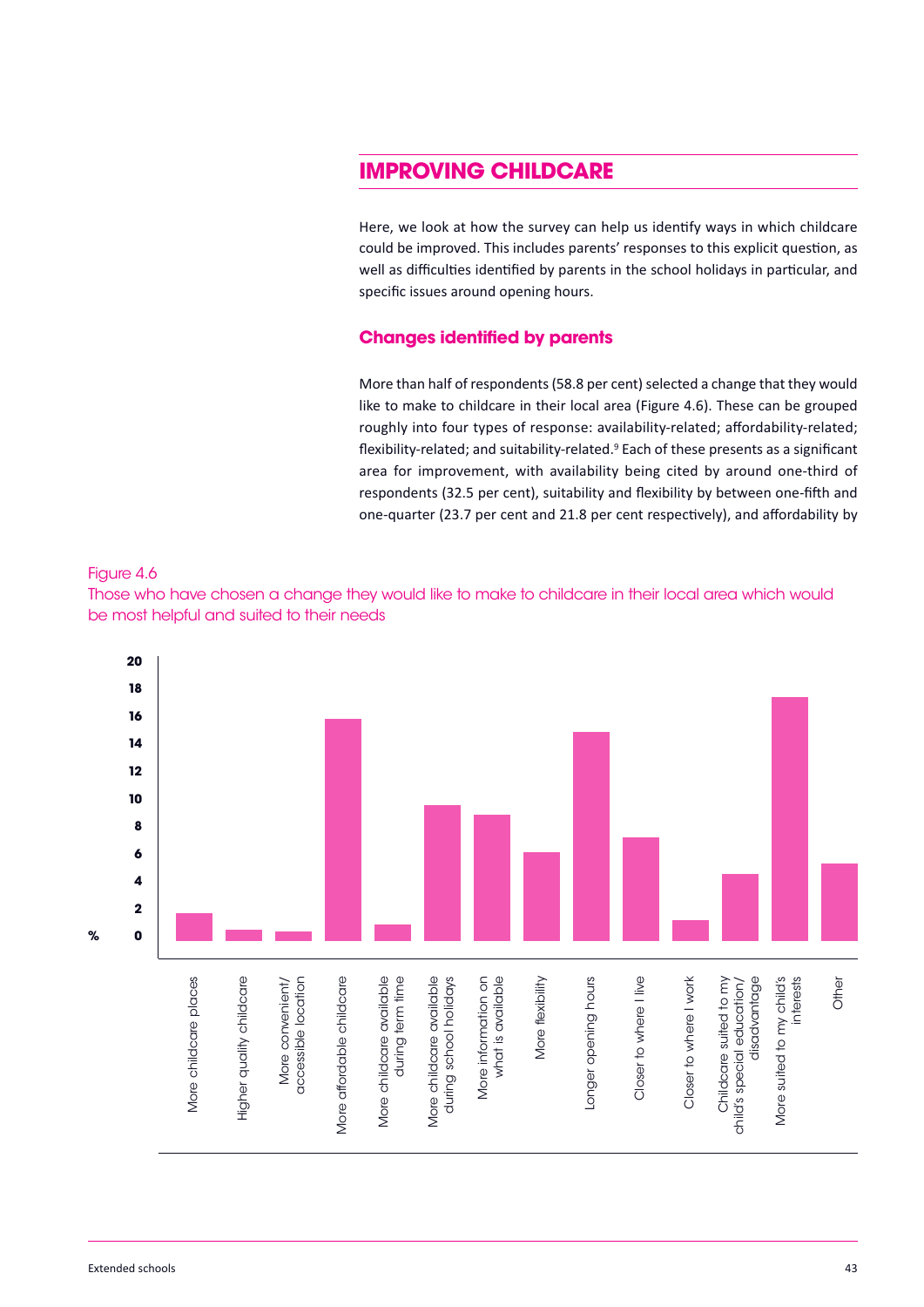16.3 per cent. Of course, with respondents only being invited to propose one change, each of these proportions is likely to understate the level of concern in that area. Nonetheless, it does demonstrate that parents require a range of qualities from childcare, suggesting that the design of an appropriate childcare landscape is a multi-dimensional task.

#### **out-of-hours childcare**

Figure 4.7 illustrates more closely the issue of flexibility and the specific question of out-of-hours childcare. It shows that there is a significant proportion – around one-quarter – of parents of school-aged children with a partner working full time who say that working before 8am or after 6pm causes problems with childcare (before 8am was cited by slightly more respondents – 25.4 per cent compared with 24 per cent). This is a higher proportion than cited concerns with opening hours in the question about changes to local childcare (though that was still the third most popular response), which supports the theory that those responses may understate the level of concerns, given that parents may be experiencing multiple issues with childcare.

#### Figure 4.7

whether working before 8am and after 6pm causes problems in terms of childcare (those whose partners are working full time)

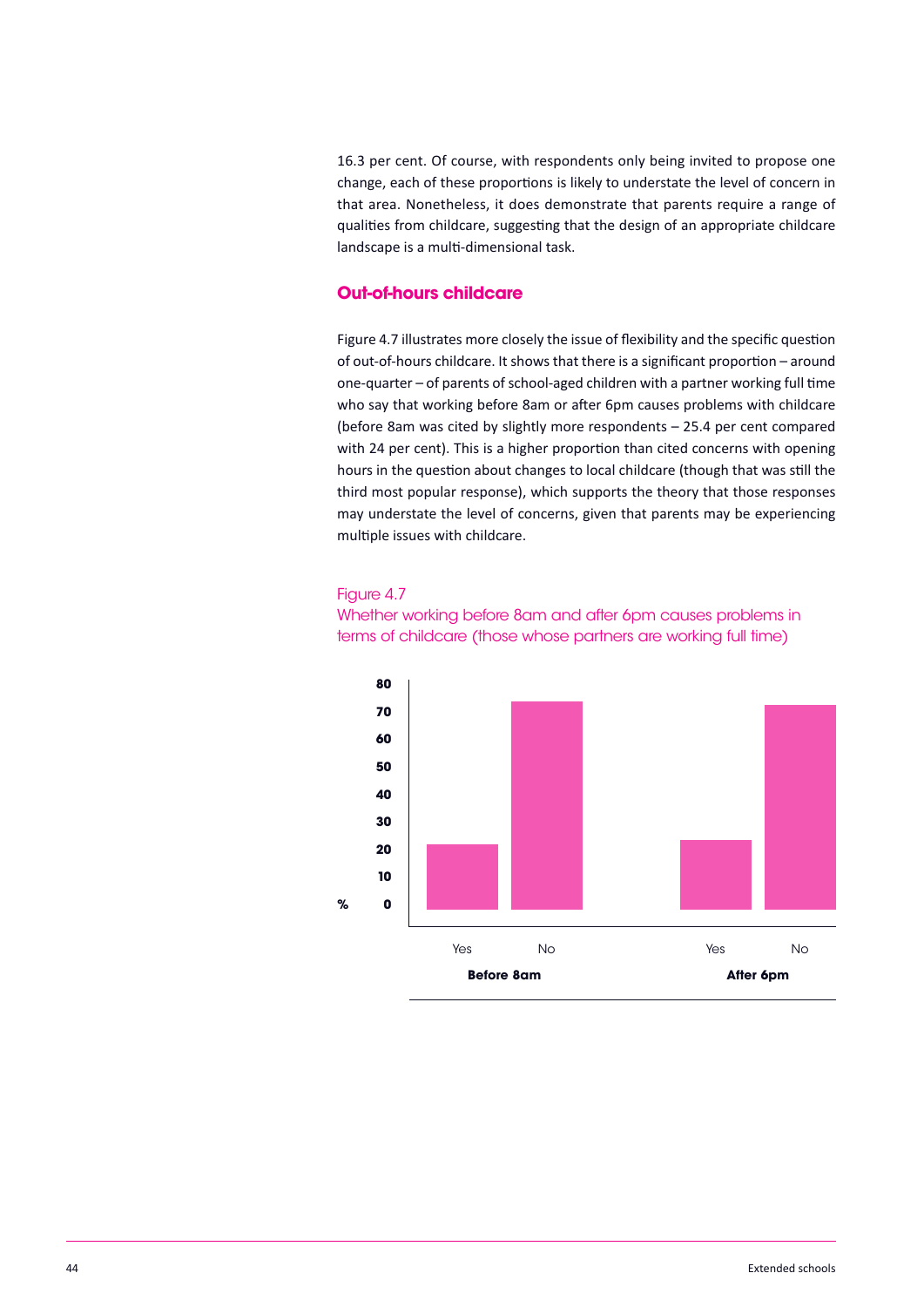#### **holiday childcare**

Finally, we consider the particular issue of childcare during the school holidays. Among those who find it difficult to arrange suitable childcare during the school holidays (something which 23.7 per cent cited as either 'difficult' or 'very difficult'),<sup>10</sup> the biggest single issue was affordability  $-$  cited by one-third (33.9 per cent) of respondents. The only other issue attracting a high level of response (cited by one-quarter, or 25.6 per cent, of respondents) is fairly ambiguous as to its implications for formal childcare provision – families and friends not always being available to help. Certainly, this suggests that a large proportion of parents rely on informal childcare arrangements in the school holidays (and presumably this is true too for those who do not find it difficult to arrange suitable childcare), but it is unclear what this means in relation to formal childcare take-up, and why specifically formal childcare is not resolving this difficulty. Among other responses, one-fifth (20.5 per cent) could be said to relate to availability, $11$  while 14.5 per cent relate to quality or appropriateness.<sup>12</sup> Overall, it is clear not only that there are specific issues around childcare in the school holidays, but also that cost is a key concern: if we ignore the ambiguous response of friends and family not always being available to help, approaching half (45.6 per cent) of those having difficulties with holiday childcare specified affordability as their main concern.

#### Figure 4.8

Of those who find it difficult to arrange suitable childcare during school holidays for the times when their children would usually be at school, they find it difficult because:

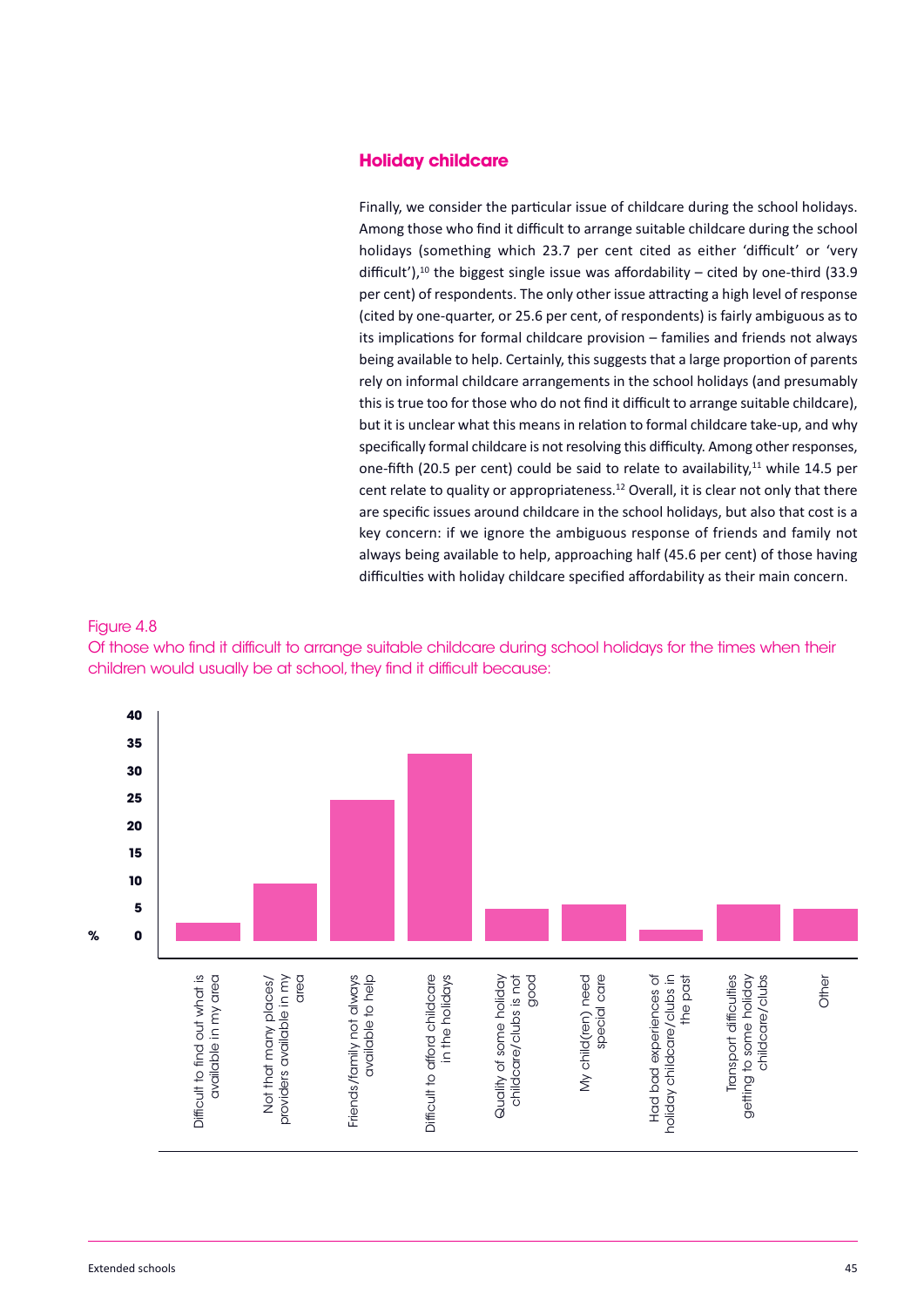# **formAl And informAl childcAre**

We know that many parents make use of informal childcare, in whole or in part, while they work. This has been apparent in some of the responses above, and Figure 4.9 illustrates the barriers to using formal childcare for the 31.1 per cent of respondents who reported using informal childcare in the previous week – and who had not used formal childcare in the past year. For the purposes of this question, informal childcare includes an ex-spouse, former partner, the child's other parent who does not live in the respondent's household, grandparent(s), older siblings, other relatives, and friends or neighbours. Formal childcare includes a wide range of providers, including nurseries, childminders, homebased carers and school-based care, including extended schools.

Among this group of respondents, greater affordability was cited by almost a third (32.3 per cent) as a change that would make them start using formal childcare, roughly twice the proportion among the general sample offering suggestions for improvements to childcare in their local area. Approaching onefifth (18.2 per cent) cited general issues around improved availability,<sup>13</sup> with a further 8.1 per cent raising childcare availability in the school holidays. Small proportions also responded with the need for improved flexibility (9.1 per cent) and quality (7.1 per cent). As with previous questions, it is clear that there is a range of aspects of formal childcare that are important to parents. Parents find ways to make childcare and paid employment work for their family, but there



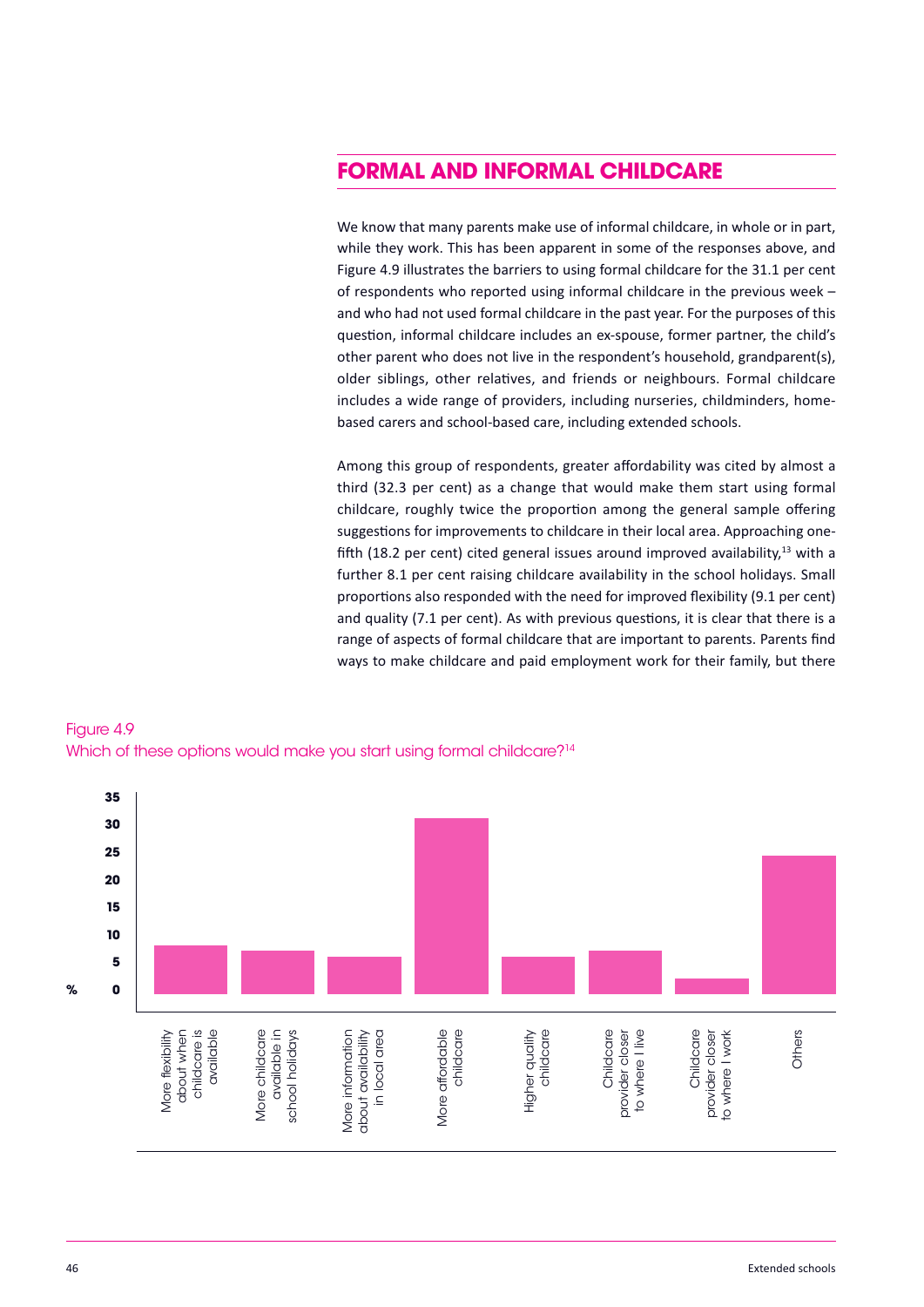are, nonetheless, changes to formal childcare that would entice them to make use of it. This may have important implications, in particular, where policy seeks to promote other goals through childcare than simply increased employment.

### **conclusions**

Looking at the views of parents of five to 14-year-old children – the most likely beneficiaries of the childcare element of extended schools – as expressed in the survey, it is clear that childcare remains a significant barrier to work for many. Almost two-thirds of non-working parents would do so if they could arrange childcare that was convenient, reliable and affordable.

There are particular issues relating to school holidays, where a model of extended schools that included holiday provision could play a strong role, allowing existing routines to be retained or adapted. A significant proportion even of full-time workers feel constrained in the hours they can work by the affordability or availability of holiday care.

We see, too, the multi-faceted nature of childcare needs. The survey responses suggest that, for many parents, it is not simply a question of affordability, flexibility, availability or suitability – all of which were cited by many parents as being deficiencies in the current childcare offer. Rather, some combination of these factors may often be what is holding parents back from working, or from working as they would like to.

It is clear, also, that childcare does not exist in a vacuum. A significant proportion of the partners of working parents said that working outside the 8am to 6pm window posed childcare problems. Affordability is a relative concept, and, like hours of childcare needs, depends both on the structure of the labour market and on a particular parent's power within it. Transport has an impact on what childcare can be accessed, as well as which jobs. In addition, families have differential accessto informal childcare, and different families may have different personal or cultural beliefs about placing their children in formal childcare.

If childcare is about empowering parents to reach the right work-life balance for them, it is clear that some parents have better access to this ideal than others. Partly, this depends on what a family wants or prioritises (some balances are easier to obtain than others in our current landscape); partly, it depends on access to informal childcare; partly, it depends on the local childcare environment; and partly, it depends on the job prospects and wage levels of an individual or their partner. Often, it depends on a combination of these.

As we move on to consider the role that extended schools can play in facilitating this empowerment – and making recommendations on how policymakers, schools and future researchers can help develop the model to this end – we must keep in mind both the variety of needs families have of childcare, and the role of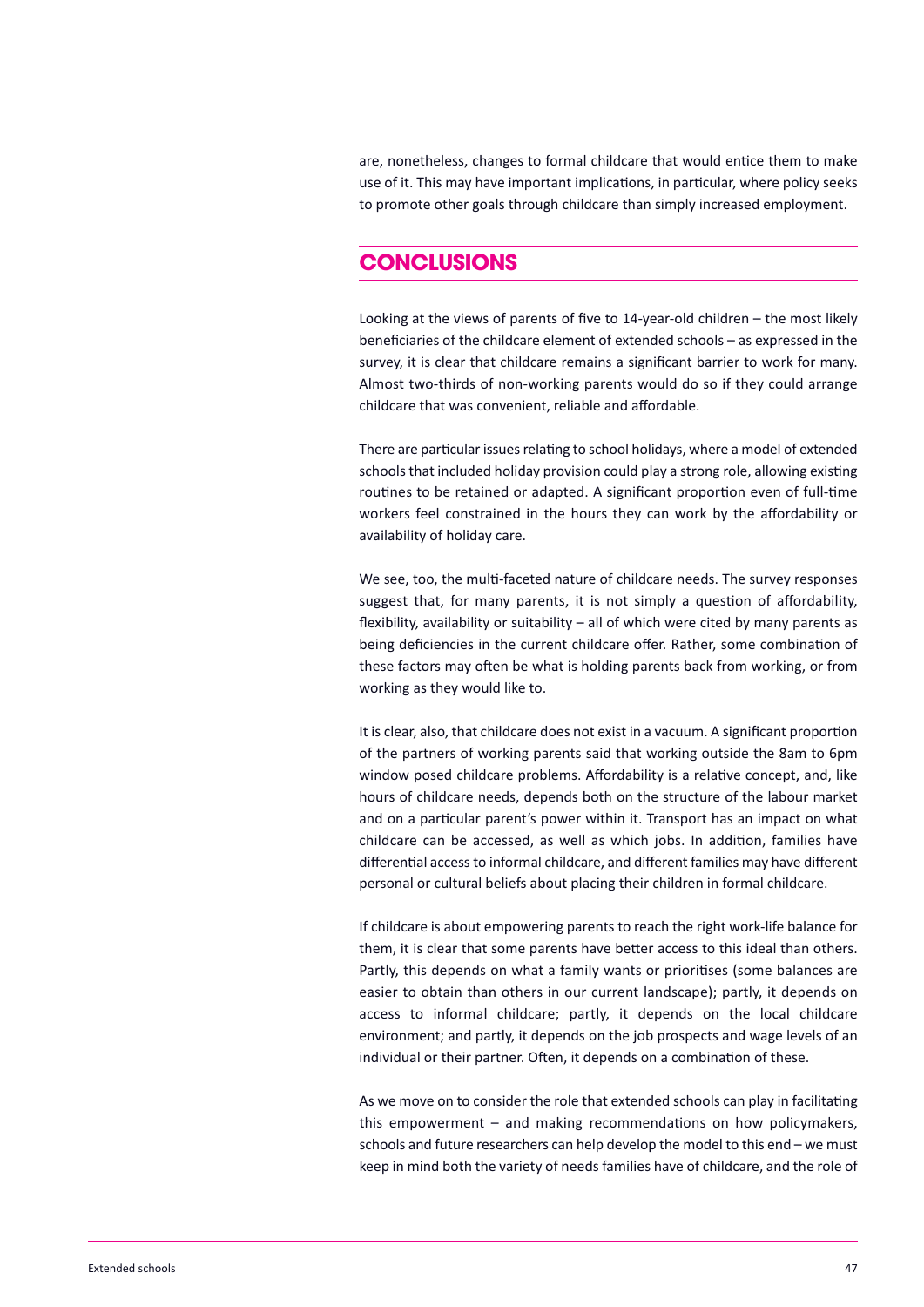other social and economic factors in shaping these. Understanding both families' needs and the wider economic and social contexts in which they are embedded must play a significant role in informing the design of extended schools if they are to achieve their full potential as a social policy tool.

#### **Notes**

- 1. Department for Education, *Childcare and Early Years Survey of Parents 2014 to 2015*, [https://www.gov.uk/government/uploads/system/uploads/attachment\\_data/file/](https://www.gov.uk/government/uploads/system/uploads/attachment_data/file/516924/SFR09-2016_Childcare_and_Early_Years_Parents_Survey_2014-15_report.pdf.pdf) 516924/SFR09-2016 Childcare and Early Years Parents Survey 2014-15\_report.pdf.pdf
- 2. L Judge, *Round the Clock: in-work poverty and the 'hours question'*, CPAG, 2015
- 3. These responses comprised: 'I cannot find free/cheap childcare'; 'I cannot find good quality childcare'; 'I cannot afford good quality childcare'; 'I cannot find reliable childcare'; 'I cannot find childcare for the hours/days I need'; and 'I cannot find a childcare place as local providers are full'.
- 4. Note: while we know that respondents have at least one school-aged child, we do not know how many may also have a younger child or children, which may influence the proportion giving this response in particular.
- 5. This question was answered by those who do not work, excluding those on maternity leave and long-term sick leave. Only one answer picked.
- 6. For this question, respondents were asked to give one of a number of work and financial reasons which may explain why they are not working. This table considers only those who responded with the general category 'childcare reasons'.
- 7. 'Neither agree nor disagree' for full-time workers was 21.8 per cent; for part-time workers, 19.4 per cent.
- 8. 'Neither agree nor disagree' for full-time workers was 21 per cent; for part-time workers, 20.1 per cent.
- 9. We take availability-related to comprise 'more childcare places', 'more convenient/ accessible location', 'more childcare available during term-time', 'more available during school holidays', 'more information on what's available', 'closer to where I live', and 'closer to where I work'; affordability-related to comprise 'more affordable childcare'; flexibility-related to comprise 'more flexibility' and 'longer opening hours'; and suitability-related to comprise 'higher quality childcare', 'childcare suited to my child's special education/disadvantage', and 'more suited to my child's interests'.
- 10. Not including 13.1 per cent who answered 'neither easy nor difficult', or 3.4 per cent who said that the situation varies according to the holiday in question.
- 11. 'Difficult to find out what is available in my area', 'not that many places/providers available in my area', and 'transport difficulties getting to some holiday childcare/clubs'.
- 12. 'Quality of some holiday childcare/clubs is not good', 'my child(ren) need special care', 'had bad experiences of holiday childcare/clubs in the past'.
- 13. 'More information about availability in local area', 'childcare provider closer to where I live', and 'childcare provider closer to where I work'.
- 14. 25.3 per cent selected 'other', with the option to specify a reason (not recorded in quantitative data).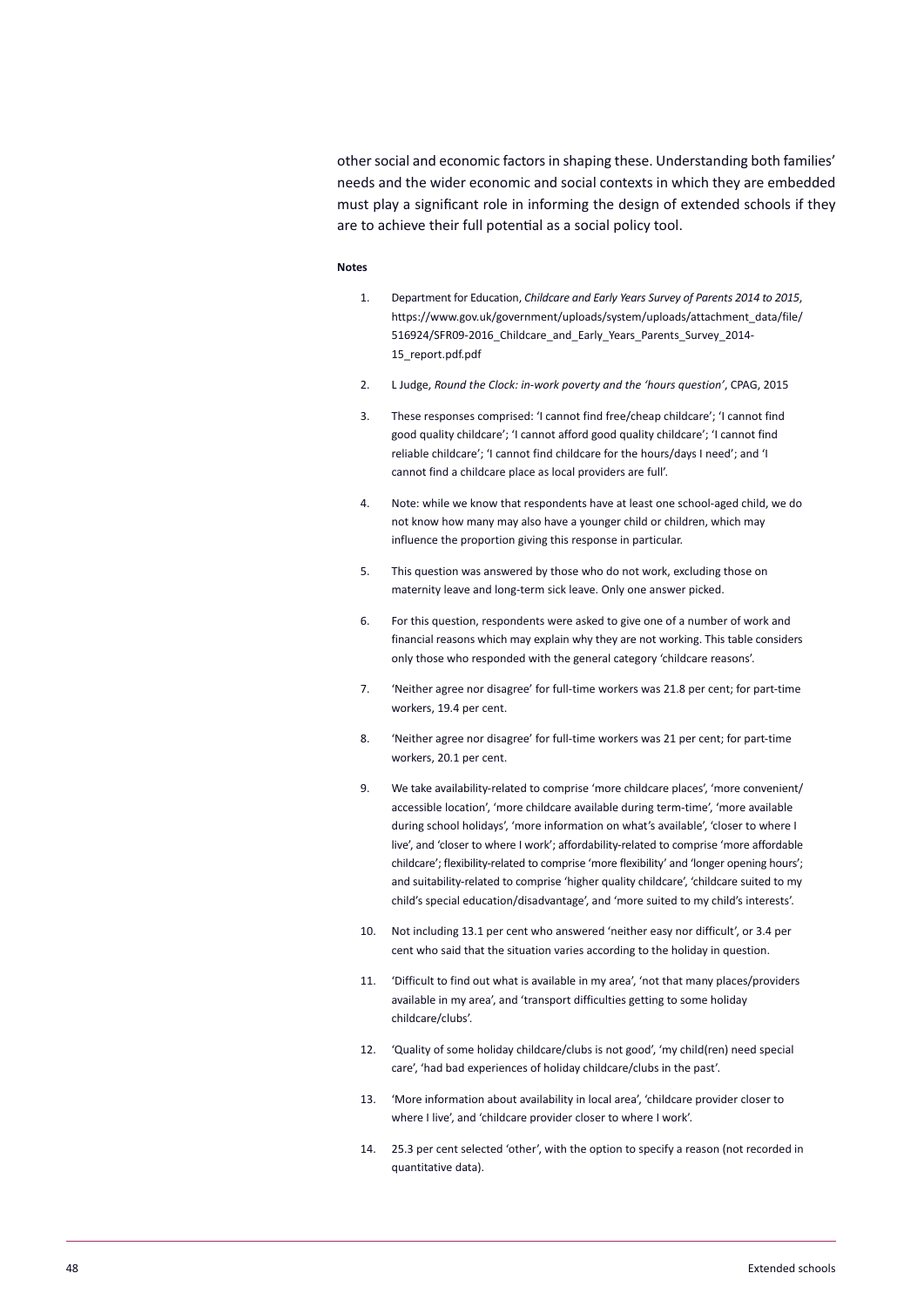# <span id="page-49-0"></span>FivE **Policy conclusions And recommendAtions**

There are many roles that extended schools can play, and which have been ascribed to them at different times by policymakers.This makes them a potentially powerful policy response to various challenges facing families, including the multi-dimensional drivers of household food insecurity.

It also adds complexity to designing extended schools, as well as to evaluating their success and identifying areas for improvement. At different times, politicians have emphasised different aspects of the extended schools model, and evaluations have tended to focus on one or two aspects.

In this report, we have identified five key areas in which extended schools could have a substantial role to play, in addition to the cross-cutting food insecurity lens that we took as a launching pad. We take these to be: providing childcare in a trusted setting; acting as a wider community hub; promoting child social and educational development; reducing attainment gaps; and fulfilling a social justice function by helping poorer children in particular. In this report, we have focused on the childcare and social justice functions, while remaining mindful of the other roles that extended schools can and do play.

This report stemmed from analysis of a context in which charitable food assistance to children has increasingly treated the symptoms of child food insecurity, alongside the diminution or withdrawal of systematic approaches that address the root causes of household food and economic insecurity. Extended schools have the potential to be one such response, helping to move away from ad hoc, piecemeal provision that can isolate and stigmatise children, towards an inclusive, strategic approach that can help to prevent family poverty in the round.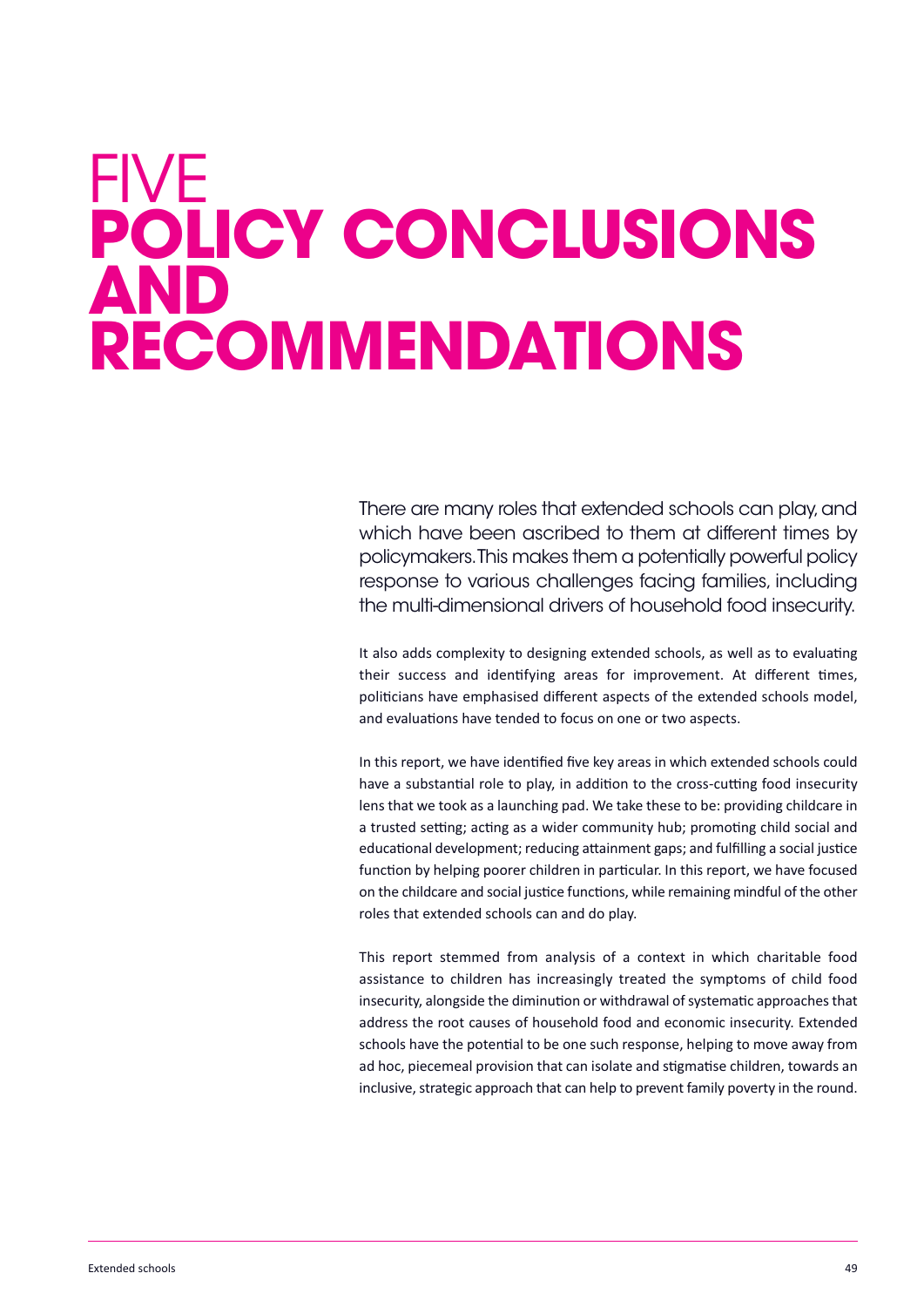## **extended schools: from chArity to stAtutory Provision**

In this report, we have identified the slow creep from the systematic, statutory intent of New Labour's extended schools programme to the piecemeal landscape of today, in which charitable provision has played an increasing role. Nowhere is this more evident than with breakfast clubs: originally, these were positioned as part of a suite of structural, state-driven responses to poverty and as a way of promoting educational attainment and social inclusion. Today, however, they are increasingly framed in such a way asto emphasise their role in meeting the needs of poor and hungry children, and in plugging gaps in state provision.

We have identified three key reasons why this drift has taken place. First, the original policy intent was not backed up by a statutory framework to embed this model of extended school. Rather, schools were left with a large degree of autonomy, not only in how to provided extended school services, but also whether to provide them at all (though the vast majority do indeed have some form of provision). Second, dedicated funding for extended schools has not been forthcoming, leaving provision dependent on a mix of sources – the pupil premium; core school funding; and user fees, with means-tested support available to parents via funding dedicated to childcare. Finally, the broader political environment has changed since the 2007/08 financial crisis, and particularly the decision to promote austerity as a response. This has not only helped to drive more chronic need – hence a need for hunger-related interventions – but has also carried a change in political direction away from statutory provision and towards a mixture of individual self-reliance and charity.

The original vision of extended schools has never been fully realised. If we are to have an educational landscape in which every school is genuinely an extended school, offering a comparable service to its pupils, parents and local community, then a systematic approach is needed. This leaves open a number of questions, which we consider below, but, ultimately, a move from charity towards comprehensive statutory provision in some form is a prerequisite.

## **extended schools As A dePrivAtion intervention**

If we assume that one role of extended schools in future is to support children from low-income or otherwise deprived families in particular, we must return to the question of how best to target deprived children. A fully universal approach is one way in which to guarantee at least theoretical access to all deprived children (including those who might not qualify on income grounds), and ought to be our starting point, given its advantages in terms of take-up and quality. But where it is likely to be prohibitively expensive, an approach based on progressive universalism – such as the sliding-scale fee model used in Denmark, with some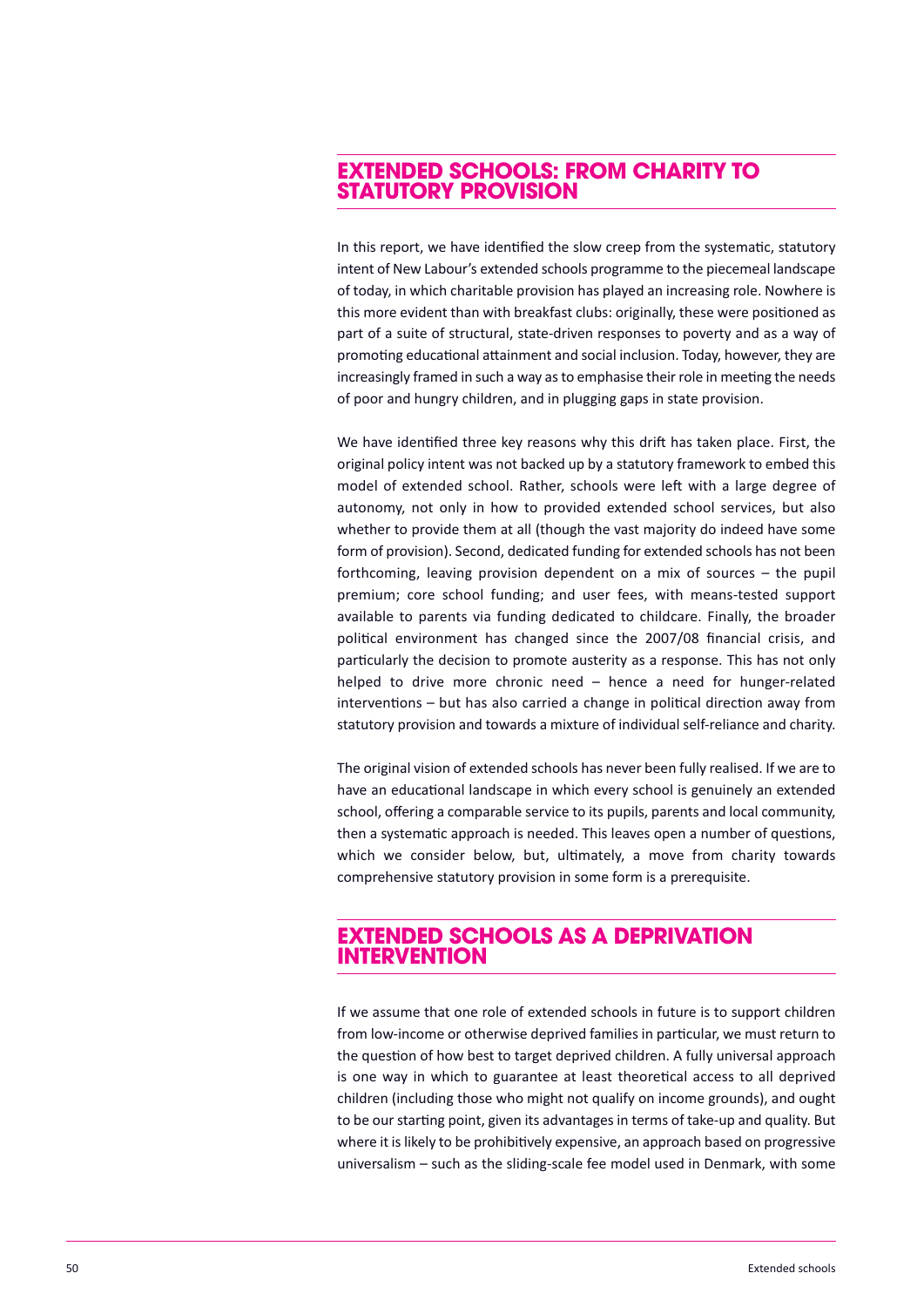free places available – might be a more affordable way of achieving this. In common with a fully universal approach, though, a focus on eliminating costs does not directly address any non-financial barriers to using extended schools – for example, flexibility of provision or cultural resistance.

There are many variants of more targeted means-tested support, including the current UK system of financial assistance through tax credits and universal credit, which could aim more specifically at poorer children (though the UK model currently excludes children of non-working parents). For thisto work, all provision would also have to be formally registered. This could, however, still risk excluding children from middle-income families, for whom costs are often a significant barrier to using formal childcare, as well as potentially promoting a model which isolates children from low-income families, and which risks creating 'poor services for poor people'. <sup>1</sup> If policymakers are serious about developing an extended schools model from which more deprived children derive the maximum possible benefit, these are questions that warrant further investigation.

### **extended schools As A model: PrescriPtion versus Autonomy**

One of the key aspects of the UK approach to extended schools is the lack of a prescriptive model. On the one hand, this accords schools a large degree of autonomy in responding to their particular environment, and to the needs of their pupils, parents and local community. On the other, it can lead to a wide variation from school to school, and create a 'postcode lottery' in terms of the provision available. Thistension is not unique to extended schools, and while, in the absence of a systematic mapping of extended school provision, it is impossible to be definitive, the evidence of unmet need suggests the need for a clearer framework.

The move back towards statutory provision of extended schools services described above mandates such a framework, in some form. Notably, countries such as Denmark and Sweden, in which extended schools are most strongly embedded, have clear requirements on municipalities to provide a certain level of service. What should be the core elements of an extended schools model for the UK is something that requires further research, but there need not be a contradiction between having a clear framework and individual schools being able to respond to their specific circumstances.

## **extended schools As childcAre**

It has been evident throughout the research conducted for this report that extended schools can play an important role in childcare and helping parents to work. Our data analysis has shown that there is an untapped supply of labour among non-working parents for whom improved childcare has the potential to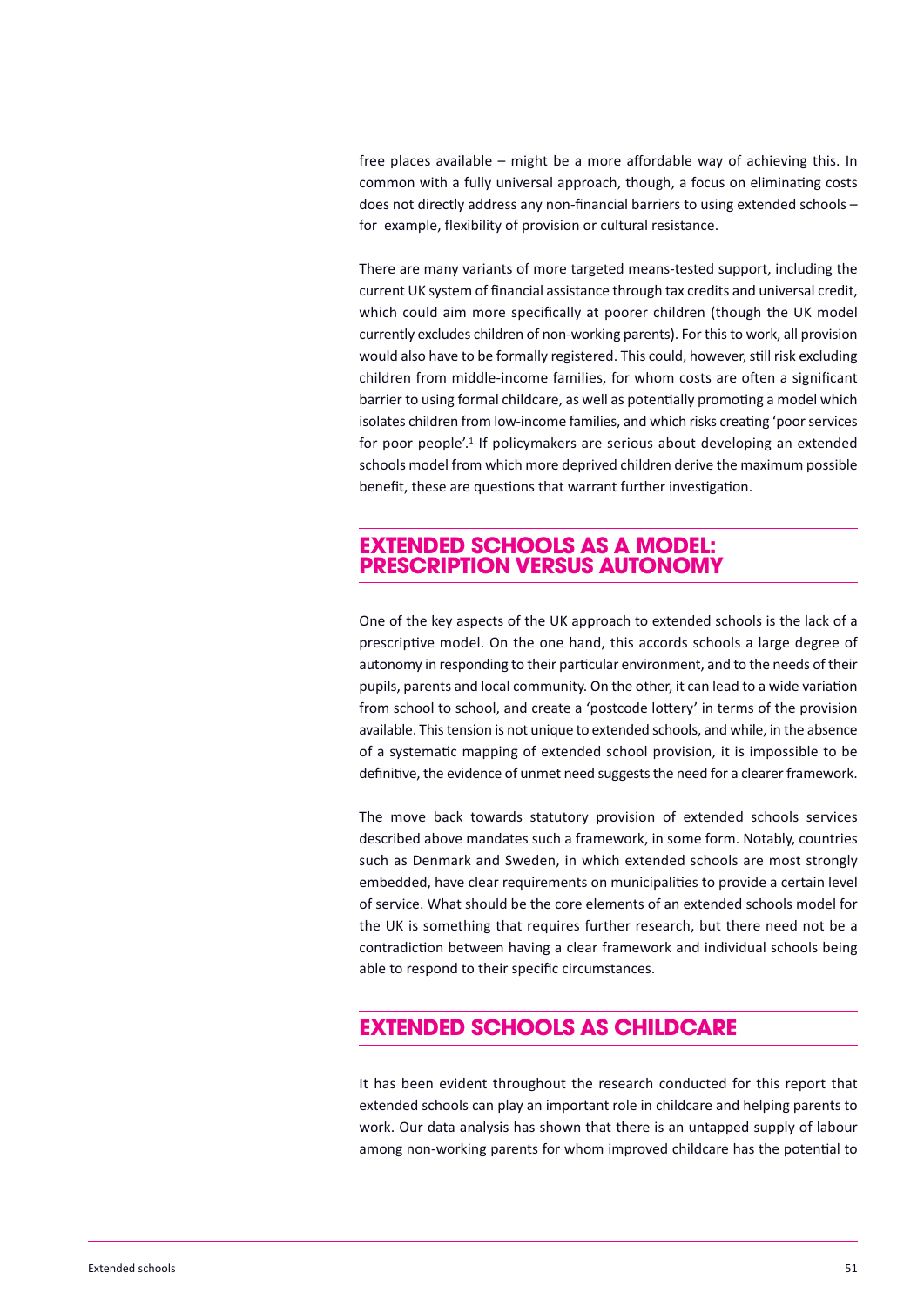make a substantial difference. Further investigation is needed to establish exactly how extended schools can best respond to this shortfall, but barriers seem to coalesce around flexibility, availability, suitability and cost. At a time of increased policy focus on childcare, on its provision and on its funding, now is good time to revisit extended schools as part of this agenda.

The potential prize is huge: Denmark, with its comprehensive system of extended schools, has the highest female employment rate in the European Union. <sup>2</sup> Of course, there is a wider context at play there, including world-leading pre-school childcare, but there are surely also lessons to be learned. One is that the UK's patchwork of funding leads to a complex interface for parents, with user charges subsidised for some through tax credits or universal credit, whereas Denmark operates an income-based sliding scale, including fee-free access for some.

There is also a wider context to consider, including the part-time pay penalty and gender pay gap, an hour-glass labour market that leads to chronically low wage levels for millions, and labour market flexibility meaning very different things for low and for high earners. It is for governments to decide to what extent they shape this context and to what extent they model childcare – including extended schools – to fit. But it is clear that, as part of this balancing act, extended schools offer huge untapped potential as an employment-promoting policy.

# **recommendAtions**

Here, we set out the steps needed to develop a renewed extended schools programme. We make recommendations in three areas, focusing on the principles that a future extended schools policy should embody, particularly with regard to their childcare and social justice functions. We consider the **design** of extended schools, and how this can ensure that the needs of children, parents and local communities are met to the greatest possible extent. We look at **funding**, and how this can complement design and ensure that it enables all those children and families who could benefit from extended schools to do so. And we set out some recommendations on **future research**, and how this can both plug gaps in knowledge and promote a framework and models of extended schools that will help them to best meet the policy goals ascribed to them.

#### **Design**

With many possible aims to satisfy, and a large number of possible particular approaches that can be taken to satisfying them, it is impossible here for us to specify an exact approach. We can, however, recommend approaches that could be undertaken and principles that should be followed.

The Department for Education should map the provision that currently exists, to evaluate how well it is working, and to take steps to investigate what parents want.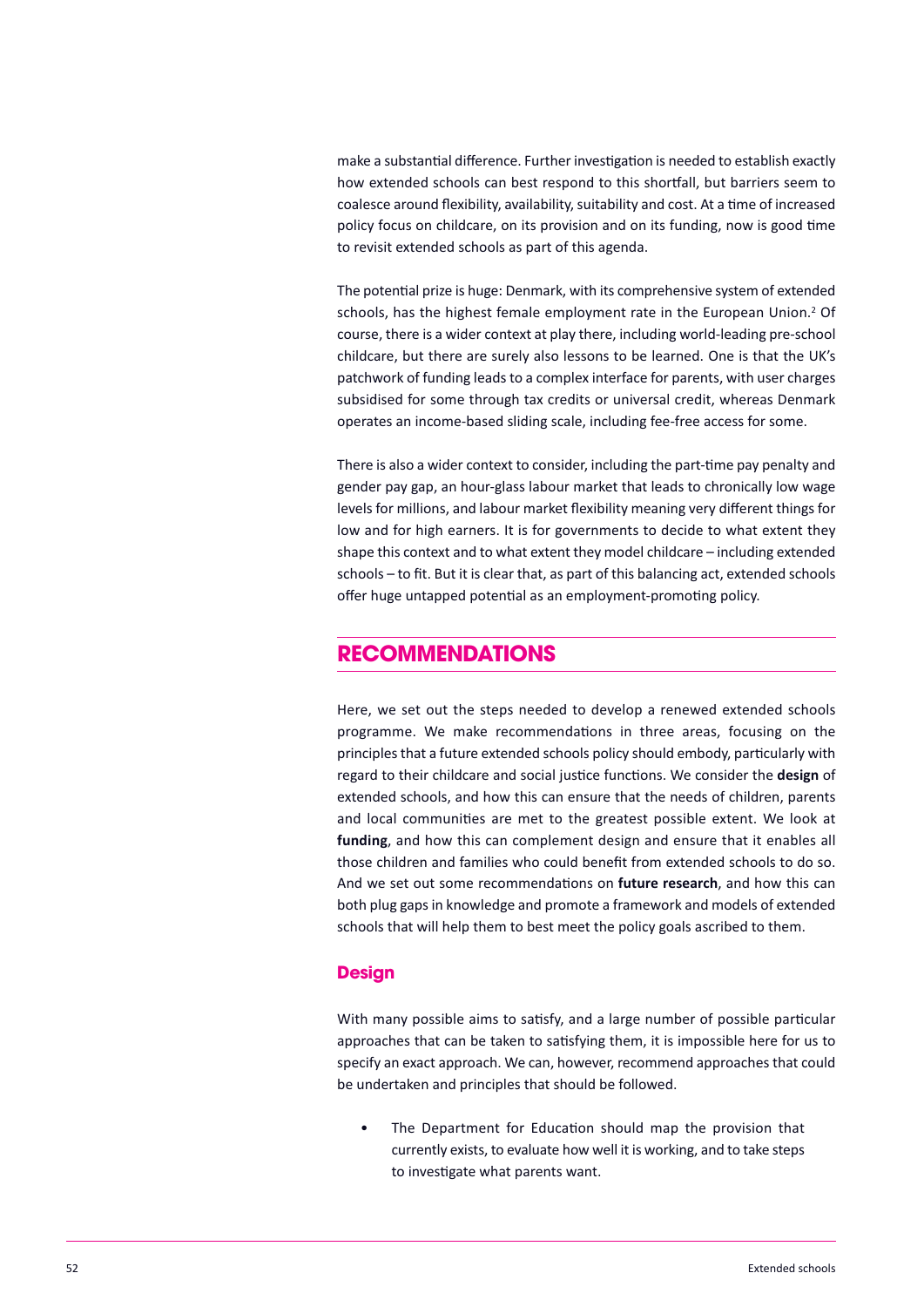- The government should provide a basic guarantee of provision to all school-aged children (with room for different requirements for primary and secondary schools, or other age-specific provision), including specified minimum hours, and mandate schools to offer it. Beyond this, schools should have a degree of autonomy over the exact make-up of that provision, depending on the needs of their pupils, parents and local community.
- Provision should be based on an inclusive model that seeks to include all children, with a particular emphasis on ensuring that disadvantaged children take part.
- In particular, breakfast club provision should be brought under the aegis of the extended schools programme, rather than continuing to exist in a piecemeal, often charity-provided and donor-funded fashion. In future, the availability of nourishing food should be part of any before- or after-school or holiday provision. Learning about food preparation could also be part of extended schools offer.
- At the national and individual school level, provision should be designed with the involvement both of young people and of parents, so that extended schools meet their needs.
- With extended schools having the potential to have positive impacts across the education, adult basic skills, labour market and social justice policy agendas, the government should take a crossdepartmental approach to delivering a renewed extended schools programme, which could include the appointment of a crossdepartmental minister or task force.

#### **funding**

In order to deliver the renewed extended schools agenda, funding arrangements need to be put in place that both adequately resource the schools offering the provision and ensure that all children for whom they are beneficial are able to take advantage.

- The government should make available dedicated funding for extended schools to deliver the full range of benefits of which they are capable.
- Existing funding for breakfast clubs should be incorporated into extended schools funding, in order to ensure that provision is systematic and inclusive.
- The government should pilot different models of user charging, to find a model which ensures that cost is not a barrier to children benefiting from the extended schools offer, and which interfaces coherently with existing childcare subsidies.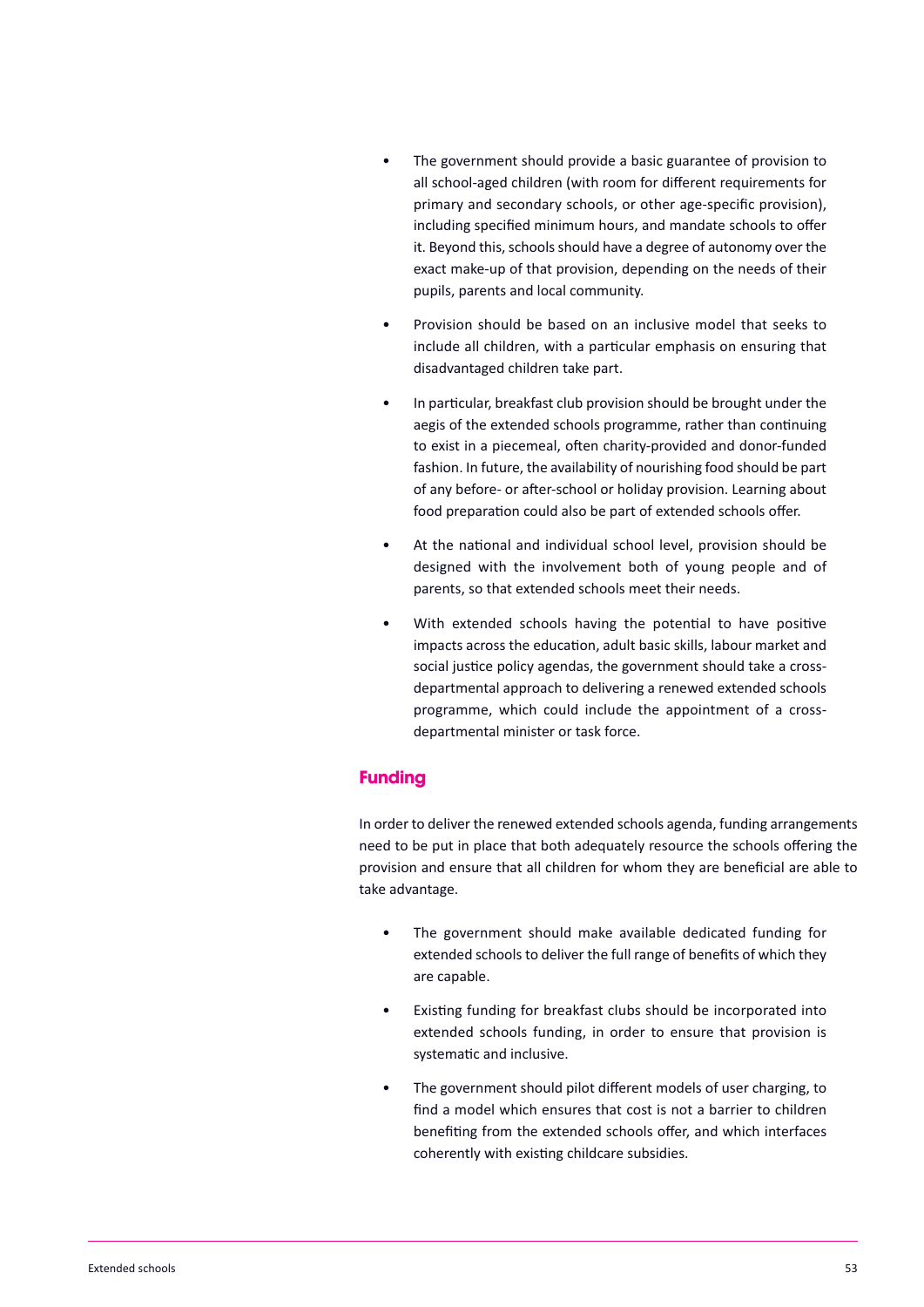• All provision should be suitably registered to ensure parents will be eligible for childcare subsidies.

#### **future research**

The renewed extended schools programme must be built on evidence. Much of the required research and evaluation should be built in as an integral part of the development and delivery of the extended schools policy agenda, conducted or commissioned by government, as appropriate. There is still a need for a broader evidence base and academics and civil society organisations can help fill key gaps.

- There is a need for qualitative research to identify the barriers to parents making use of extended schools as a childcare solution and, more broadly, to identify the features of an extended schools model that would fit parents' and children's needs.
- There is scope for local piloting of different approaches to ensuring that disadvantaged children are able to make use of extended schools, and able to benefit from them, including different varieties of targeted and of universal approaches.
- An evaluation of different international models of extended schools, and how they interact with the political, economic and social environment in the country in question, would be helpful for drawing appropriate lessons to inform policy and practice in the UK.

#### **Notes**

- 1. To paraphrase Richard Titmuss, who actually said: 'Separate discriminatory services for poor people have always tended to be poor quality services'. P Alcock, H Glennerster, A Oakley and A Sinfield (eds), *Welfare and Wellbeing: Richard Titmuss's contribution to social policy*, Policy Press, 2001
- 2. *Women and Men in the Danish Labour Market*, European Observatory of Working Life, March 2011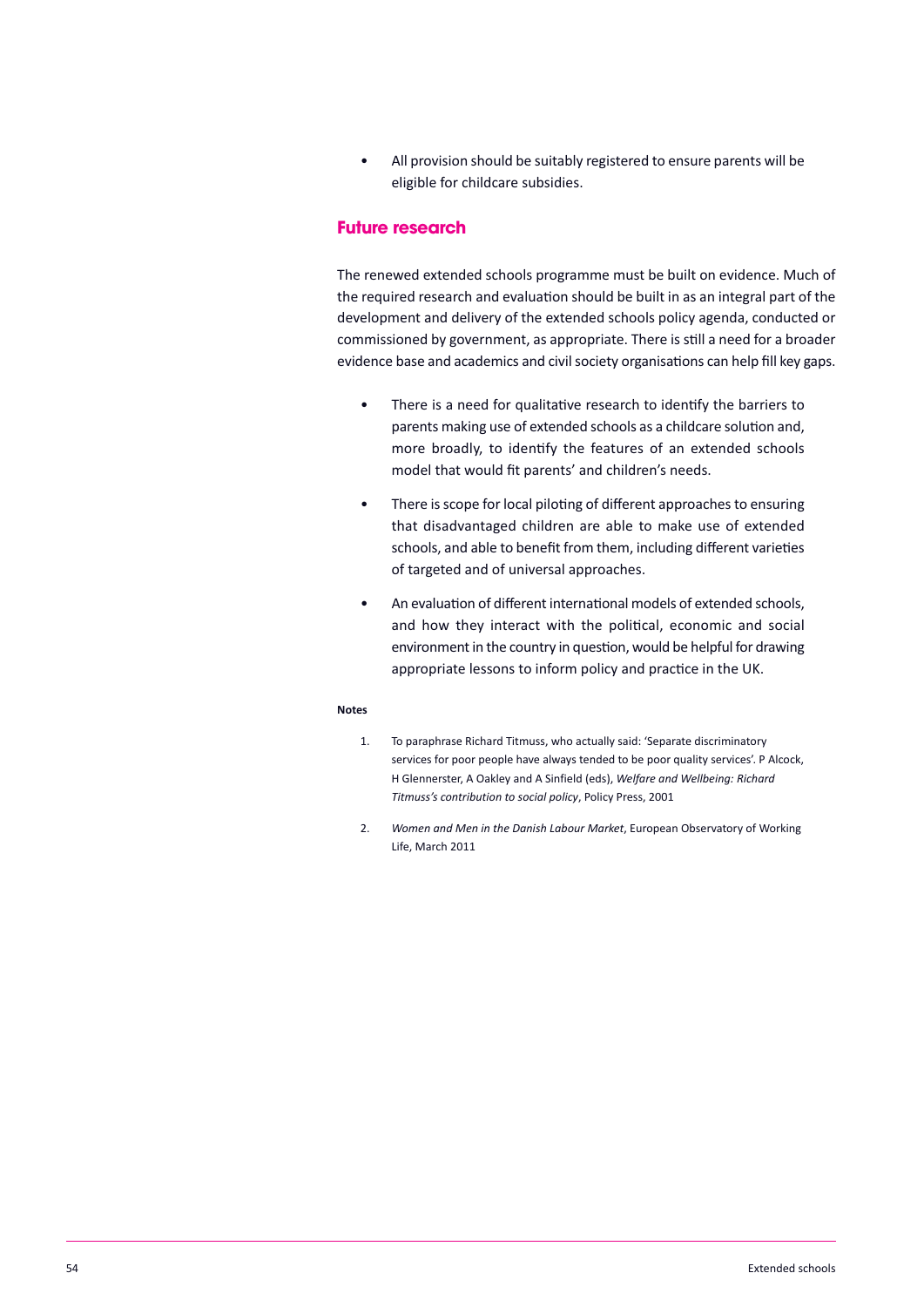# <span id="page-55-0"></span>appEnDix **methodology**

in September 2017,an initial scoping review was undertaken which involved conducting a systematic search for literature and mapping all evidence relevant to the project.

Three searches were undertaken: a systematic search of academic databases (Proquest, Science Direct, Scopus and Web of Science); a targeted search for grey literature in the search engine Google; and a government document search on Google targeting government websites. Six search terms were used: (1) "Extended Schools", (2) "Enhanced School Day", (3) "Wraparound Childcare" (4) "Childcare AND Schools", (5) "Food Insecurity AND Childcare", (6) "Extended Schools AND Household Economic Outcome\* OR Income". This approach identified seven UK sources that were deemed relevant to the research aims and objectives. From the targeted internet search using the search engine Google to retrieve grey literature, seven supplementary pieces of relevant evidence relating to the research have been obtained; 15 government documents were also obtained via a Google search by targeting government websites – 30 pieces in total.

The scoping review involved an initial analysis of research abstracts and summaries to identify broadly what the evidence covered in relation to: the nature of any evidence relating to the impacts of extended schools on household economic and food insecurity (some literature addressed economic aspects, none addressed food insecurity); the overall impacts of the extended schools initiative (addressed by evaluations, policy documents and research papers); and how previous initiatives have conceptualised and implemented extended schools programmes (addressed by a variety of sources). Once the initial scoping review process had taken place, sources were read in full and formed the basis of much of the discussion within sections one, two and three of this report.

The report also draws on the findings of two surveys: the Department for Education's Childcare and Early Years Survey of Parents 2014 to 2015 and Childcare and Early Year Providers Survey 2013. A search of the data archives of the UK Data Service website was conducted in September 2017, and these two surveys were deemed relevant for the report. The Childcare and Early Year Providers Survey's accompanied report was used to extract the key findings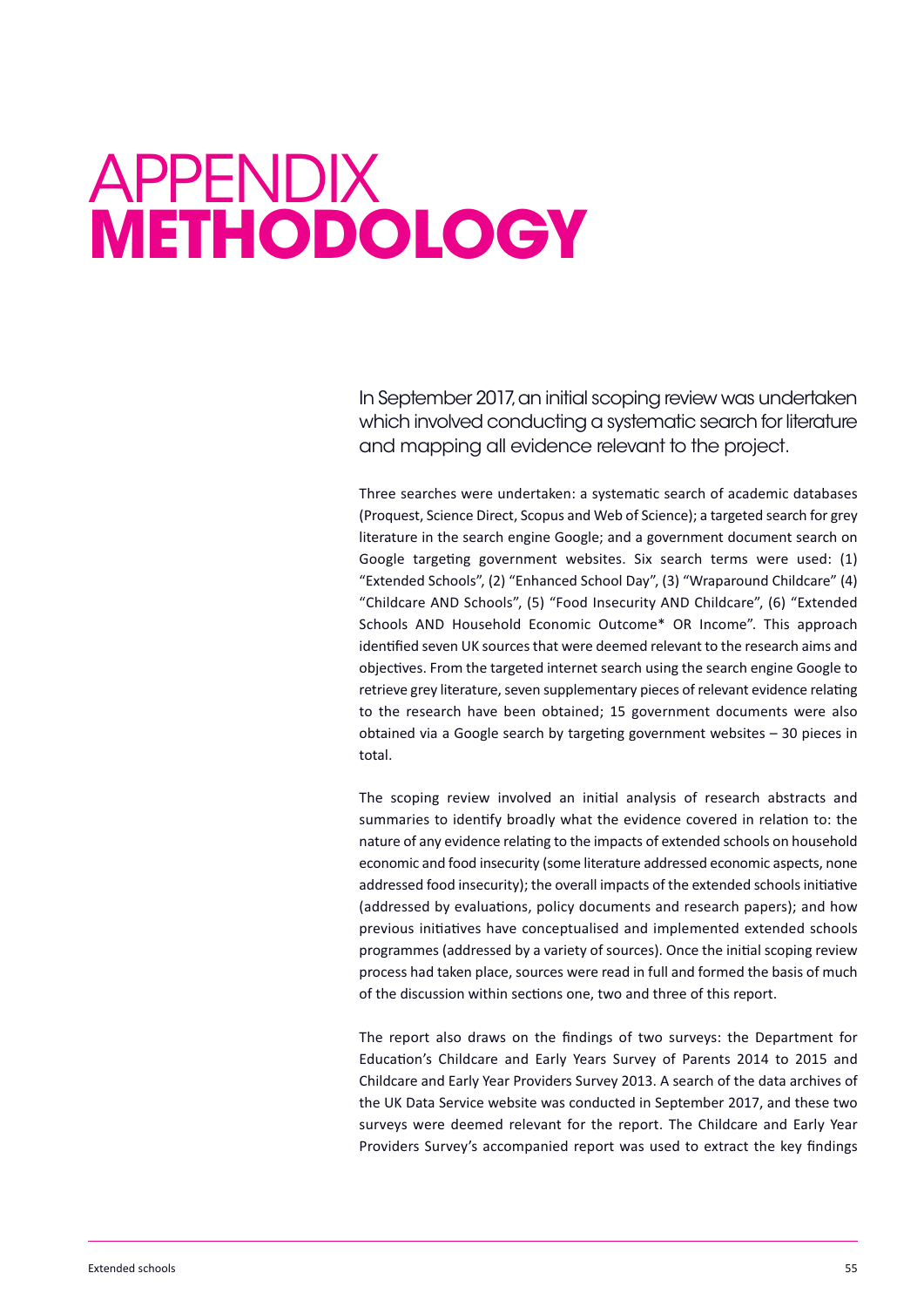related to 'out-of-school' providers (classified within the report as before-school care, after-school care and holiday care) to provide an overview of what the current landscape of this childcare currently looks like to date – this is found in section 4. <sup>1</sup> Using the data from the Childcare and Early Years Survey of Parents 2014 to 2015,<sup>2</sup> the software package SPSS IBM version 23 was utilised to explore and summarise the data and conduct a range of descriptive statistics, also found in section 4.

#### **Notes**

- 1. Department for Education, *Childcare and Early Years Providers Survey*, 2013, [https://www.gov.uk/government/uploads/system/uploads/attachment\\_data/file/](https://www.gov.uk/government/uploads/system/uploads/attachment_data/file/355075/SFR33_2014_Main_report.pdf) 355075/SFR33\_2014\_Main\_report.pdf
- 2. Department for Education, *Childcare and Early Years Survey of Parents 2014 to 2015*, https://www.gov.uk/government/uploads/system/uploads/attachment\_ data/file/516924/SFR09-2016 Childcare and Early Years Parents Survey 2014-15\_report.pdf.pdf